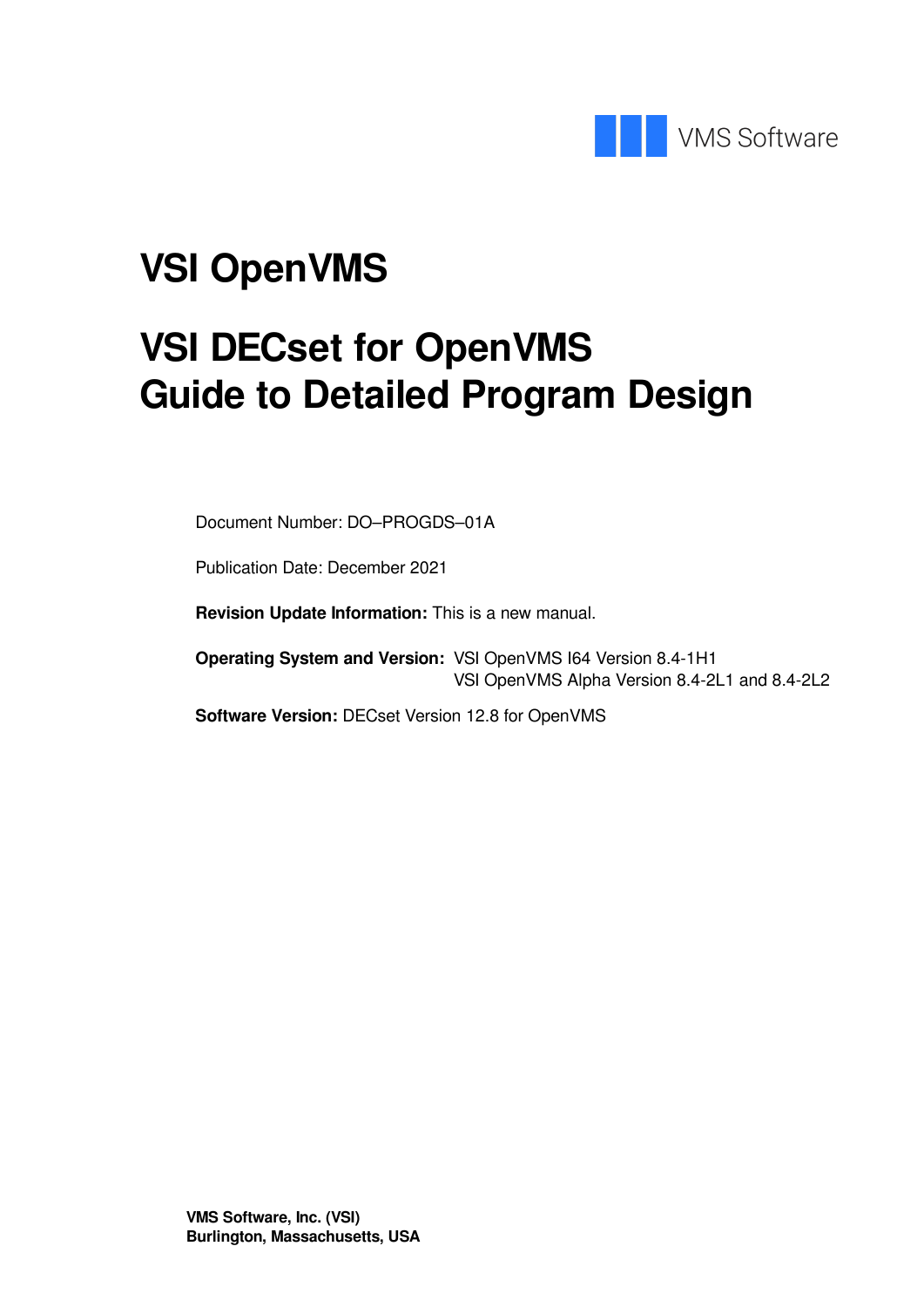#### **VSI DECset for OpenVMS Guide to Detailed Program Design**

**VMS Software** 

Copyright © 2021 VMS Software, Inc. (VSI), Burlington, Massachusetts, USA

#### **Legal Notice**

Confidential computer software. Valid license from VSI required for possession, use or copying. Consistent with FAR 12.211 and 12.212, Commercial Computer Software, Computer Software Documentation, and Technical Data for Commercial Items are licensed to the U.S. Government under vendor's standard commercial license.

The information contained herein is subject to change without notice. The only warranties for VSI products and services are set forth in the express warranty statements accompanying such products and services. Nothing herein should be construed as constituting an additional warranty. VSI shall not be liable for technical or editorial errors or omissions contained herein.

Intel, Itanium, and IA-64 are trademarks or registered trademarks of Intel Corporation or its subsidiaries in the United States and other countries.

Motif is a registered trademark of The Open Group.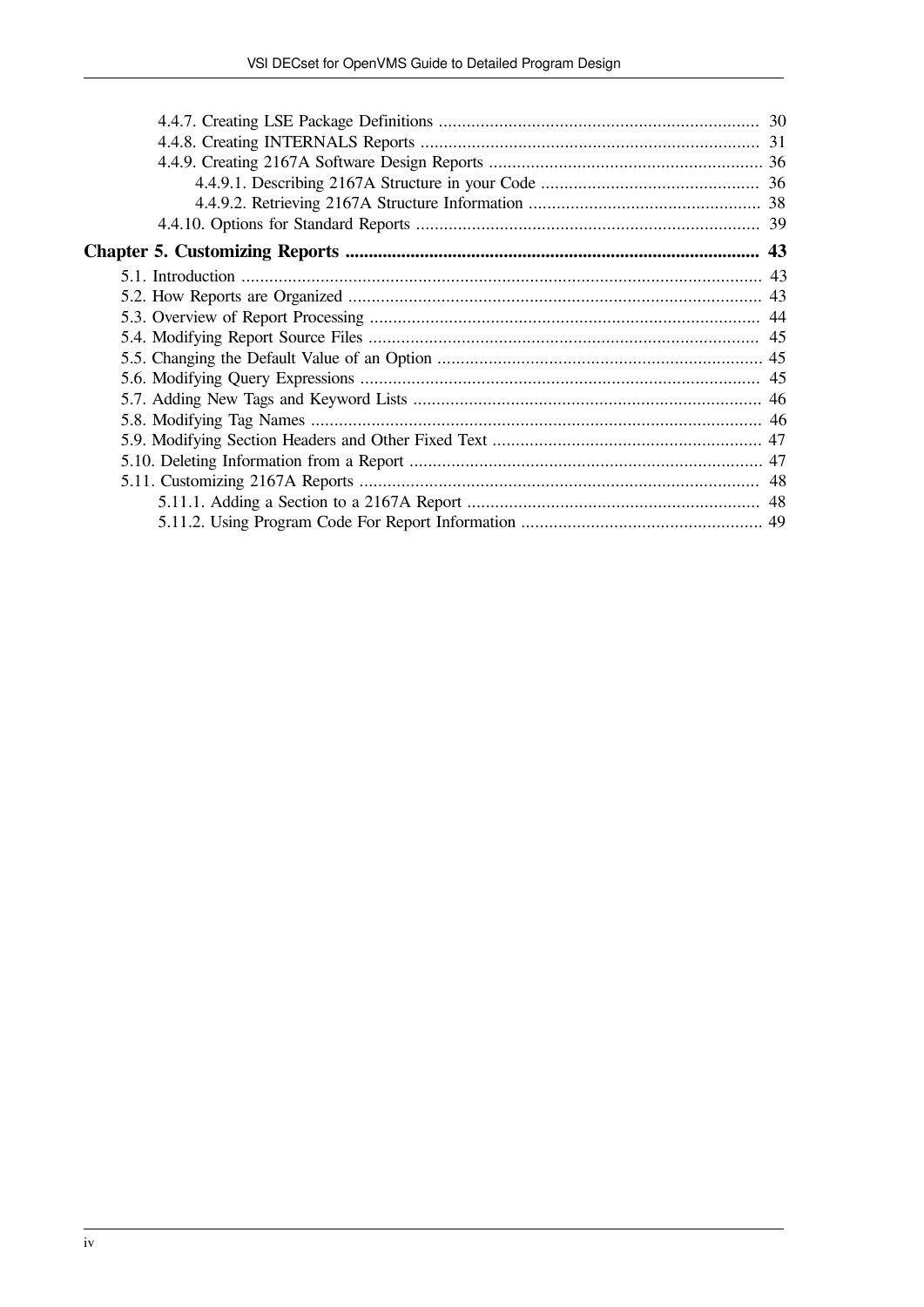# <span id="page-4-0"></span>**Preface**

This guide introduces the Program Design Facility, which provides an integrated method for designing, creating, compiling, correcting, and inspecting source code. The guide also explains how to get started using its basic features.

# <span id="page-4-1"></span>**1. Intended Audience**

This guide is for experienced programmers and technical managers involved in detailed program design. The user should be familiar with both LSE and SCA.

# <span id="page-4-2"></span>**2. Document Structure**

The *Guide to Detailed Program Design for OpenVMS Systems* contains the following chapters:

- [Chapter](#page-6-0) 1 provides an overview of the VSI DECset tools, LSE, SCA, and program design.
- [Chapter](#page-8-0) 2 shows how features of LSE, SCA, and OpenVMS compilers are used to design programs and generate reports.
- [Chapter](#page-18-0) 3 provides in-depth information on entering detailed program design.
- [Chapter](#page-26-0) 4 provides information on running standard reports, the available options, and sample outputs for each report.
- [Chapter](#page-48-0) 5 provides information on customizing reports and creating new reports.

# <span id="page-4-3"></span>**3. Associated Documents**

The following documents might also be helpful when using LSE:

- *Using VSI DECset for OpenVMS Systems* describes how to use the Software Engineering Tools (VSI DECset) with other OpenVMS facilities to create an effective software development environment on OpenVMS systems.
- *VSI DECset for OpenVMS Guide to Language-Sensitive Editor* contains instructions on how to use the DECwindows LSE.
- *VSI DECset for OpenVMS Language-Sensitive Editor/Source Code Analyzer Reference Manual* contains command dictionary, parameter glossary,command summary and translation table information for both the LSE and SCA components.
- *VSI DECset for OpenVMS Language-Sensitive Editor Command-Line Interface and Callable Routines Reference Manual* contains LSE command-line interface information and OpenVMS-specific information.
- *VSI DECset for OpenVMS Guide to Source Code Analyzer* contains instructions on how to use the DECwindows SCA.
- *VSI DECset for OpenVMS Source Code Analyzer Command-Line Interface and Callable Routines Reference Manual* contains SCA command-line interface information and OpenVMS-specific information.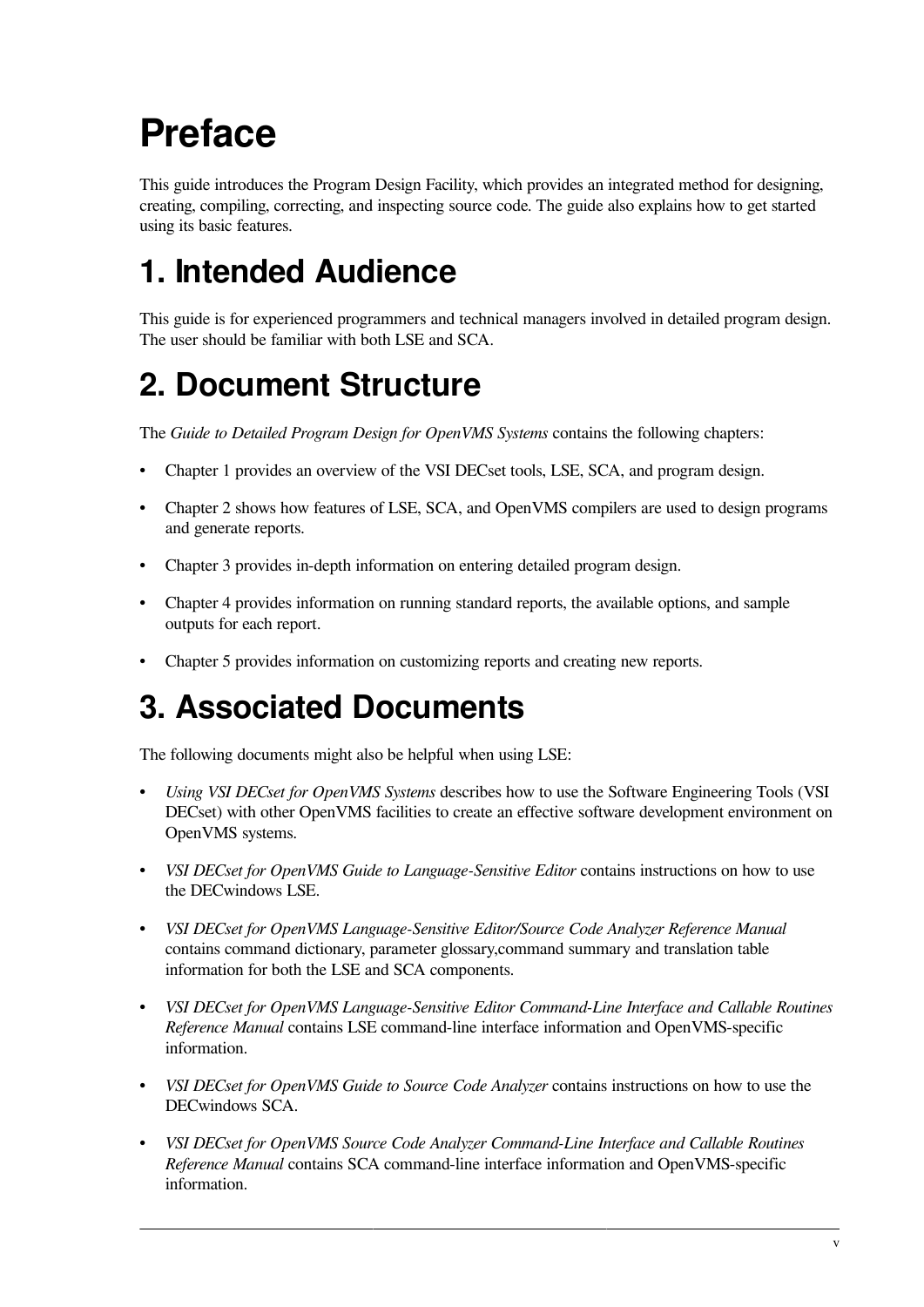# <span id="page-5-0"></span>**4. References to Other Products**

Some older products that DECset components previously worked with might no longer be available or supported by VSI. Any reference in this manual to such products does not imply actual support, or that recent interoperability testing has been conducted with these products.

#### **Note**

These references serve only to provide examples to those who continue to use these products with DECset.

Refer to the *Software Product Description* for a current list of the products that the DECset components are warranted to interact with and support.

# <span id="page-5-1"></span>**5. Typographical Conventions**

<span id="page-5-2"></span>[Table](#page-5-2) 1 lists the conventions used in this guide.

|  |  | <b>Table 1. Typographical Conventions</b> |  |  |
|--|--|-------------------------------------------|--|--|
|--|--|-------------------------------------------|--|--|

| <b>Convention</b>  | <b>Description</b>                                                                                                                                                                  |
|--------------------|-------------------------------------------------------------------------------------------------------------------------------------------------------------------------------------|
| \$                 | A dollar sign (\$) represents the OpenVMS DCL system prompt.                                                                                                                        |
| Ctrl/x             | The key combination $\frac{Ctrl}{x}$ indicates that you must press the key labeled $\frac{Ctrl}{x}$<br>while you simultaneously press another key, for example, Ctrl/Y or Ctrl/Z.   |
| KPn                | The phrase $K\mathbb{P}n$ indicates that you must press the key labeled with the<br>number or character $n$ on the numeric keypad, for example, KP3 or KP-.                         |
| file-spec,         | A horizontal ellipsis following a parameter, option, or value in syntax<br>descriptions indicates additional parameters, options, or values you can enter.                          |
|                    | A horizontal ellipsis in a figure or example indicates that not all of the<br>statements are shown.                                                                                 |
|                    | A vertical ellipsis indicates the omission of items from a code example or<br>command format; the items are omitted because they are not important to the<br>topic being described. |
| $\left( \right)$   | In format descriptions, if you choose more than one option, parentheses<br>indicate that you must enclose the choices in parentheses.                                               |
| $\left[ \ \right]$ | In format descriptions, brackets indicate that whatever is enclosed is optional;<br>you can select none, one, or all of the choices.                                                |
| $\{\ \}$           | In format descriptions, braces surround a required choice of options; you<br>must choose one of the options listed.                                                                 |
| bold text          | Bold text represents the introduction of a new term.                                                                                                                                |
| <i>italic</i> text | Italic text represents book titles, parameters, arguments, and information that<br>can vary in system messages (for example, Internal error number).                                |
| <b>UPPERCASE</b>   | Uppercase indicates the name of a command, routine, file, file protection<br>code, or the abbreviation of a system privilege.                                                       |
| lowercase          | Lowercase in examples indicates that you are to substitute a word or value of<br>your choice.                                                                                       |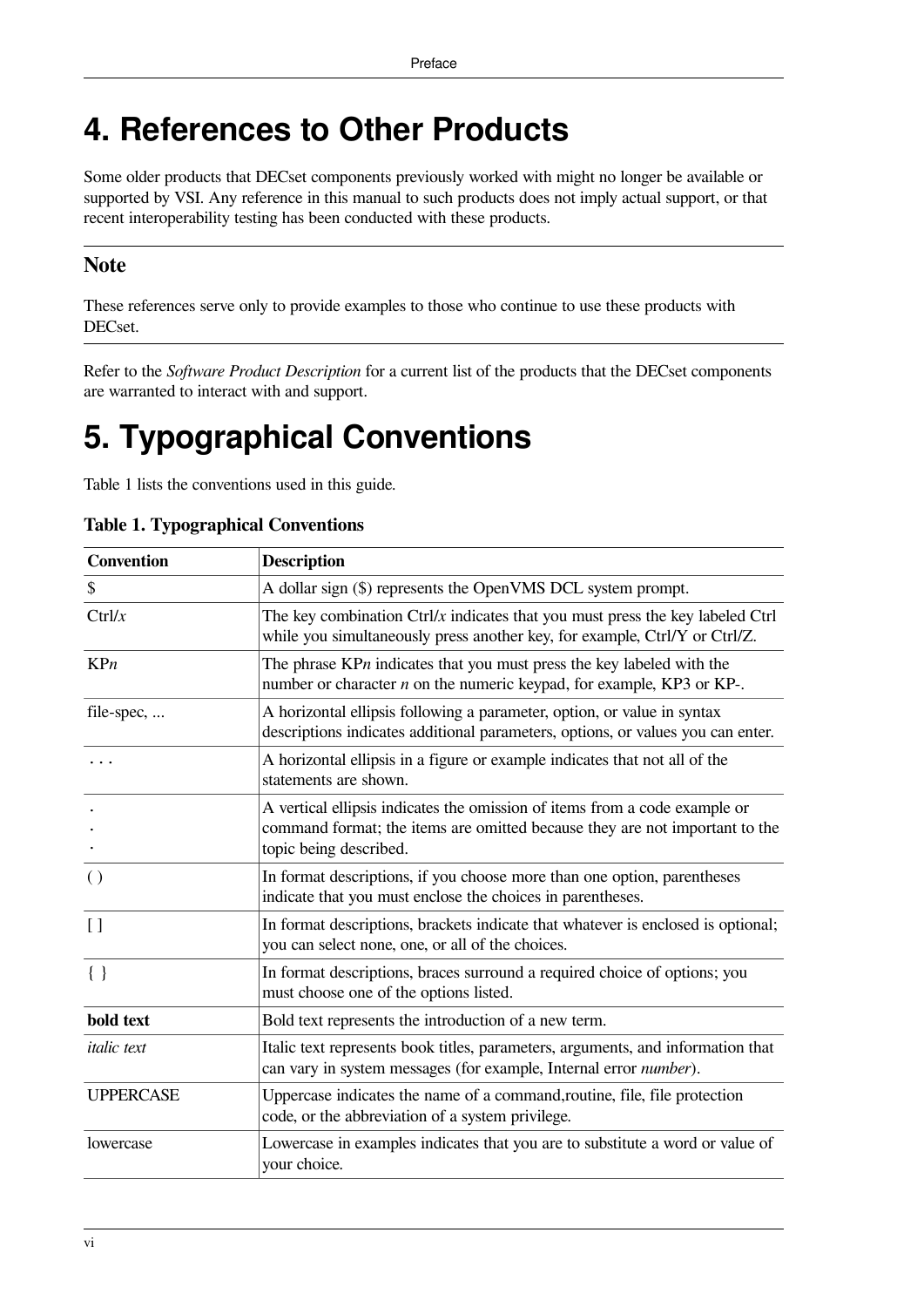# <span id="page-6-0"></span>**Chapter 1. Introduction**

This chapter is an introduction to the Software Engineering Tools (VSI DECset), designing programs, and generating reports.

The Program Design Facility provides an integrated method for designing, creating, compiling, correcting, and inspecting source code. This is not a product, or even a tool—it is an abstract title for a set of features implemented across Language-Sensitive Editor (LSE), Source Code Analyzer (SCA), and the compilers.

# <span id="page-6-1"></span>**1.1. VSI DECset**

The DECset tools provide an integrated method for designing, creating,compiling, correcting, and inspecting your source code. You can include design information that can be processed, analyzed, and preserved throughout the software development cycle. You can review and modify the source code for your software project, and access all your project files through LSE.

DECset is a group of the following VSI layered components:

- Language-Sensitive Editor/Source Code Analyzer (LSE/SCA)
- Code Management System (CMS)
- Module Management System (MMS)
- VSI Digital Test Manager
- Performance and Coverage Analyzer (PCA)
- DECset Environment Manager

The combination of features from two of these tools, LSE and SCA, provide the ability to design programs and retrieve program design.

Individually, each tool is useful and can enhance programmer productivity. Used together, these tools combine with supported programming languages, system services, and utilities to make an integrated environment with the following characteristics:

- Support for the multiple phases of the software life cycle
- Support for applications written in multiple languages
- Compilers and tools that pass substantial information among themselves to automate tasks previously performed manually

# <span id="page-6-2"></span>**1.2. Source Code Analyzer (SCA)**

The Source Code Analyzer (SCA) is an interactive cross-reference and static analysis tool that works with many languages. It can help you understand the complexities of a large software project. Because it allows you to analyze and understand an entire system, SCA is extremely useful during the implementation and maintenance phases of a project.

SCA provides the following capabilities: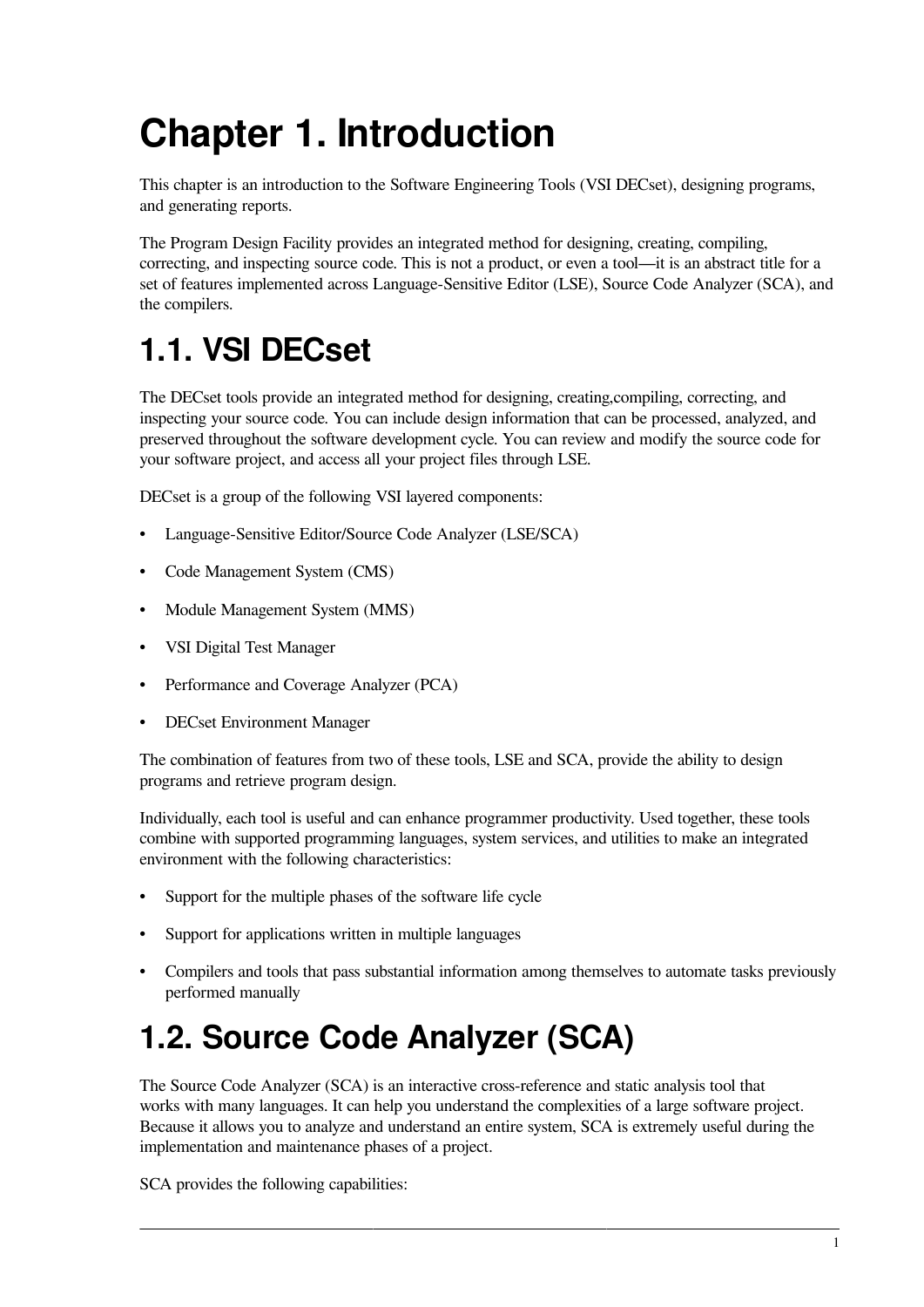- **Cross-referencing**—Gives you an index to information in your source code
- **Static analysis**—Enables you to extract information about program structures and the relationship of routines, symbols, and files
- **Library creation and maintenance**—Takes the information generated by supported compilers and merges these files together into libraries to create a picture of your entire project
- **Graphical user interface**—Provides a DECwindows-based user interface from which you can easily access all SCA capabilities

# <span id="page-7-0"></span>**1.3. Language-Sensitive Editor (LSE)**

The Language-Sensitive Editor (LSE) is an advanced text editor with language-specific features. In addition to text-editing features, LSE provides the following language-specific support:

- Code compilation
- Diagnostic review
- Formatted language constructs
- Online language HELP
- Pseudocode entry support
- Code outlining
- Documentation extraction

With LSE, you can customize your editing environment to conform to your programming style. You can also extend your editing environment to handle highly specialized editing needs.

# <span id="page-7-1"></span>**1.4. Designing Programs and Generating Reports**

LSE and SCA provide features to help you develop your detailed design and retain it as you move from design to implementation. LSE overviews and SCA reports can retrieve the retained design information.

You can also use LSE and SCA to extract detailed design information from existing source files. You can customize LSE and SCA to improve the design information extracted from source files that were not created using the standard LSE templates.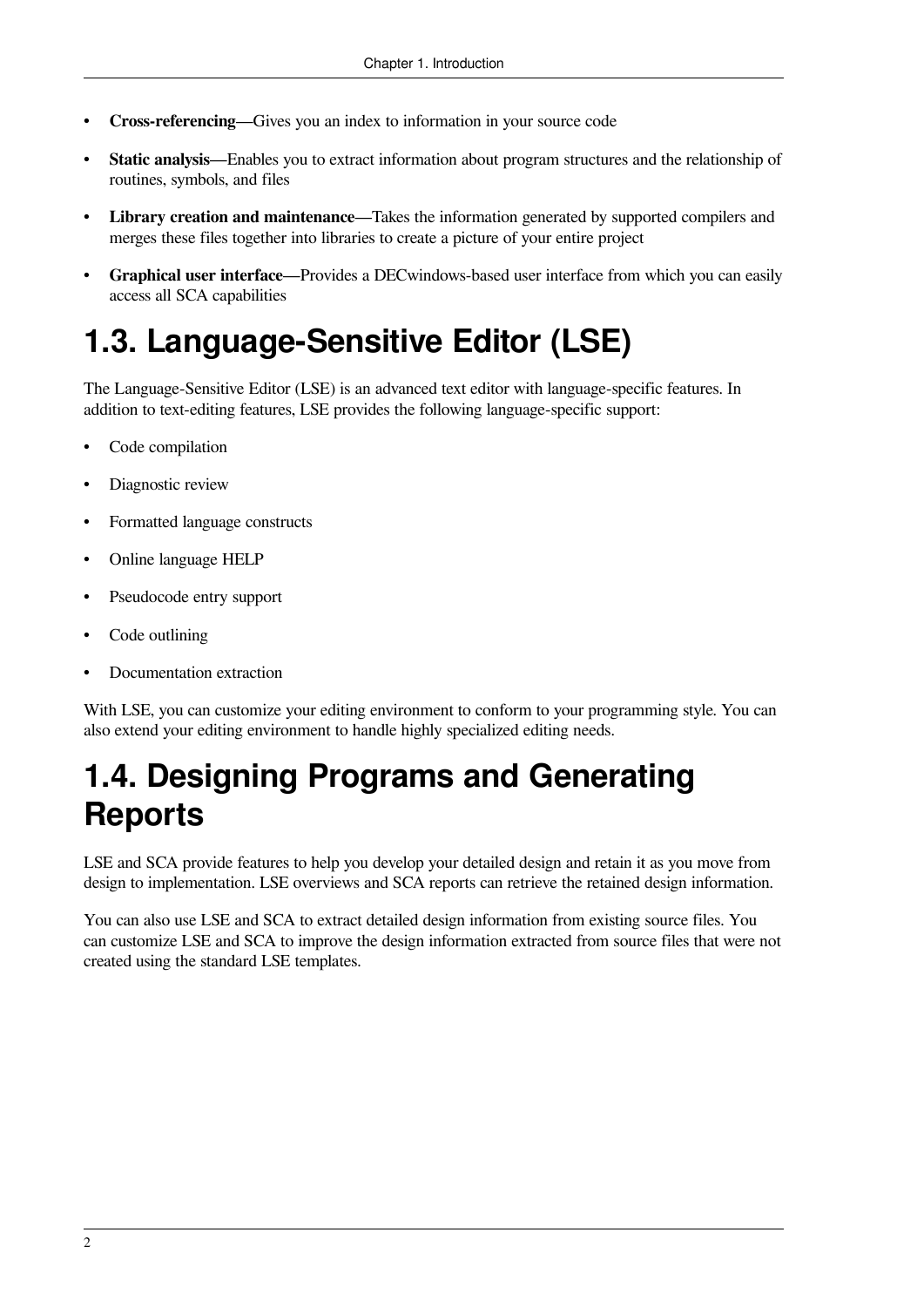# <span id="page-8-0"></span>**Chapter 2. Getting Started Designing Programs**

This chapter shows, with simple examples, how features of LSE, SCA, and OpenVMS compilers are used to design programs and generate reports. You can use these features to enter and retrieve a wide variety of program design information, including:

- Routine interfaces
- Data types
- Algorithms
- Routine calls

**Design information** is information about the low-level design of your software. There are two kinds of design information:

- Structural (modules, routines and their arguments, variables)
- Textual (description of data and algorithms in the form of comments or pseudocode)

With DECset, you specify design information in program source files. This is sometimes called **embedded program design**. You can gradually transform your design into a completed program, retaining design information in comments, or you can set aside the design and create your implementation in a new source file.

You can choose any of the programming languages supported by DECset to express your design. Your implementation can be in the same language as your design or in other languages. DECset can supply extracted design information in a variety of forms, such as LSE templates, HELP text, and hardcopy reports.

To create, modify, and retrieve low-level design information, use the following tools:

- LSE to create and modify design information (in comments and pseudocode)
- A compiler to check the syntax of your design
- A compiler and SCA to transfer design information to an SCA library
- LSE overviews, SCA queries, and SCA reports to retrieve design information

The output from the PACKAGE and HELP reports can then assist in further design and development work.

# <span id="page-8-1"></span>**2.1. Entering Design Information with LSE**

This section explains the steps for entering design information for a new or existing program. The examples are in C, but the same steps can be applied to designs and programs written in any language supported by DECset. Customer-written compilers, and even some obsolescent compilers, might not support the /DESIGN qualifier. Therefore, refer to the specific compiler's documentation to determine whether it supports the entering of design information. For more detailed information for entering designs, see [Chapter](#page-18-0) 3.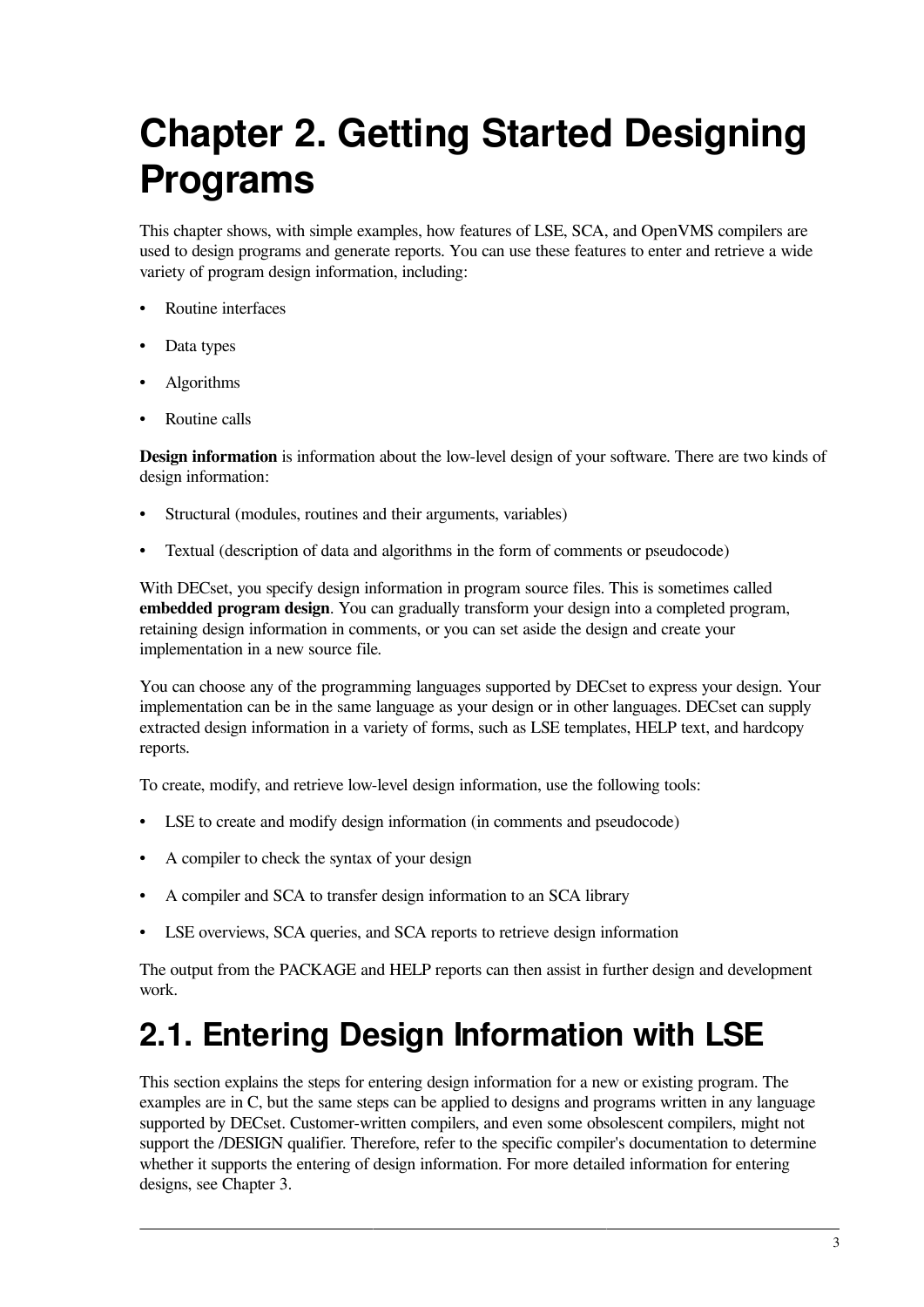This section describes the following:

- Entering design information for a module
- Adding design information for a routine
- Entering pseudocode
- Moving pseudocode to comments
- Using overview operations
- <span id="page-9-0"></span>• Generating an implementation from the design

#### **2.1.1. Entering Design Information for a Module**

To create a new design or program, do the following:

- 1. Create a source file with LSE.
- 2. Expand the placeholders to get the template for module header comments.

If you are adding design information to an existing source file, get the template by typing the appropriate token name (for the C language, *module\_level\_comments* or *MLC*), then enter the EXPAND (Ctrl/E) command. You can customize the template to match your own source formatting standards by using the LSE TOKEN commands.

The following is an example of the standard C template for module header comments:

```
/*
**++
** FACILITY: {@tbs@}
**
** MODULE DESCRIPTION:
**
** {@tbs@}
**
** AUTHORS:
**
** {@tbs@}
**
** CREATION DATE: {@tbs@}
**
** DESIGN ISSUES:
**
** {@tbs@}
**
** [@optional module tags@]...
**
** MODIFICATION HISTORY:
**
** {@tbs@}...
**--
*/
```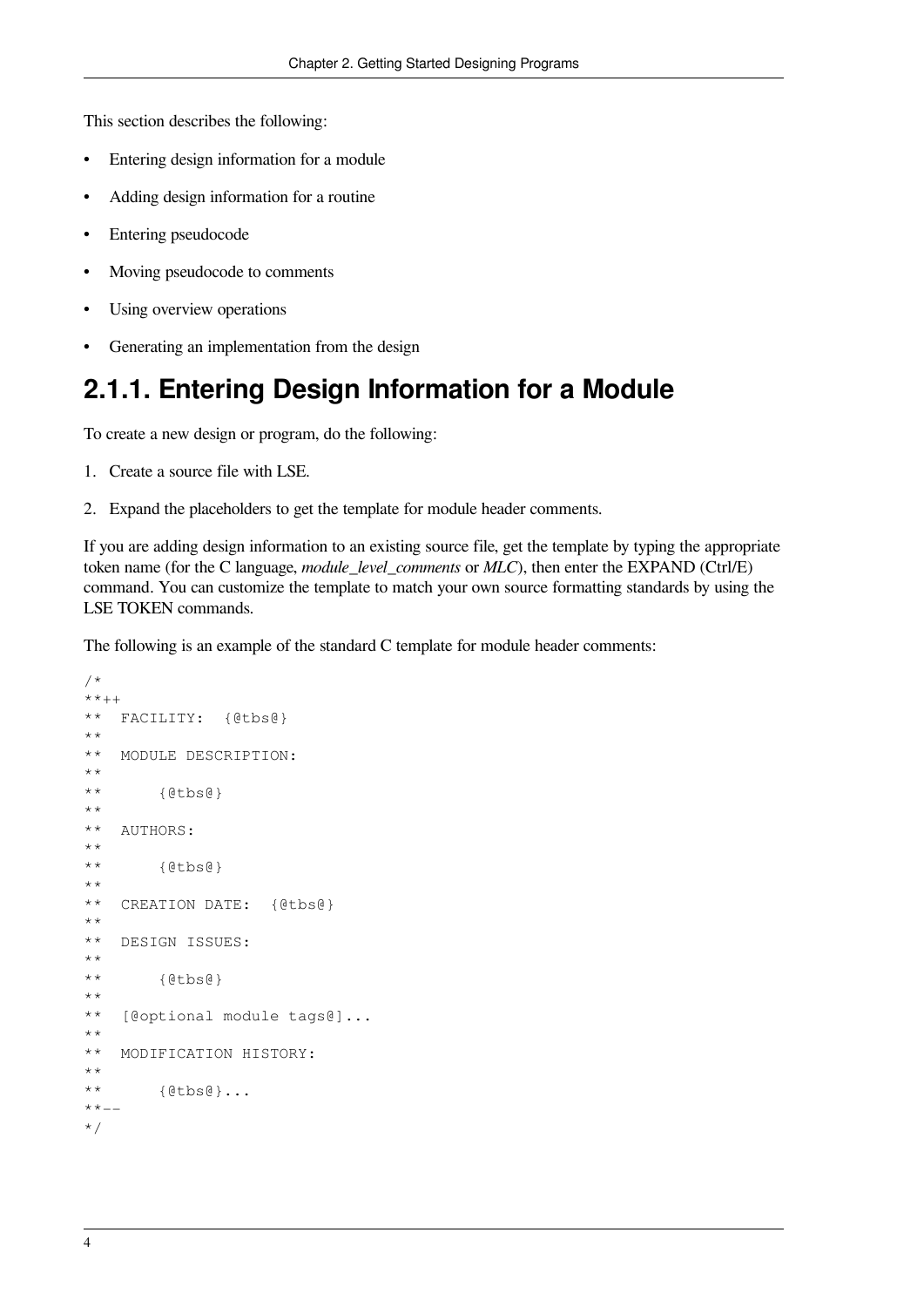Complete the header comment block by filling in text to replace the [{@tbs@} placeholders and delete unnecessary sections. For example:

```
/*
**++
** FACILITY: Sample facility 1
**
** MODULE DESCRIPTION:
**
** This is a sample module used to show how to use LSE and SCA to
 create
** a detailed design.
**
** AUTHORS:
**
** Jane Smith
**
** CREATION DATE: June 27, 1998
**
** KEYWORDS:
**
** Examples, sample design
**
** MODIFICATION HISTORY:
**
** {@tbs@}...
**--
*/
```
#### <span id="page-10-0"></span>**2.1.2. Adding Design Information for a Routine**

To add design information for a routine, do the following:

- 1. Expand additional placeholders to get a function definition template.
- 2. Fill in the header comment block and calling sequence information.
- 3. Add the type declarations needed for the function return value and argument types.

The following is an example of a typical result:

```
#include
<stdlib>typedef int integer_matrix[10][10]; 
integer_matrix *matrix_multiply (integer_matrix *left,
integer_matrix *right);
/*
**++
** FUNCTIONAL DESCRIPTION:
**
** This function computes the matrix product of two integer matrices.
**
** It uses a simple, triple-nested loop, and does not do any checking
 to
** see if the matrices conform.
**
** FORMAL PARAMETERS:
**
** left:
```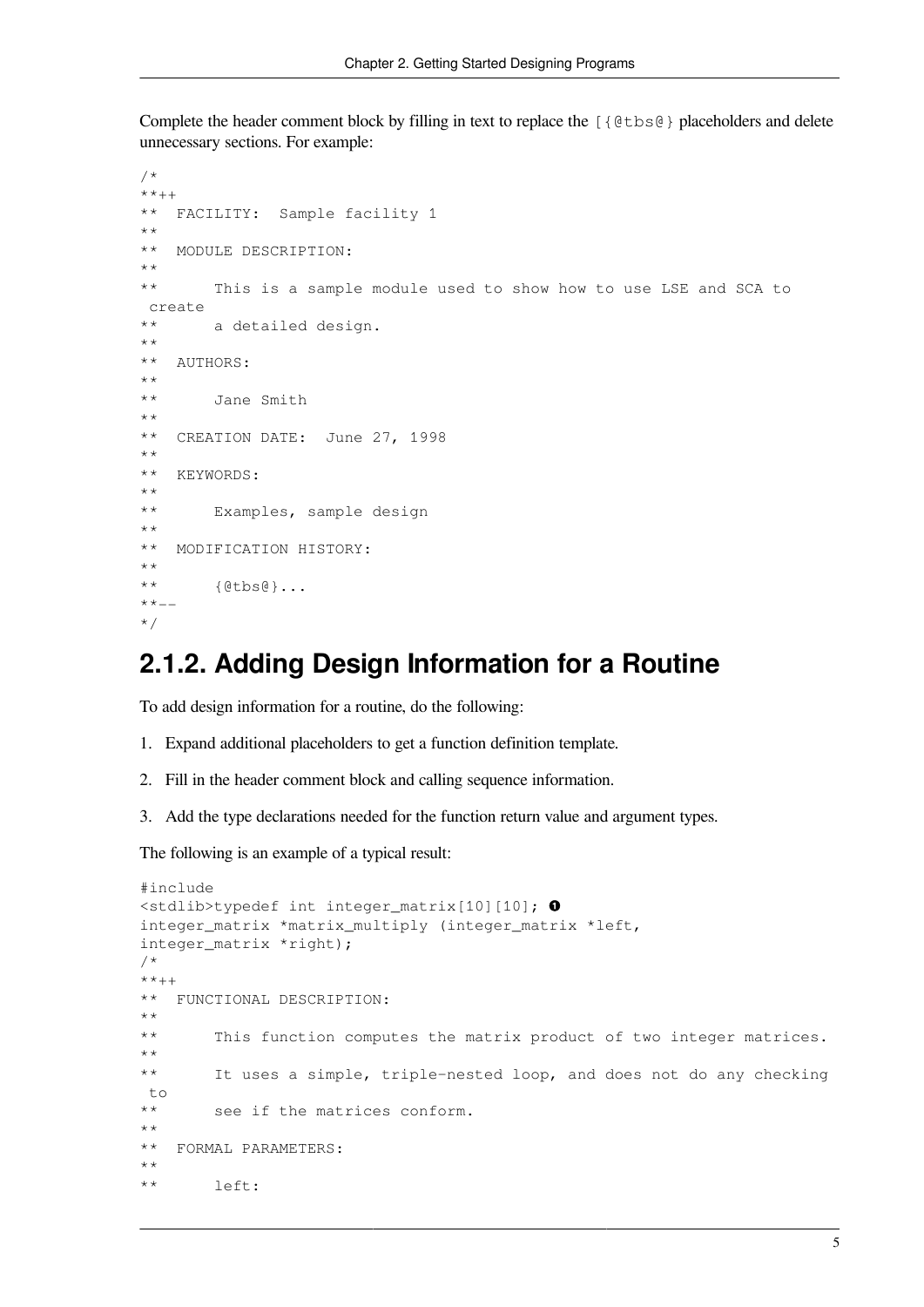```
** The left operand.
**
** right:
** The right operand.
**
** RETURN VALUE:
**
** The result of multiplying the two matrices.
**
**--
*/
integer_matrix *matrix_multiply (integer_matrix *left,
integer_matrix *right) 
{
     [@block declaration@]...;
    {@statement@}...;
}
```
#### **Key to the example:**

- $\bullet$ Shows the type declaration used for return value and argument types.
- $\boldsymbol{\Theta}$ Shows the function definition, including function name, return value type, arguments, and their types.

#### **Note**

You have now entered enough design information so you can use SCA to retrieve design information in the form of LSE package definitions, HELP text, and a preliminary INTERNALS report. See [Section](#page-15-0) 2.2 for more information.

#### <span id="page-11-0"></span>**2.1.3. Entering Pseudocode**

You can enter your algorithm's design in the form of pseudocode. Pseudocode is a textual description of the actions to be performed by a piece of software. In DECset, pseudocode is bracketed by pseudocode delimiters. By default, these delimiters are « ». They can be customized by using the SET LANGUAGE PSEUDOCODE DELIMIT command.

You can mix pseudocode and final source code, as shown below. Enter pseudocode by issuing the ENTER PSEUDOCODE (PF1 Space) command, then type your pseudocode text. For example:

```
 #include
<stdlib>typedef int integer_matrix[10][10];
integer_matrix *matrix_multiply (integer_matrix *left,
integer_matrix *right);
/*
**++
** FUNCTIONAL DESCRIPTION:
**
** This function computes the matrix product of two integer matrices.
**
** It uses a simple, triple-nested loop, and does not do any checking
** to see if the matrices conform.
**
** FORMAL PARAMETERS:
**
** left:
** The left operand.
```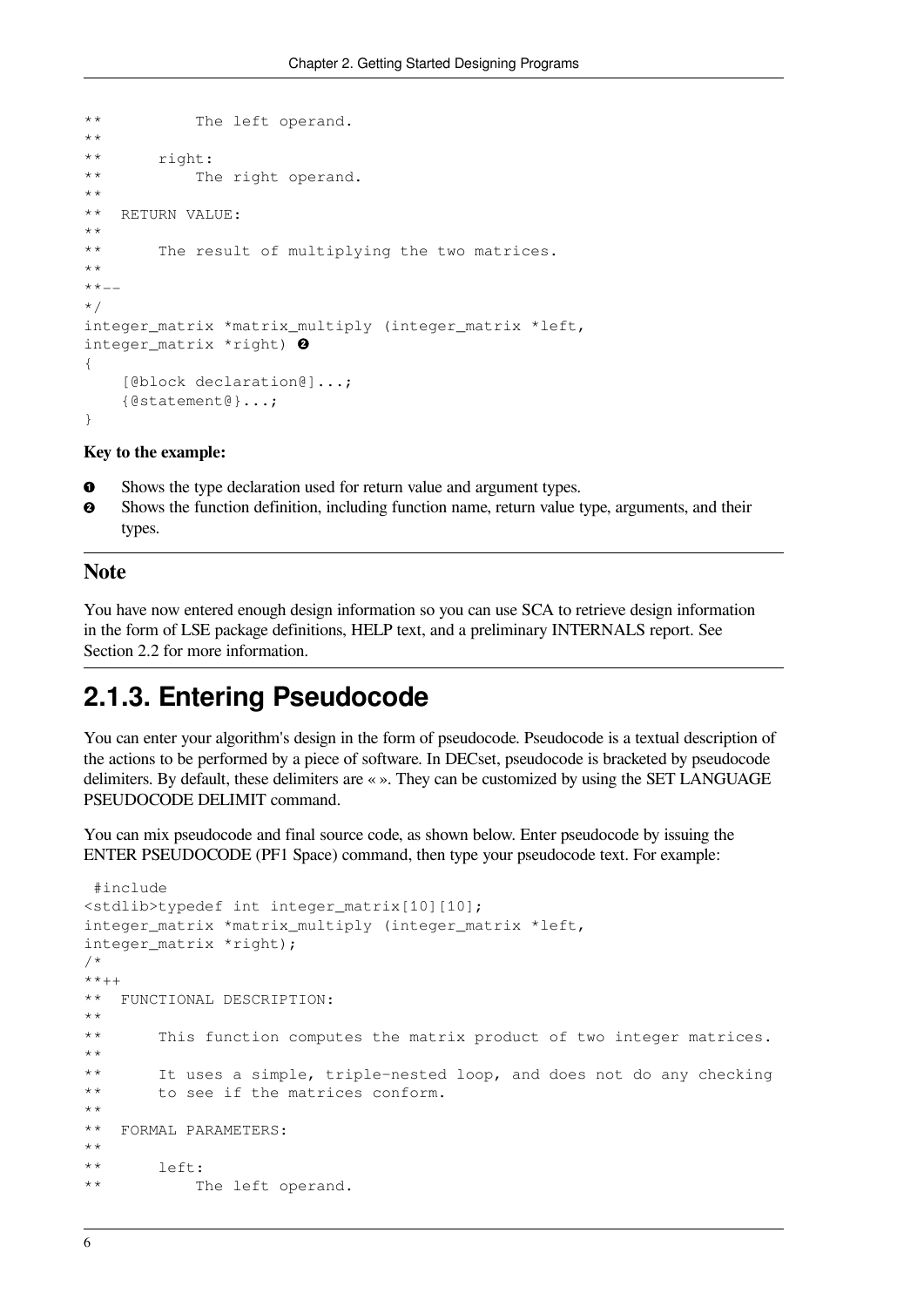```
**
** right:
** The right operand.
**
** RETURN VALUE:
**
** The result of multiplying the two matrices.
**
**--
*/
integer_matrix *matrix_multiply (integer_matrix *left,
integer_matrix *right)
{
    integer_matrix result_matrix; 
    «Loop over the rows of the left matrix» 
    return result_matrix; 
}
```
**Key to the example:**

- $\bullet$ Shows the final source code
- $\boldsymbol{\Theta}$ Uses pseudocode as a loop statement
- <span id="page-12-0"></span>Shows final source code  $\bullet$

#### **2.1.4. Moving Pseudocode to Comments**

LSE enables you to preserve the descriptive pseudocode text for later use as design information. To change pseudocode to comment lines, issue the ENTER COMMENT command. For example, if you apply the ENTER COMMENT (PF1 B) command to the pseudocode line shown in the example code in [Section](#page-11-0) 2.1.3, the result is as follows:

```
/*
** Loop over the rows of the left matrix
*/
{@tbs@}
return result_matrix;
```
You can now fill in the next level of detail of your design as follows:

```
/*
** Loop over the rows of the left matrix
*/
for (i = 1; i < «matrix size»; i^{++})
{
 «Loop over the columns of the right matrix» 
};
return result matrix;
```
Note that  $\bullet$  shows a new pseudocode line.

## <span id="page-12-1"></span>**2.1.5. Using Overview Operations**

You can use overview operations to retrieve design information stored in comments, as in this code example:

```
/*
** Loop over the rows of the left matrix
*/
```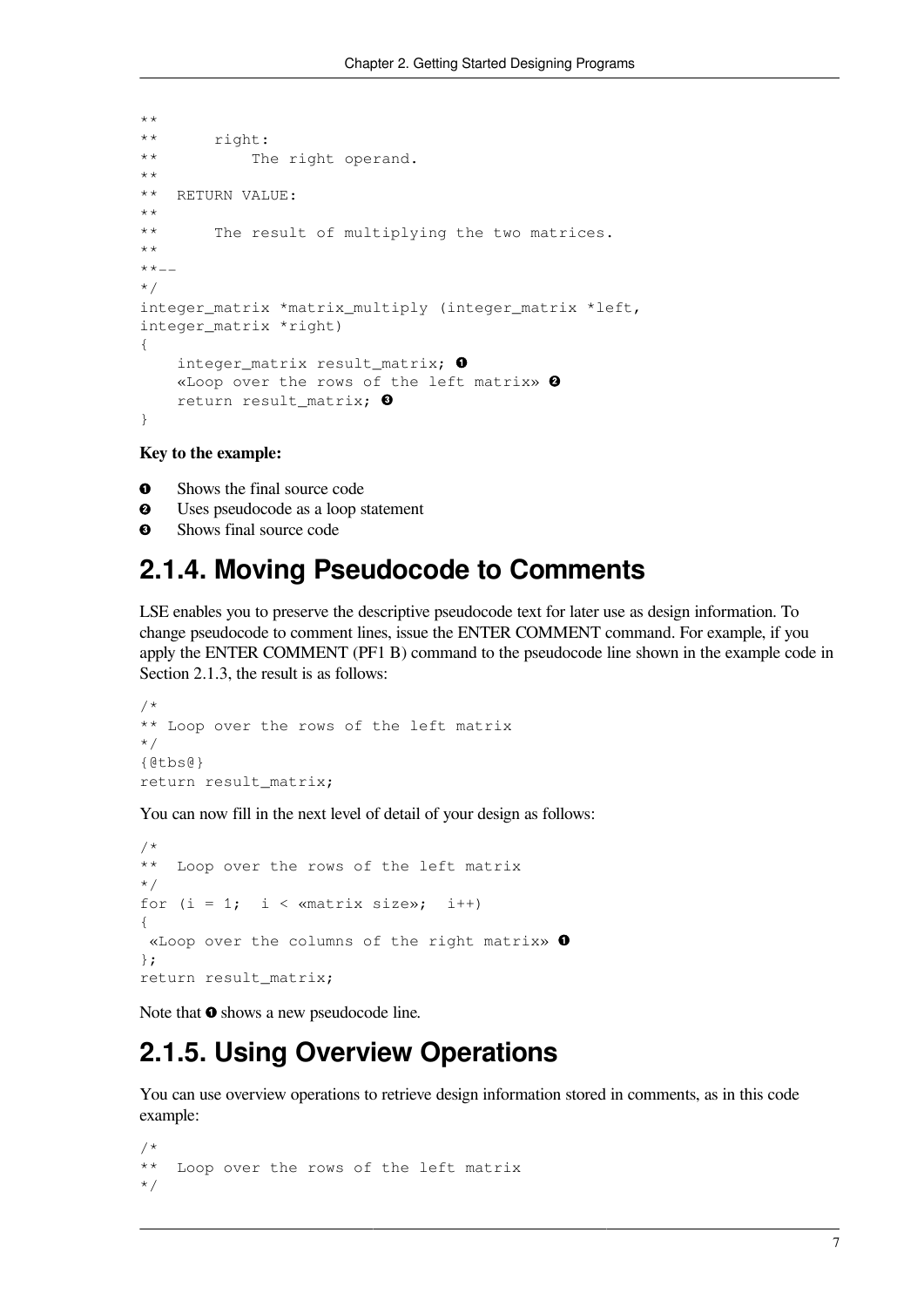```
for (i = 1; i < 10; i++){
     /*
    ** Loop over the columns of the right matrix \bullet */
    for (j = 1; j < 10; j++) {
          /*
          ** Compute the inner product of the current row and column
          */
         for (k = 1; k < 10; k++)\{*result_matrix[i][j] = *result_matrix[i][j] + *left[i][k] * *right[k][j];
 }
       };
};
return result_matrix;
```
Do an overview operation on  $\bullet$  by issuing the COLLAPSE (Ctrl \) command.

The following is the result of using the overview operation with the COLLAPSE command:

```
/*
** Loop over the rows of the left matrix
*/
for (i = 1; i < 10; i++){
«** Loop over the columns of the right matrix \ldots \gg \mathbf{0};
return result matrix;
```
#### **Key to the example:**

Shows the retrieved design information that was originally entered as pseudocode in the example in **CD** [Section](#page-12-0) 2.1.4.

#### <span id="page-13-0"></span>**2.1.6. Completing the Implementation**

The source code is complete when all pseudocode placeholders are expanded. (This file is available online in SCA\$EXAMPLES:DESIGN\_EXAMPLE.C.)

The complete example is as follows:

```
/**
***++** FACILITY: Sample facility 1
**
** MODULE DESCRIPTION:
**
** This is a sample module used to show how to use LSE and SCA to
** create a detailed design.
**
** AUTHORS:
**
** Jane Smith
**
** CREATION DATE: June 27, 1998
**
** DESIGN ISSUES:
```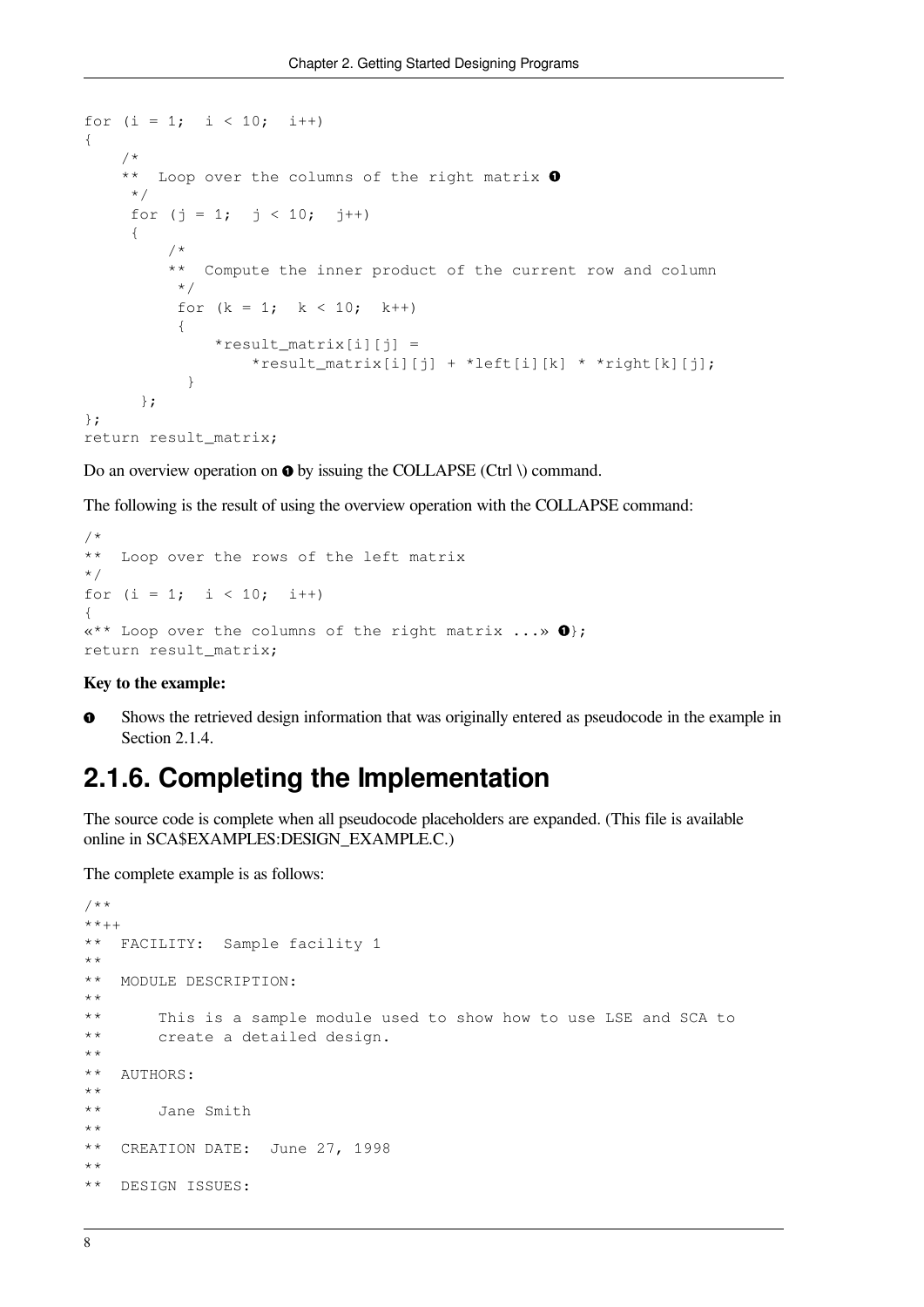```
**
** {@tbs@}
**
** KEYWORDS:
\star \star** Examples, sample design
**
** MODIFICATION HISTORY:
**
** {@tbs@}
**--
*/
#include <stdlib>typedef int integer_matrix[10][10];
integer_matrix *matrix_multiply (integer_matrix *left,
integer_matrix *right);
/**
***++** FUNCTIONAL DESCRIPTION:
**
       This function computes the matrix product of two integer matrices.
**
** It uses a simple, triple-nested loop, and does not do any checking
** to see if the matrices conform.
**
** FORMAL PARAMETERS:
**
** left:
** The left operand.
\star \star** right:
** The right operand.
\star \star** RETURN VALUE:
**
** The result of multiplying the two matrices.
**
***-*/
integer matrix *matrix multiply (integer matrix *left,
integer_matrix *right)
{
   integer matrix *result matrix;
    int i, j, k;
    /*
    ** Allocate and initialize the result matrix
    */
   result matrix = malloc (i * j);
   for (i = 1; i < 10; i++) {
       for (j = 1; j < 10; j++)\{*result_matrix[i][j] = 0;
 }
    };
     /*
    ** Loop over the rows of the left matrix
    */
   for (i = 1; i < 10; i++)
```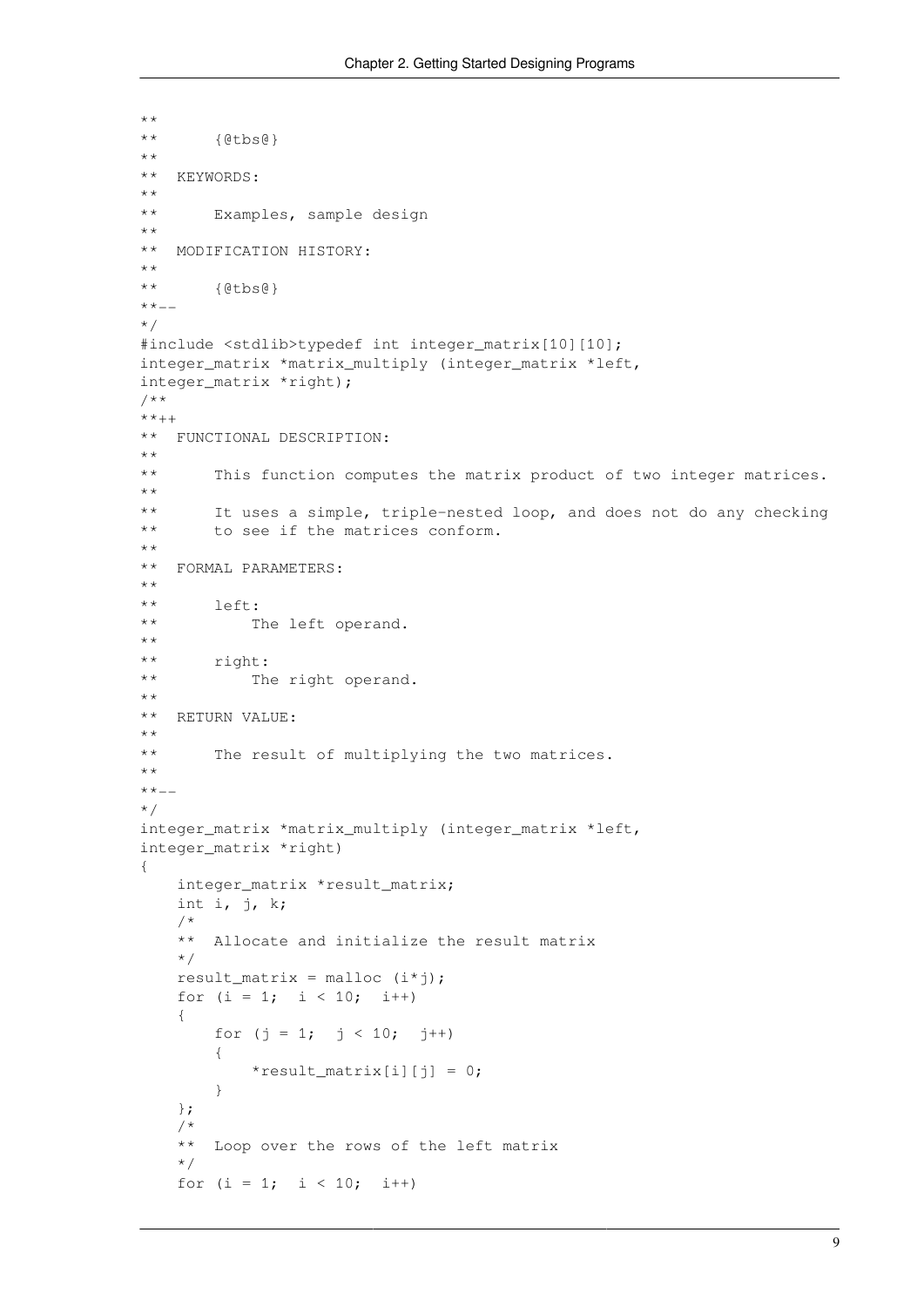```
 {
        /*
        ** Loop over the columns of the right matrix
        */
       for (j = 1; j < 10; j++)\{ /*
            ** Compute the inner product of the current row and column
            */
           for (k = 1; k < 10; k++)\{*result_matrix[i][j] = *result_matrix[i][j] + *left[i][k] * *right[k][j];
 }
        };
    };
   return result matrix;
}
```
# <span id="page-15-0"></span>**2.2. Retrieving Design Information**

You can retrieve design information throughout the development cycle. This section describes the following topics:

- Transferring design information to an SCA library
- Using an SCA keyword query
- Generating reports, using the supported languages shown in the example in [Section](#page-16-0) 2.2.3.
- Using LSE packages and help text

## <span id="page-15-1"></span>**2.2.1. Transferring Design Information to an SCA Library**

To transfer the design information to an SCA library, you must first compile your source file to generate an analysis data file. You create the file containing the comment design information by typing the following command:

```
$ CC/ANA/DESIGN/NOOBJECT design_example
```
To create an SCA library and load the analysis data file, type the following:

```
$ CREATE/DIR [.scalib]
$ SCA CREATE LIBRARY [.scalib]
$ SCA SET LIBRARY [.scalib]
$ SCA LOAD design_example
```
Some compilers generate .XREF files that can be converted to .ANA files by means of the SCA IMPORT command. For more information, see the *VSI DECset for OpenVMS Guide to Source Code Analyzer*.

## <span id="page-15-2"></span>**2.2.2. Using an SCA Keyword Query**

You can use an SCA keyword query to find which modules contain keywords. A **keyword** or keyword phrase associates a concept with a routine or module. These keyword phrases can then be used for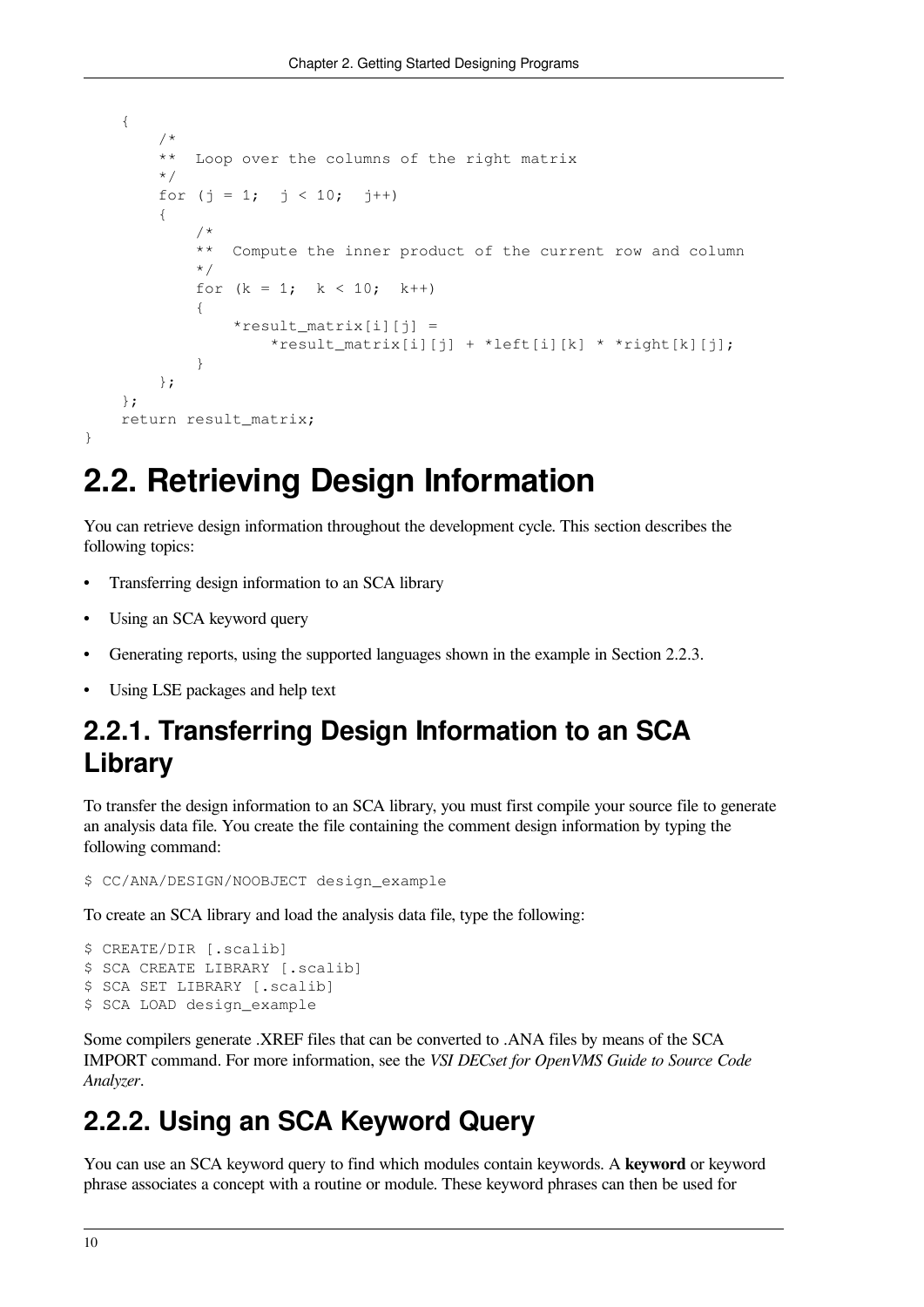indexing. For example, you can label your modules and routines with keyword phrases such as User interface, OpenVMS-specific, AST reentrant, or Examples. Each module or routine can have several keyword phrases associated with it, as many as are applicable.

For example, to see which modules have the keyword Examples associated with them, enter the following:

<span id="page-16-0"></span>SCA> FIND CONTAINING (SYMBOL=KEYWORD AND "Examples", SYMBOL=MODULE)

## **2.2.3. Generating Reports**

To generate a package definition, help file, and INTERNALS report, type the following:

```
$ SCA
SCA> SET LIB [.scalib]
SCA> SET COMMAND LANGUAGE PORTABLE
SCA> SET REPORT NAME PACKAGE
SCA> SET REPORT LANGUAGE [Ada|BASIC|C|COBOL|FORTRAN|Pascal|PL/I]
SCA> SET REPORT HELP_LIBRARY mydisk:[mydir]design_example_help
SCA> SET REPORT OUTPUT design_example
SCA> REPORT
SCA> SET REPORT NAME HELP
SCA> SET REPORT OUTPUT design_example
SCA> REPORT
SCA> SET REPORT NAME INTERNALS
SCA> SET REPORT OUTPUT design_example
SCA> REPORT
SCA> EXIT
```
An LSE package definition gives calling sequence information for routines, and can also be linked to help text for the routines and their parameters. To create an LSE environment file from the package definition, type the following:

```
$ LSEDIT/NODISP/INIT=SYS$INPUT: design_example.lse
  SET COMMAND LANGUAGE PORTABLE
  EXECUTE BUFFER LSE
  SAVE ENVIRONMENT CHANGES mydisk:[mydir]design_example.env
 EXTT
```
An OpenVMS help file contains a hierarchy of topics, along with text explaining each topic. The help files generated as DECset reports contain information about the modules in your SCA library, and about each routine and its parameters. To load the help text into a help library named example\_help.hlb, type the following:

\$ LIBR/CREATE/HELP design\_example\_help design\_example.hlp

An INTERNALS report contains detailed design information about your software. It is useful to anyone who needs to understand the software in order to make changes to it (enhancements or bug fixes). To generate a PostScript output file from the INTERNALS report, type the following:

<span id="page-16-1"></span>\$ DOCUMENT design\_example.sdml software.reference PS

## **2.2.4. Using LSE Packages and Help Text**

For further development work, you can load your package definition into LSE by entering the following commands: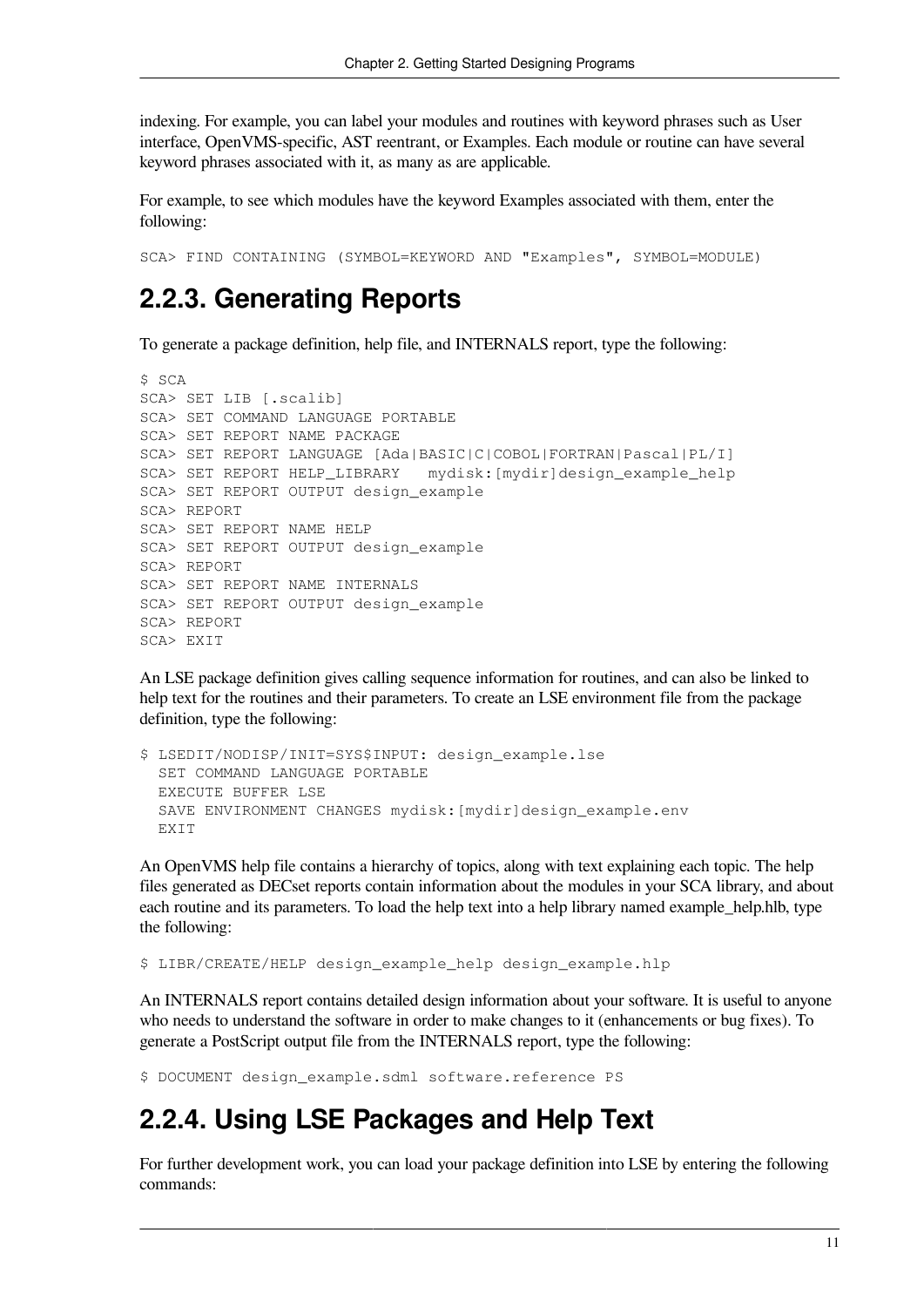```
$ DEFINE LSE$ENVIRONMENT mydisk:[mydir]design_example.env
$ LSEDIT new.c
```
Type the routine name, matrix\_multiply, then expand it by issuing the EXPAND command to get the calling sequence for the routine, as follows:

```
 matrix_multiply (
 {@left@},
 {@right@})
```
To get help text, place the cursor on the matrix\_multiply name and enter the HELP INDICATED command. The following text is displayed:

```
matrix_multiply
   This function computes the matrix product of two integer matrices.
   It uses a simple, triple-nested loop, and does not do any checking to
   see if the matrices conform.
   Returns: pointer to integer_matrix
  Additional information available:
   left right
```
You can get a description of a routine parameter by entering its name. For example, if you type "left" you will see the following text:

```
matrix_multiply
   left
     Type: pointer to integer_matrix
     The left operand.
```
You can now fill in the parameter values and continue development.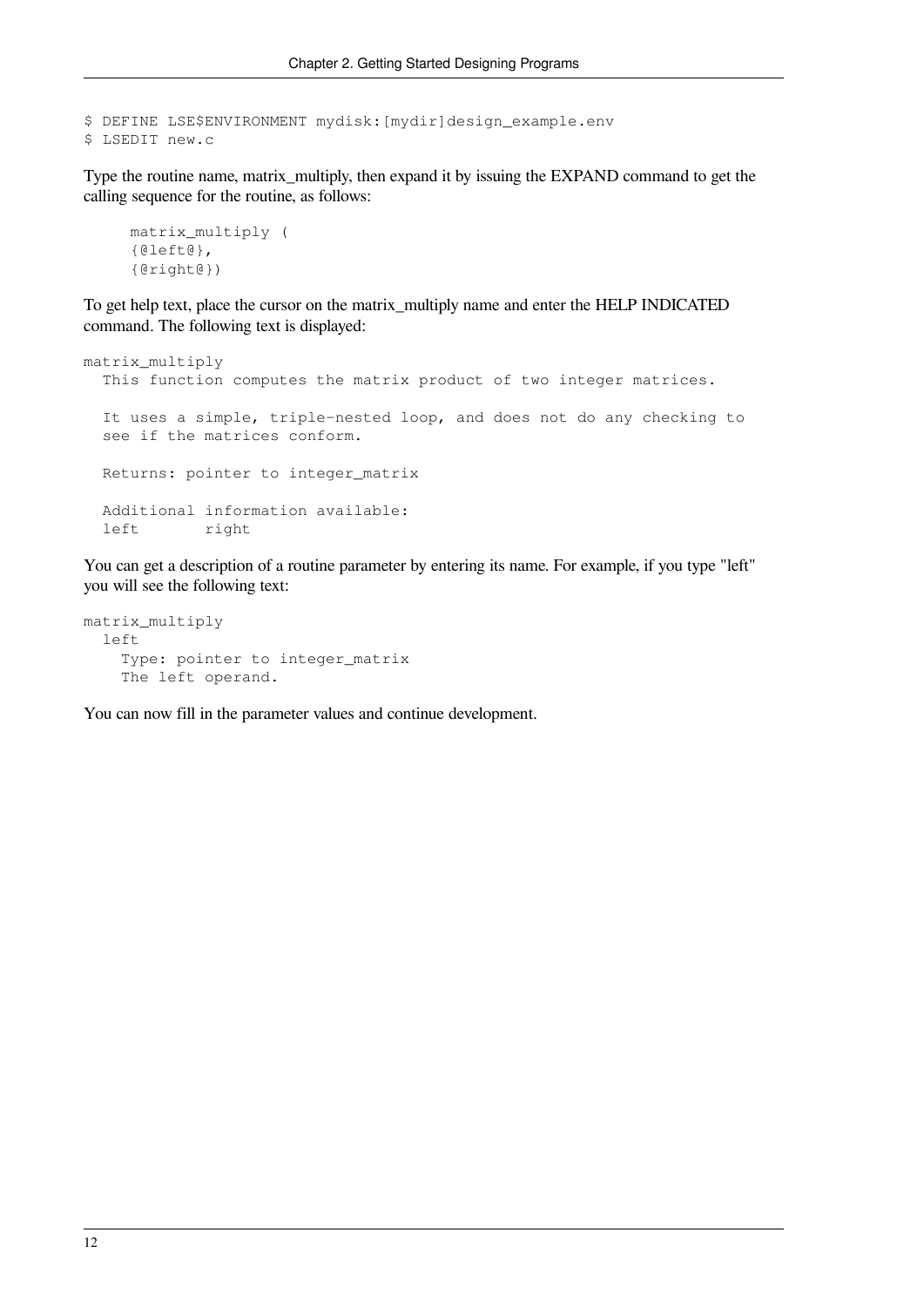# <span id="page-18-0"></span>**Chapter 3. Entering Design Information Using LSE**

This chapter provides information on how to enter detailed program design. It includes information about:

- Introductory material
- Storing design information in program structure
- Storing design information in comments
- Using pseudocode to enter design information

# <span id="page-18-1"></span>**3.1. Introduction**

In many software engineering environments, the last step before actual coding is to generate a detailed design. With DECset, a detailed design consists of all the following:

- Ordinary programming language syntax
- Ordinary and tagged comments
- Pseudocode placeholders

# <span id="page-18-2"></span>**3.2. Expressing Design Information Using Program Structure**

Part of your design is expressed in ordinary programming language constructs. This includes the following:

- Names of routines
- Return value type of each routine
- Names and types of parameters to the routines
- Type definitions and data declarations for high-level types and variables that are known at design time

For example, in the matrix multiply example used in [Chapter](#page-8-0) 2, the design information describing the calling sequence for the routine matrix\_multiply uses ordinary C syntax:

```
integer matrix *matrix multiply (integer matrix *left,
integer_matrix *right)
```
In addition, the definition of the type integer\_matrix also uses ordinary C syntax:

typedef int integer matrix[10][10];

Given only this design information (without additional information stored in comments), you can get reports that describe the calling sequence for the routine, including type information. With the addition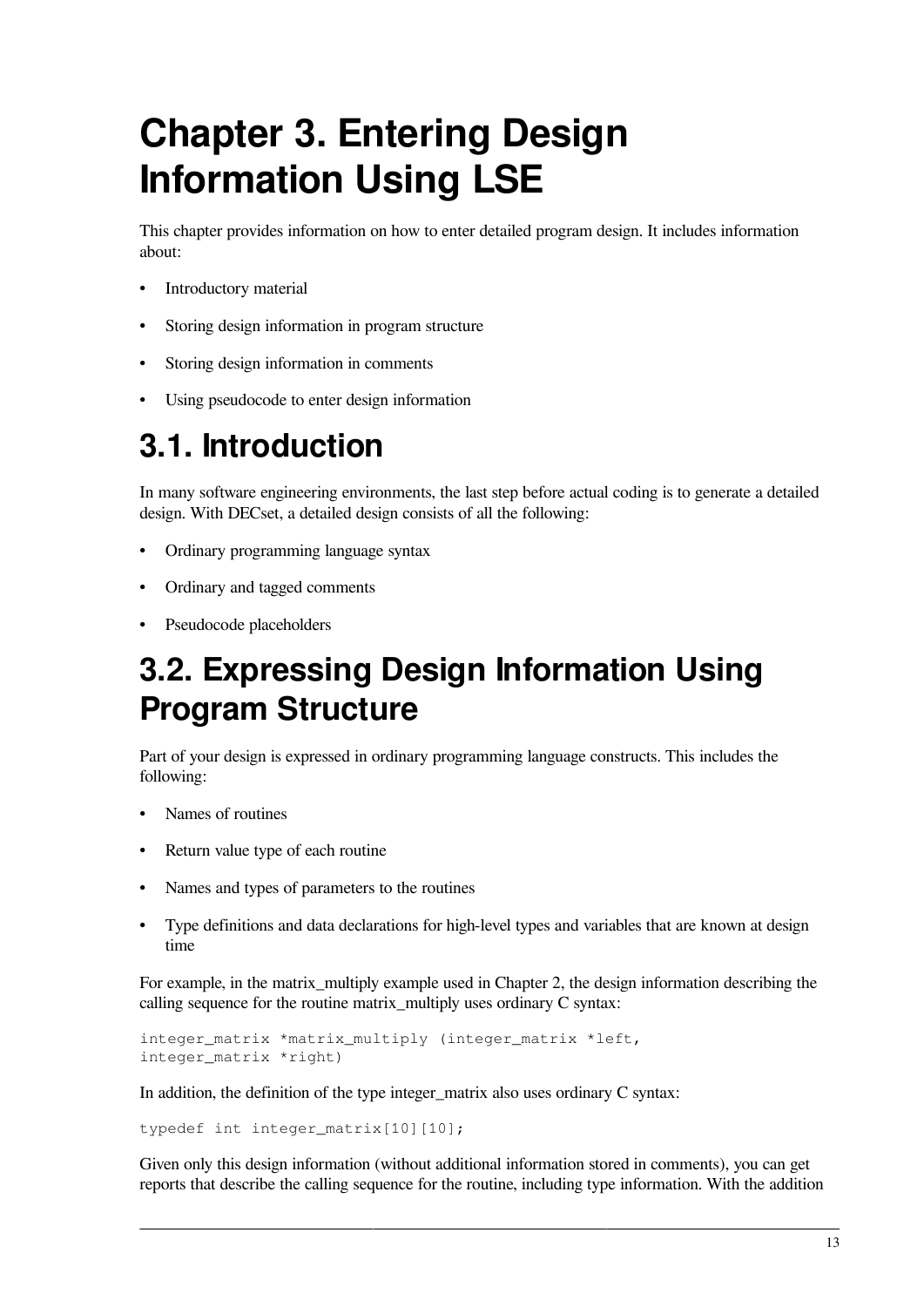of comments describing the routine, you can get reports that provide additional explanation of what the routine does, how the parameters are used, and so on.

# <span id="page-19-0"></span>**3.3. Expressing Design Information Using Comments**

A significant amount of design information is expressed using tagged comments. A **tagged comment** is a specially formatted comment consisting of a tag and related text. A tagged comment begins with a defined tag or annotation that characterizes the text of the comment. The following is an example of a tagged comment, where FUNCTIONAL DESCRIPTION is the tag:

```
-- FUNCTIONAL DESCRIPTION:
 --
    -- Find the arithmetic mean of a list of integers.
```
With LSE, you can easily enter tagged comments into your programs. The templates for LSE include a standard set of comment tags. You can change these tags and add new tags.

When programs are compiled with the /DESIGN qualifier, the compiler performs the following:

- Scans comment blocks, looking for tagged comments
- Inserts data about those comments into the SCA analysis file

This information can be retrieved by SCA and matched with corresponding identifiers, such as routine names that appear in the code, and be used to generate design reports.

[Section](#page-19-1) 3.3.1 and [Section](#page-21-0) 3.3.2 explain how to use tagged comments, and how to associate comments with objects.

## <span id="page-19-1"></span>**3.3.1. Using Tagged Comments**

Tags are defined within LSE and are saved in an LSE environment file that is read by the compiler. Default tags are in the LSE\$SYSTEM\_ENVIRONMENT file, where they are also available to compilers. The LSE\$ENVIRONMENT logical name must be defined to make your tags available to compilers. There are several types of tags, and the value of these tags is parsed differently depending on the tag type. There are also a number of special tags, each beginning with a dollar sign (\$).

The compiler groups comments into **comment blocks**. Comment blocks are separated either by code (any visible text that is not contained in a comment) or by a blank line (any blank line that is not contained in a comment). Within each comment block, the compiler looks for tagged comments. A tag must be the first text on the line of the comment, not including the comment delimiters. If the tag is not the only text on the line, it must be followed by a tag terminator (a colon or hyphen). Anything after the tag, either on the same line or on subsequent lines, forms the value of the tag, up to but not including the next tag.

There are three types of tagged comments: **text**, **keyword**, and **structured**. The following sections describe these types in detail.

#### <span id="page-19-2"></span>**3.3.1.1. Text Comments**

Text comments contain ordinary text and are the most common type of tagged comments. No special processing occurs for these comments. For example: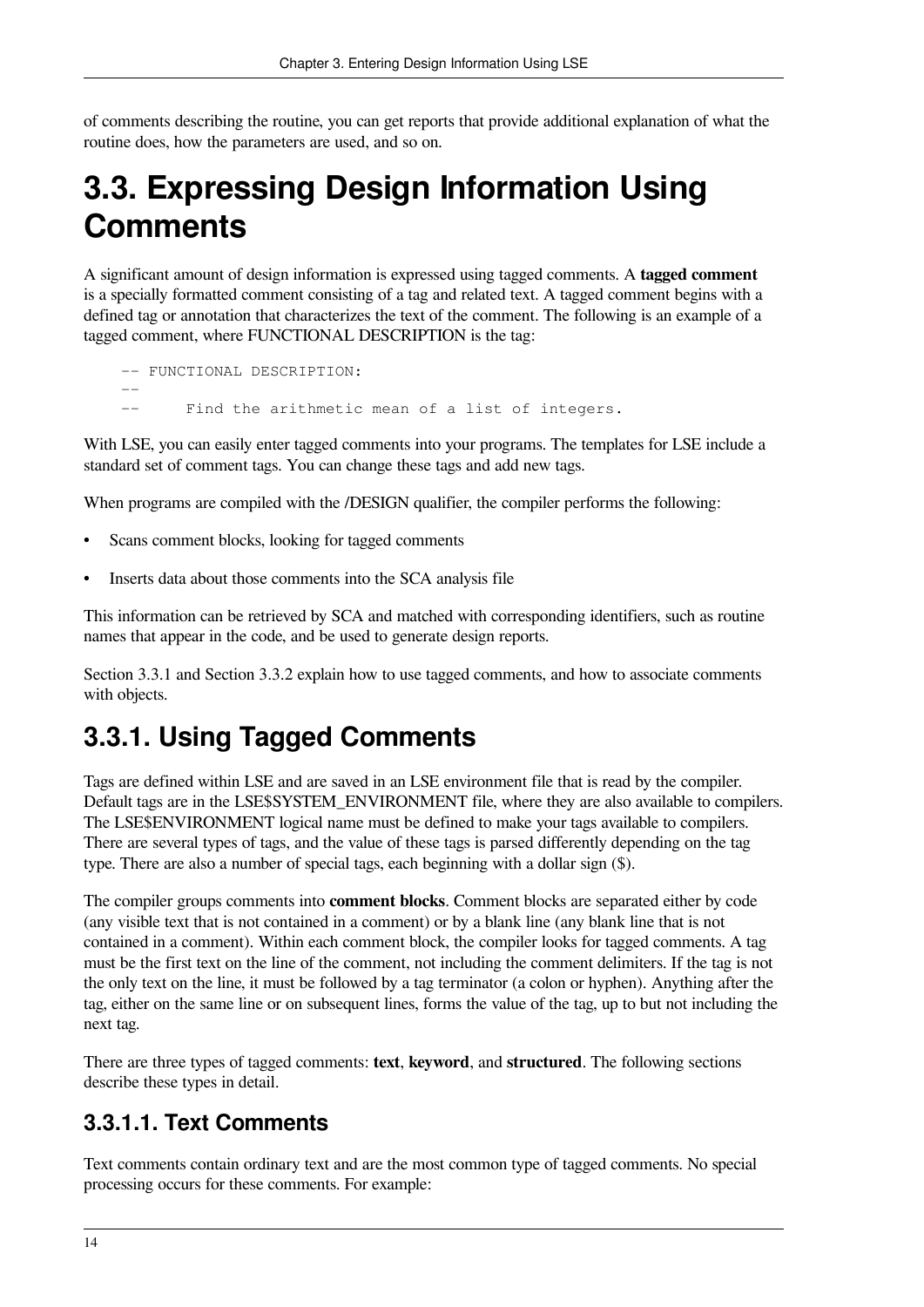```
-- FUNCTIONAL DESCRIPTION:
 --
          This function multiplies two matrices.
```
#### <span id="page-20-0"></span>**3.3.1.2. Keyword Lists**

A keyword list contains keyword phrases used to identify sections of code. A keyword tag may be associated with keyword phrases from a predefined list, which in turn is defined with the DEFINE KEYWORDS command, or might take arbitrary keyword phrases. In either case, keyword phrases are separated by commas, and can contain space characters. For example:

```
 -- FACILITY:
    --
    -- Sample facility
 --
   -- KEYWORDS:
   - -- Sample, matrix arithmetic
```
#### <span id="page-20-1"></span>**3.3.1.3. Structured Comments**

The body of a structured comment consists of a sequence of one or more **subtags** and their associated text. Unlike ordinary tags, subtags need not be predefined. For example, a FORMAL PARAMETERS structured comment consists of a sequence in which each parameter name is a subtag, and is followed by the description of the parameter. A blank line is required before the first subtag, and between subsequent subtags. For example:

```
 –- FORMAL PARAMETERS:
     –- 
                      \bullet\mathbf{e}-- P1:
     –- The first parameter
                      \bullet –- 
                      \bullet-- P2:
     –- The second parameter
 –- 
                      A
    -- RETURN VALUE: 0
     –-
     –- Text about return value
 --
```
#### **Key to the example:**

- $\bullet$ Shows the required blank line.
- $\mathbf{a}$ The parameter name (P1) must be followed by a tag terminator (in this case a colon).
- $\bullet$ Shows the required blank line.
- $\bullet$ The parameter name (P2) must be followed by a tag terminator.
- $\bullet$ Shows the required blank line.
- The RETURN VALUE tag name must be indented less than (to the left of) P2, and no more than  $\bullet$ FORMAL PARAMETERS.

Fully expand the *[subtags]* and *[more-subtags]* placeholders produced by the language templates to automatically get the correct formatting.

Two implicit tags are defined for all languages. These are the \$UNTAGGED tag and the \$REMARK tag. The \$UNTAGGED tag is associated with any comment text that occurs at the beginning of a comment block, before the first tag within the comment block.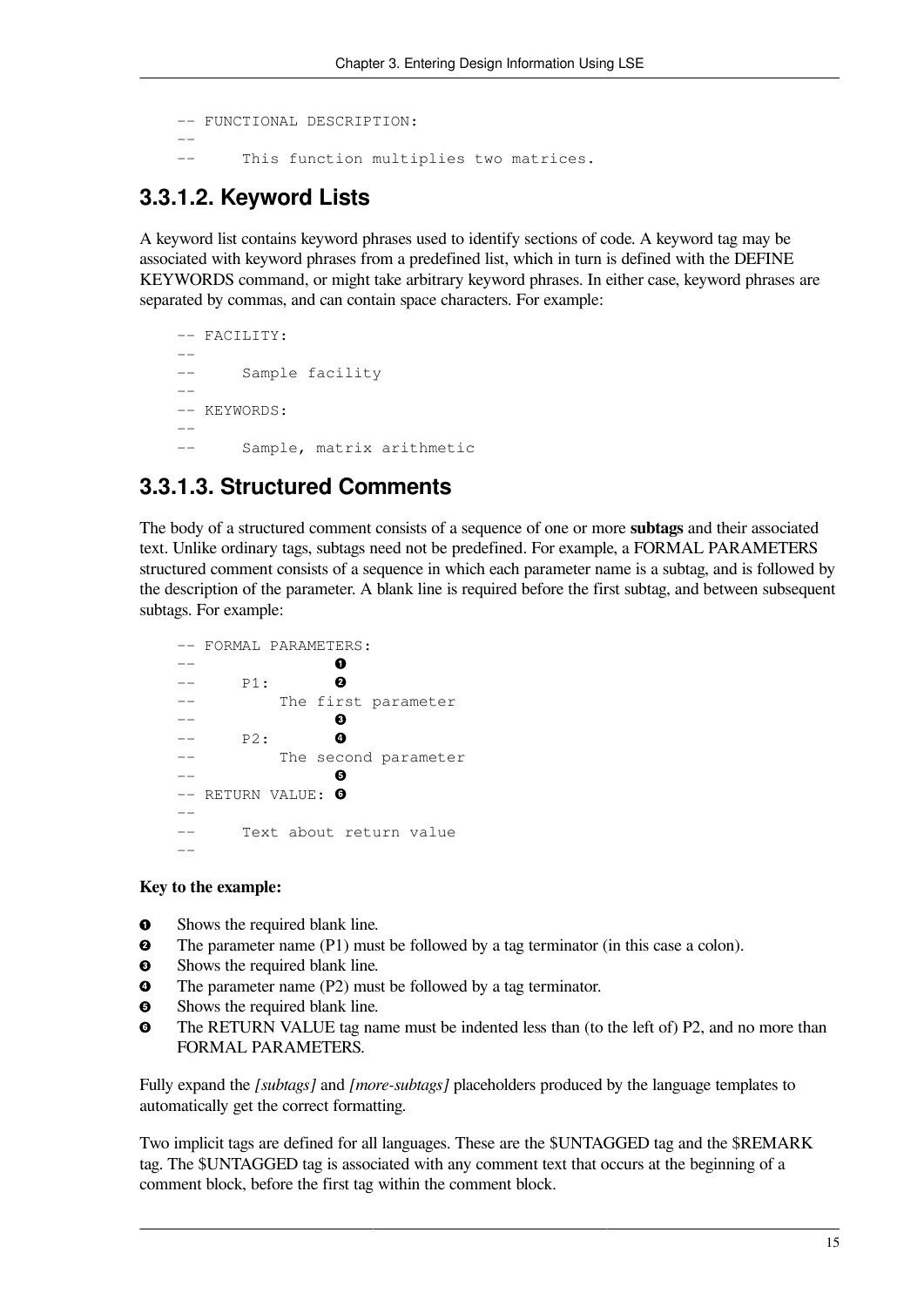The \$REMARK tag is associated with the first line of text in a comment block, not including any tag names. The PACKAGE report, for example, uses the \$REMARK tagged comment for each routine as the description text for the routine.

For example:

```
function function 1 (...)
-- 
- This function computes the integer function of the P1, \bullet-- with or without P2s.
--- FORMAL PARAMETERS:
 ...
```
 $\bullet$ These two lines are associated with the \$UNTAGGED tag; the first line is also associated with the \$REMARK tag.

## <span id="page-21-0"></span>**3.3.2. Associating Comments with Declarations**

You can use comments to associate design information with declarations in your program. Comments that occur in executable portions of your code, where there are no adjacent declarations, are not used for SCA reports.

SCA looks for the closest declaration that is adjacent to the comment block. If there is no adjacent declaration, the comment is associated with the outer-level declaration containing the comment, if any.

This comment association can be ambiguous. For example, suppose you have the following C fragment:

```
int x;
/* This comment describes a variable */
int y;
```
The declarations of *x* and *y* are equally close to the comment. You can put in blank lines to get the association you want. For example:

```
int x;
/* This comment describes a variable */
int y;
```
This results in the comment being associated with *x*. Consider the following example:

```
int x;
/* This comment describes a variable */
int y;
```
This results in the comment being associated with *y*, because the declaration of y is now closer to the comment than is the declaration of x.

If you leave an ambiguous situation in your code, SCA uses the setting from the LSE SET LANGUAGE COMMENT ASSOCIATION command. (See the entries for SETLANGUAGE commands for more details.)

When you use the /DESIGN=COMMENTS qualifier to compile your source program, the compiler uses your LSE\$ENVIRONMENT files and the LSE\$SYSTEM\_ENVIRONMENT file to determine the setting of the SET LANGUAGE COMMENT ASSOCIATION command. That setting is stored in your analysis data file. SCA performs the comment association, using that setting, at the time you load the file into the SCA library. If you want to change the setting of that qualifier, you must change the setting in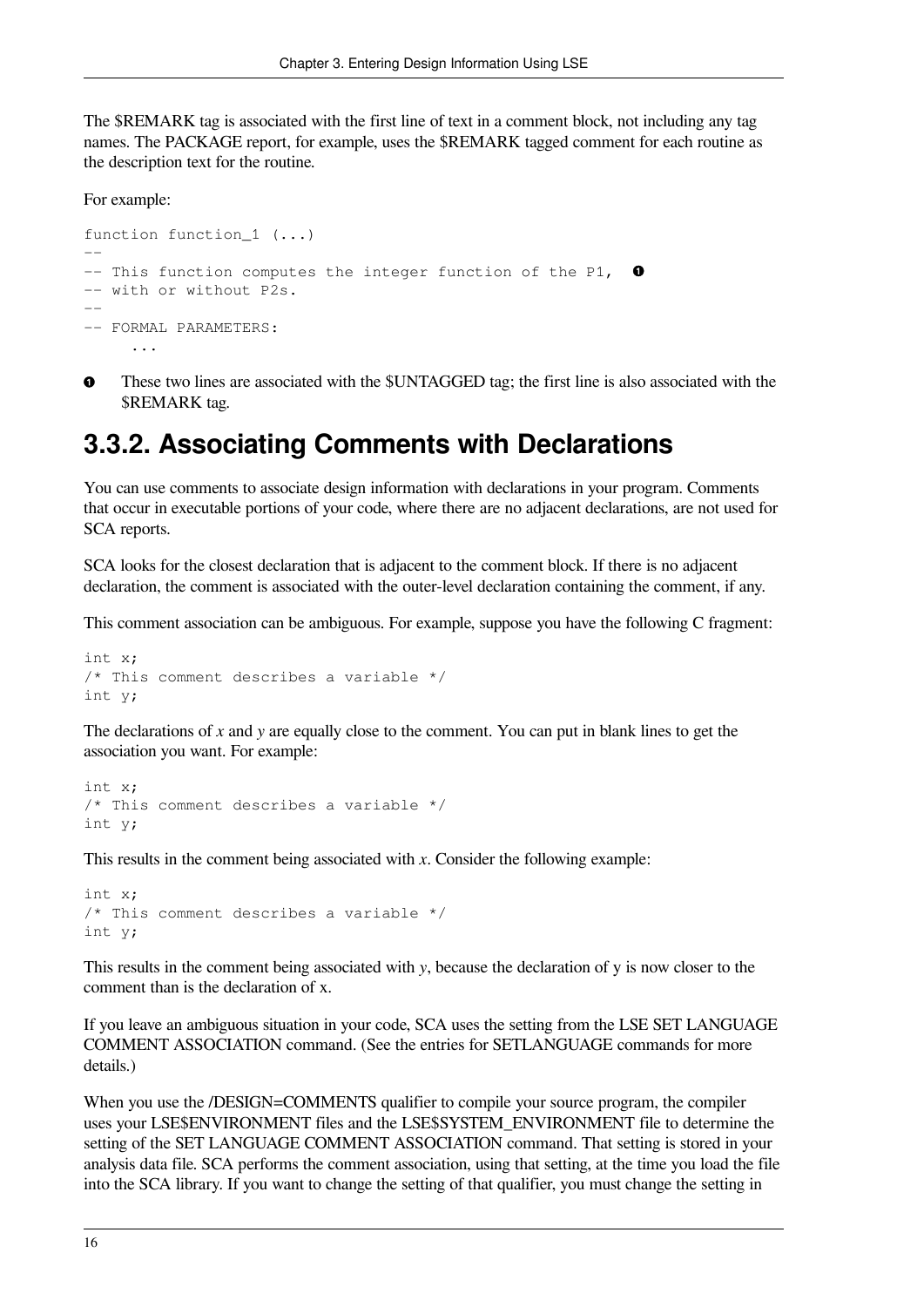LSE, save a new LSE environment file, recompile your program, and load the new analysis data file into SCA.

# <span id="page-22-0"></span>**3.4. Expressing Design Information Using Pseudocode**

Pseudocode is easy to write and provides a way to sketch your design ideas. You can convert pseudocode to comments, thus providing a way to preserve design information.

Each compiler that supports the /DESIGN qualifier has a set of conventions describing in what context pseudocode is allowed. Check the documentation for your compiler to learn where pseudocode is allowed in your design. See also [Section](#page-28-1) 4.2.1 for more detail.

While working on your detailed design, you can compile to verify your program syntax, as follows:

/DESIGN=(PLACEHOLDERS,COMMENTS)/ANA

When your implementation is complete, you can compile with these qualifiers:

/DESIGN=(NOPLACEHOLDERS,COMMENTS)/ANA

This verifies that no placeholders or pseudocode remain in your source file,and, at the same time, stores information about comments in the analysis datafile.

To create designs for individual routines, expand the LSE placeholders as necessary. Use tagged comments and pseudocode placeholders to contain design information that is still at an abstract level, and use actual code for those portions that are known.

To enter an algorithm or data declaration design, use the ENTER PSEUDOCODE command. See the command dictionary in the *VSI DECset for OpenVMS Language-Sensitive Editor/Source Code Analyzer Reference Manual* for further information regarding pseudocode commands.

## <span id="page-22-1"></span>**3.4.1. Using Pseudocode in Data Declarations**

The design of data structures can be a part of a detailed design. An example of the design of an Ada record is as follows:

```
type record_type is
      record
         count : integer := 0;
        record name : string({discrete_range}...); \bulletsubfield_1 : «A type suitable for subfield 1»; @
         «subfield 2, which has property x» 
         [component_declaration]
         [variant_part]
     end record;
shared_array : array ({discrete_range}...) of record_type;
```
In this example, LSE placeholders are used several ways, as follows:

- $\bullet$ LSE generates the *{discrete\_range}...* placeholder.
- $\boldsymbol{\Theta}$ Shows a pseudocode placeholder. This is created using the ENTER PSEUDOCODE (PF1 Space) command, then typing the contents.
- $\bullet$ Shows a pseudocode placeholder, which describes the next field of the record in general terms.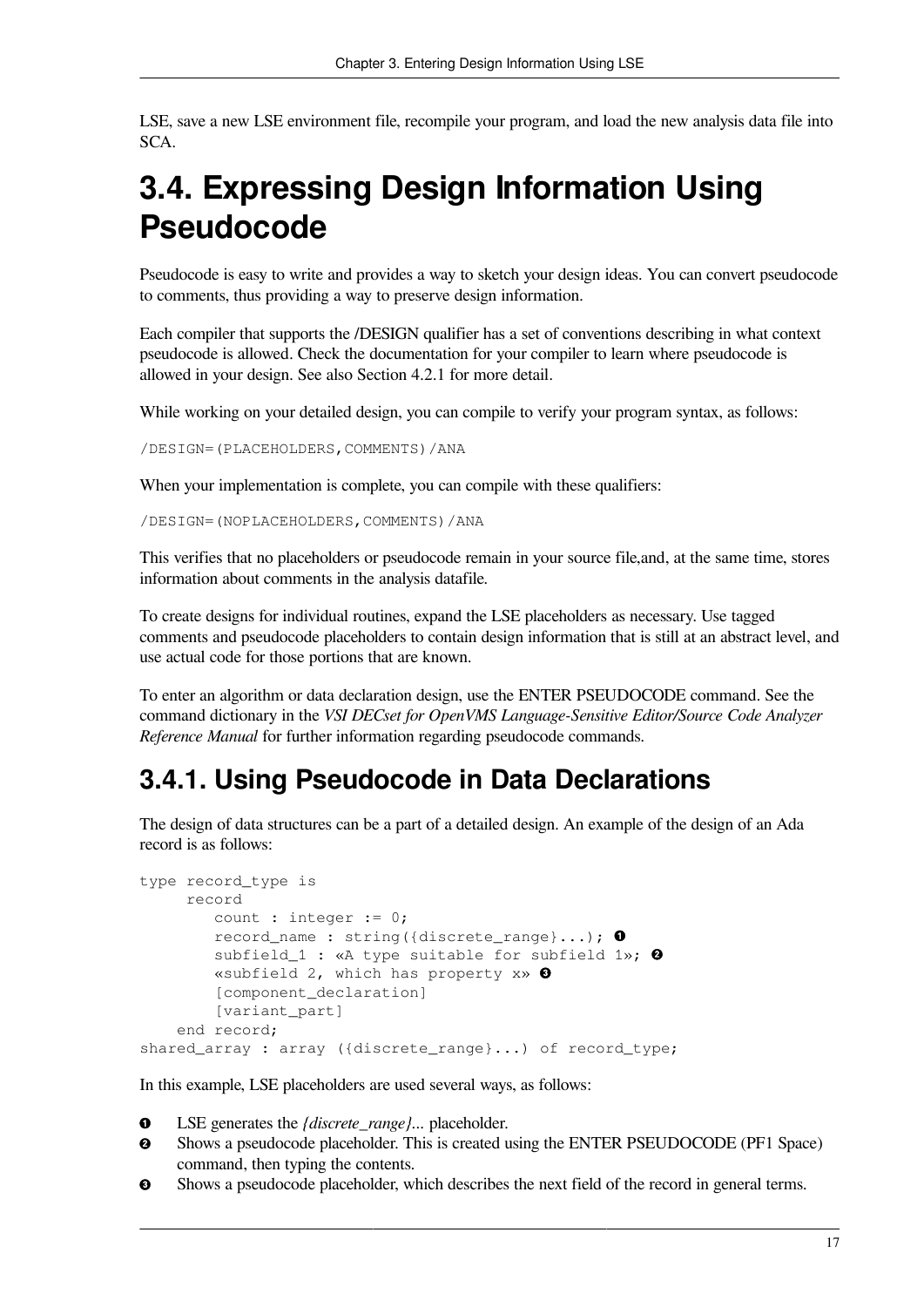Two important points concerning pseudocode placeholders are shown in this example:

- A pseudocode placeholder typically contains ordinary text, not source code.
- It is preferable to fill in as much detail of the design as possible as actual source code.

You can declare the previous example as follows:

```
type record_type is
     «a complicated record definition»;
```
However, this format provides little information for your SCA database. For example, in this case, the compiler does not recognize the type definition as a record definition and will not be able to do as much design checking later.

#### <span id="page-23-0"></span>**3.4.2. Using Pseudocode in Algorithms**

The following example shows a routine body in Ada:

```
partial function, - Used to store the partial
                             -- results from Murphy's algorithm
  final function : integer; -- Used to store the final result
begin
  if «the P2 is present» then \bullet«Use the standard algorithm» \bullet else
      «Use Murphy's algorithm»
     final function :=
      fix_partial_function(partial_function); 
   end if;
  [statement]... 0
   return final_function;
end function_1;
```
#### **Key to the example:**

- $\bullet$ Uses pseudocode as the conditional expression in the *if* statement.
- $\bullet$ Uses pseudocode to represent the entire body of the *then* clause of the statement.
- $\bullet$ Shows a procedure call. The procedure specification (not shown) must also be present for Ada to recognize this procedure call. With the completed design, you can use SCA to get information about calls to this routine, including this call.
- Contains an LSE list placeholder. You can use placeholders as part of a design in any context in  $\bullet$ which they normally appear as the result of an LSE expansion operation. In this example, the *[statement]...* placeholder remains as a convenience because the algorithm is not yet complete.

#### <span id="page-23-1"></span>**3.4.3. Refining the Design**

As the design is refined, you replace pseudocode by more detailed pseudocode,and then by final source code. To preserve the original design information, use the ENTER COMMENT (PF1 B) command. This applies both to the low-level design phase and the implementation phase.

For example, the *if* statement used in the previous example can be refined as follows:

```
if P2 / = null_P2 then -- P2 is present \bullet-- Use the standard algorithm \bullet [loop_identifier]: loop
         «Calculate function iteratively from P2»
```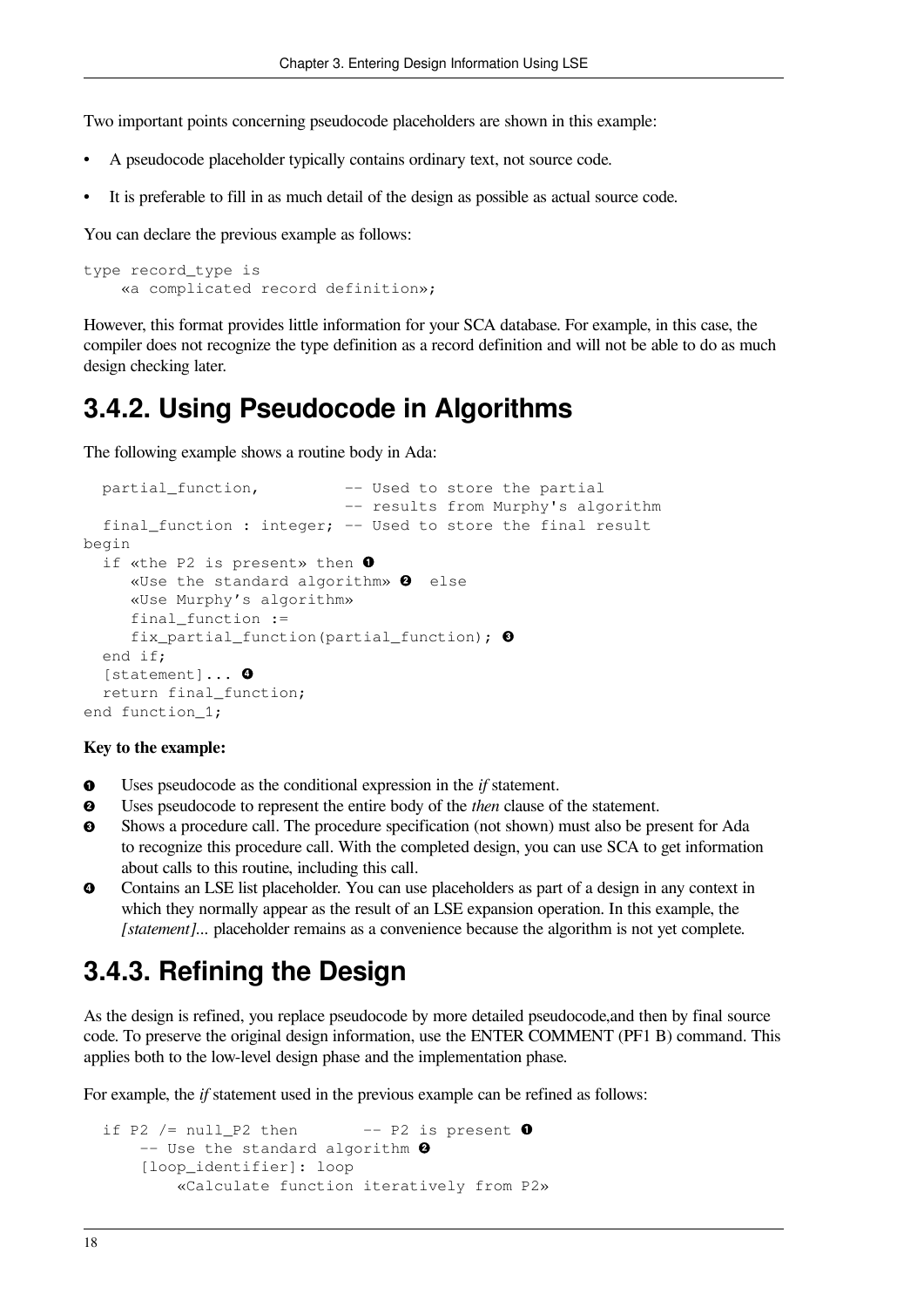```
 end loop;
     {tbs}
 else
     «Use Murphy's algorithm»
     final_function := fix_partial_function(partial_function);
 end if;
```
#### **Key to the example:**

- $\bullet$ Uses the ENTER COMMENT LINE command to move the pseudocode for the *if* statement over to the right, before writing the condition.
- Uses the ENTER COMMENT BLOCK command to turn the pseudocode placeholder into a block  $\mathbf{\Theta}$ comment before writing the first statement, which is a *loop* statement. The ENTER COMMENT BLOCK command produces the generic {tbs} placeholder.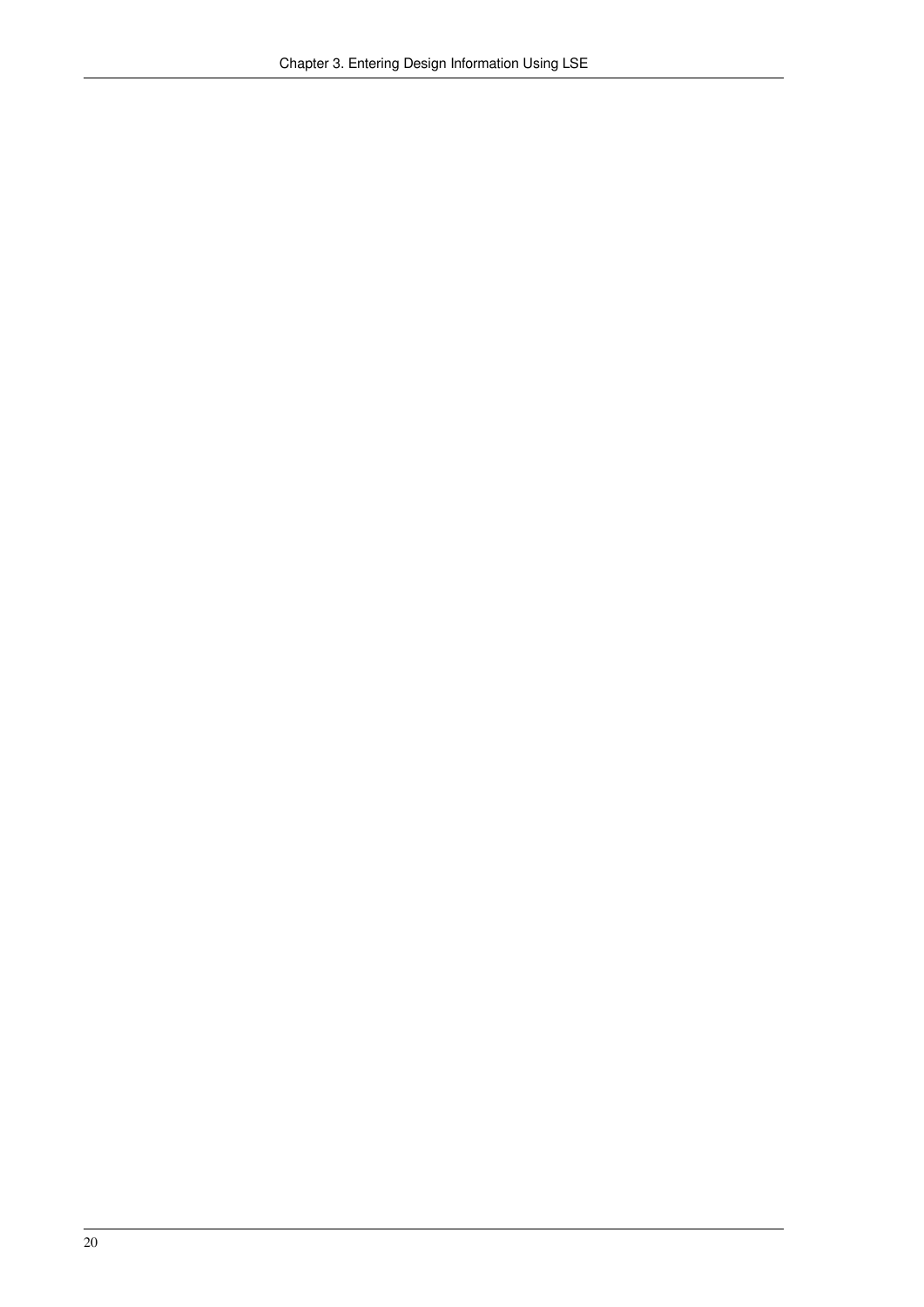# <span id="page-26-0"></span>**Chapter 4. Retrieving Design Information**

This chapter provides information on retrieving design information by running standard reports, the options available for each report, and sample outputs for each report.

This chapter describes the following topics:

- Using overviews to retrieve design information
- Using the OpenVMS compilers and SCA to get design information into an SCA library
- Finding keywords
- <span id="page-26-1"></span>Generating design reports

# **4.1. Using Overviews to Retrieve Design Information**

A powerful feature of the DECset design environment is the ability to display overviews of your code, hiding low-level details to give you a better view of a larger section of code. You can refine the overall results with the LSE NEW ADJUSTMENT command. You can see varying levels of detail when you edit a source file by using the LSE OVERVIEW commands: VIEW SOURCE, COLLAPSE, FOCUS, and EXPAND (see the LSE documentation for more information on these commands). The INTERNALS report uses these LSE commands to produce the body section for each routine.

The following example uses Ada:

```
package body example is
type integer_matrix is array (integer range <>, integer range <>) of
integer;
function matrix_multiply (left, right : in integer_matrix)
    return integer_matrix is
-- ++-- FUNCTIONAL DESCRIPTION:
-–- This function computes the matrix product of two integer matrices.
--
–- It uses a simple, triple-nested loop, and does not do any checking to
–- see if the matrices conform.
--
-- FORMAL PARAMETERS:
-–- left:
-- The left operand.
--
-- right:
           The right operand.
--
```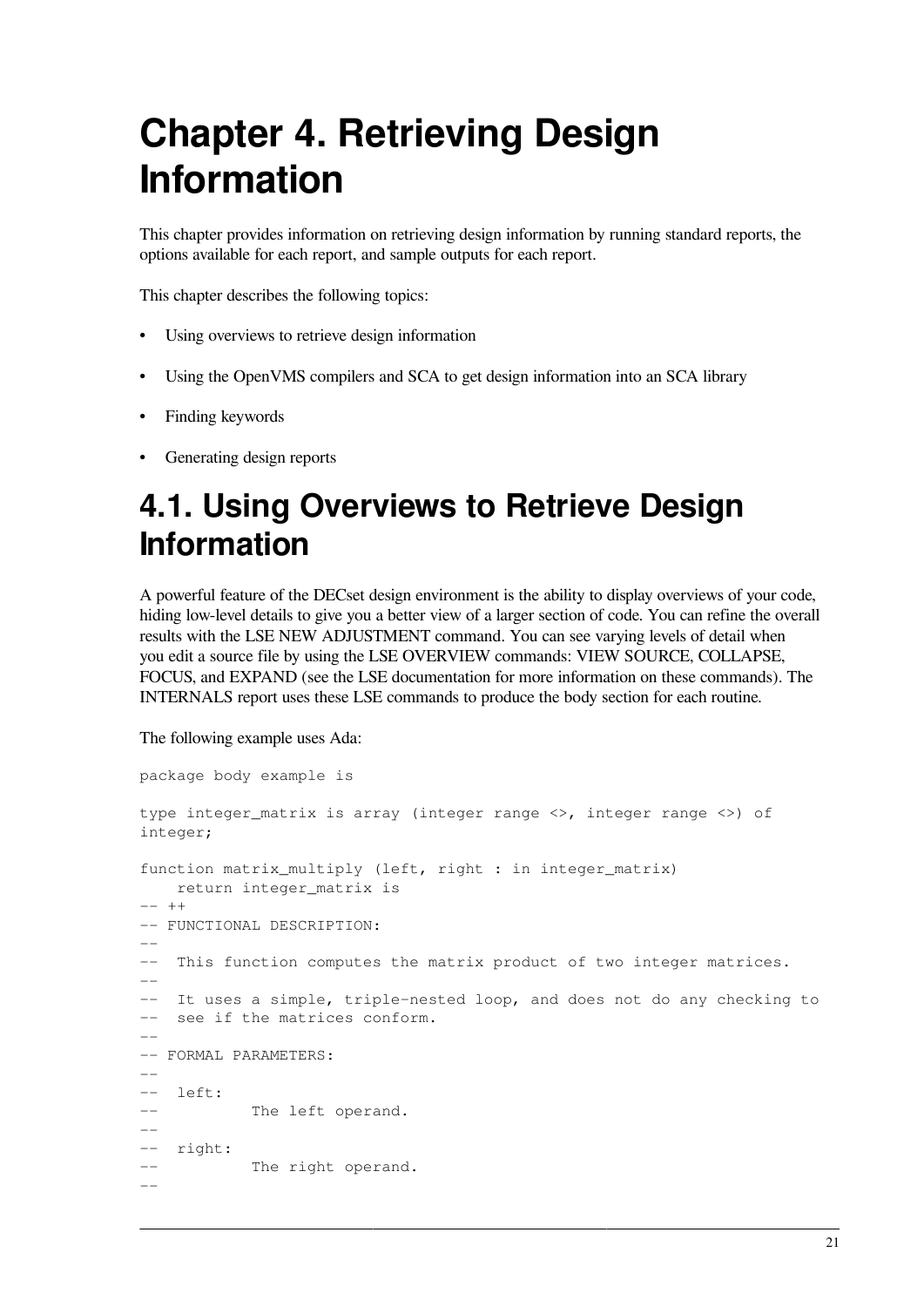```
-- RETURN VALUE:
--
–- The result of multiplying the two matrices.
--
--
  result matrix :
    integer_matrix(left'range, right'range(2))
    := (others => (others => 0));
begin
     -- Loop over the rows of the left matrix
 --
     outer_loop: for i in left'range loop
   Loop over the columns of the right matrix
--
middle_loop: for j in right'range(2) loop
     -- Compute the inner product of the current row and column
 --
     inner_loop: for k in left'range(2) loop
     result_matrix(i,j)
    := result_matrix(i,j) + left(i,k) * right(k,j);
     end loop inner_loop;
end loop middle_loop;
     end loop outer_loop;
     return result_matrix;
end matrix_multiply;
end example;
```
Do a COLLAPSE operation on the first line of the function. The result is a single line overview of the function, as in the following:

«function matrix\_multiply (left, right : in integer\_matrix) ...»

Do an EXPAND operation on the overview line to get additional detail, as in the following:

```
function matrix_multiply (left, right : in integer_matrix)
     return integer_matrix is
«-- FUNCTIONAL DESCRIPTION: ...»
     «result_matrix : ...»
«begin ...»
end matrix_multiply;
```
Now do an EXPAND on the «begin ...» line to see the next level of detail:

```
function matrix multiply (left, right : in integer matrix)
   return integer matrix is
«-- FUNCTIONAL DESCRIPTION: ...»
    «result_matrix : ...»
begin
     -- Loop over the rows of the left matrix
    - «outer_loop: for i in left'range loop ...»
   return result matrix;
end matrix_multiply;
```
You can continue doing overview operations to selectively display details of the function, and to hide details that are not currently of interest. You can also perform editing functions on overview lines. (See the command dictionary in the *VSI DECset for OpenVMS Language-Sensitive Editor/Source Code Analyzer Reference Manual* for information on using editing commands with overviews.)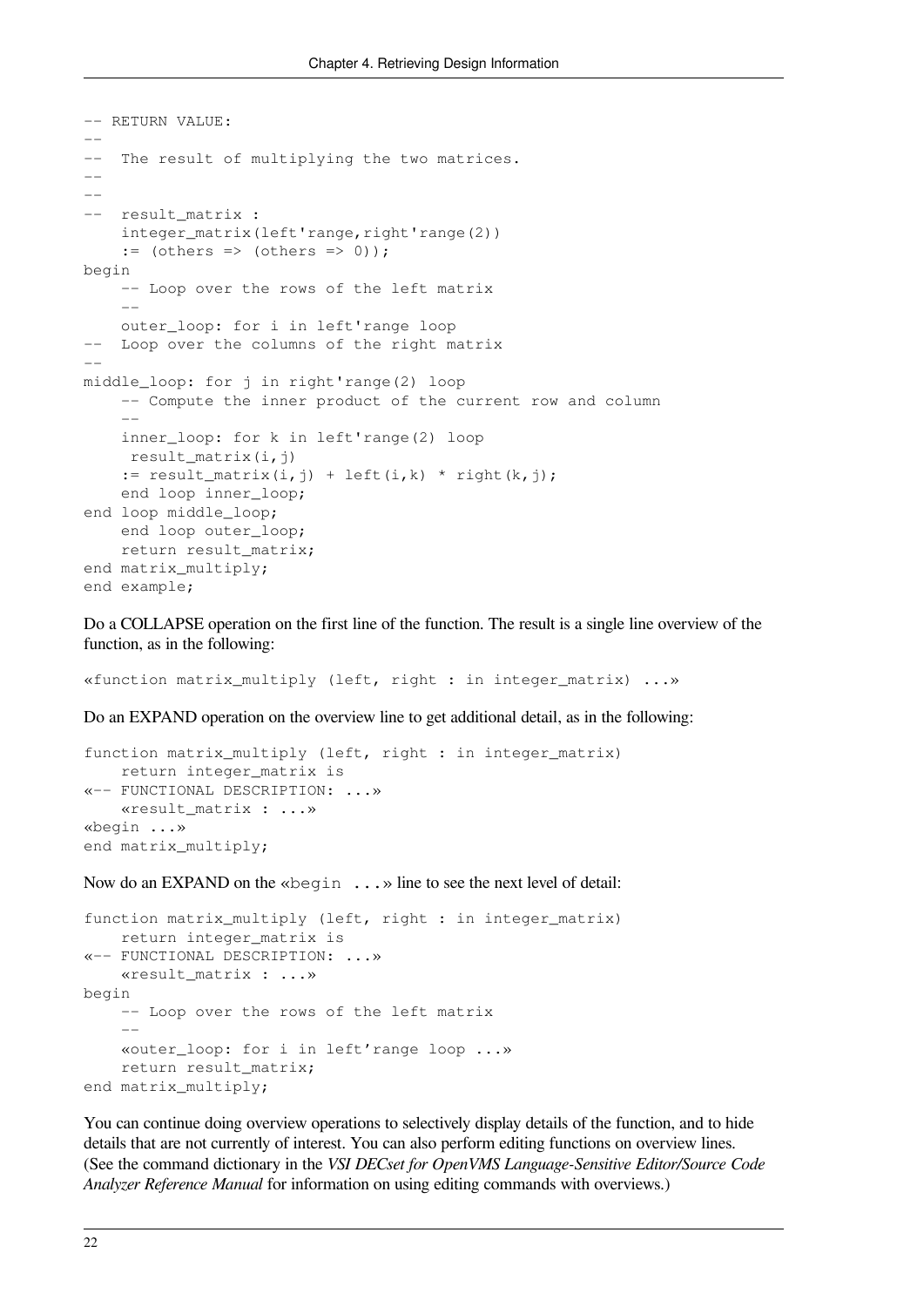# <span id="page-28-0"></span>**4.2. Transferring Design Information to an SCA Library**

Once there is a partial or complete design, you can process the design by using a compiler and SCA.

## <span id="page-28-1"></span>**4.2.1. Compiling Design Information**

With OpenVMS compilers that support SCA, use the */DESIGN* qualifier to tell the compiler to process design information. In addition, you can use the /DESIGN qualifier with the SCA ANALYZE command to process design information in your source code if your compiler does not support SCA. This qualifier takes two keyword values, as follows:

- [NO]COMMENT—Tells the compiler to search inside comments for program design information
- [NO]PLACEHOLDERS—Tells the compiler to recognize placeholders (including pseudocode placeholders) as valid program syntax

While working on your detailed design, you can compile to verify your program syntax:

/DESIGN=(PLACEHOLDERS,COMMENTS)/ANA

This process checks the syntax of your source code and stores information about comments in the analysis data file. When your implementation is complete, you can compile with these qualifiers:

/DESIGN=(NOPLACEHOLDERS,COMMENTS)/ANA

This verifies that no placeholders or pseudocode remain in your source file, and, at the same time, stores information about comments in the analysis datafile.

## <span id="page-28-2"></span>**4.2.2. Loading Design Information into an SCA Library**

To load analysis data files into an SCA library, use the SCA command LOAD. SCA does not recognize any differences between an analysis data file containing design information and one containing final code information. If a design evolves directly into an implementation, you can use the same arrangement of libraries during design as during implementation.

To refer to your design while continuing implementation, you can set up two, parallel SCA libraries:

- One for keeping design information
- One for holding the implementation information

With SCA, you can use a list of individual SCA libraries as your current virtual library. If a module appears in more than one library in the list, the first instance of the module occludes subsequent instances. Thus,you can set up your SCA libraries so modules being implemented occlude their designs. For those modules still in the design stage, the designs are still available.

To refer to both the code and designs from SCA at the same time, you have two options:

• You can choose a naming convention at the module level to distinguish between the design of a module and its code. This is necessary because SCA recognizes only one module of a given name in any library.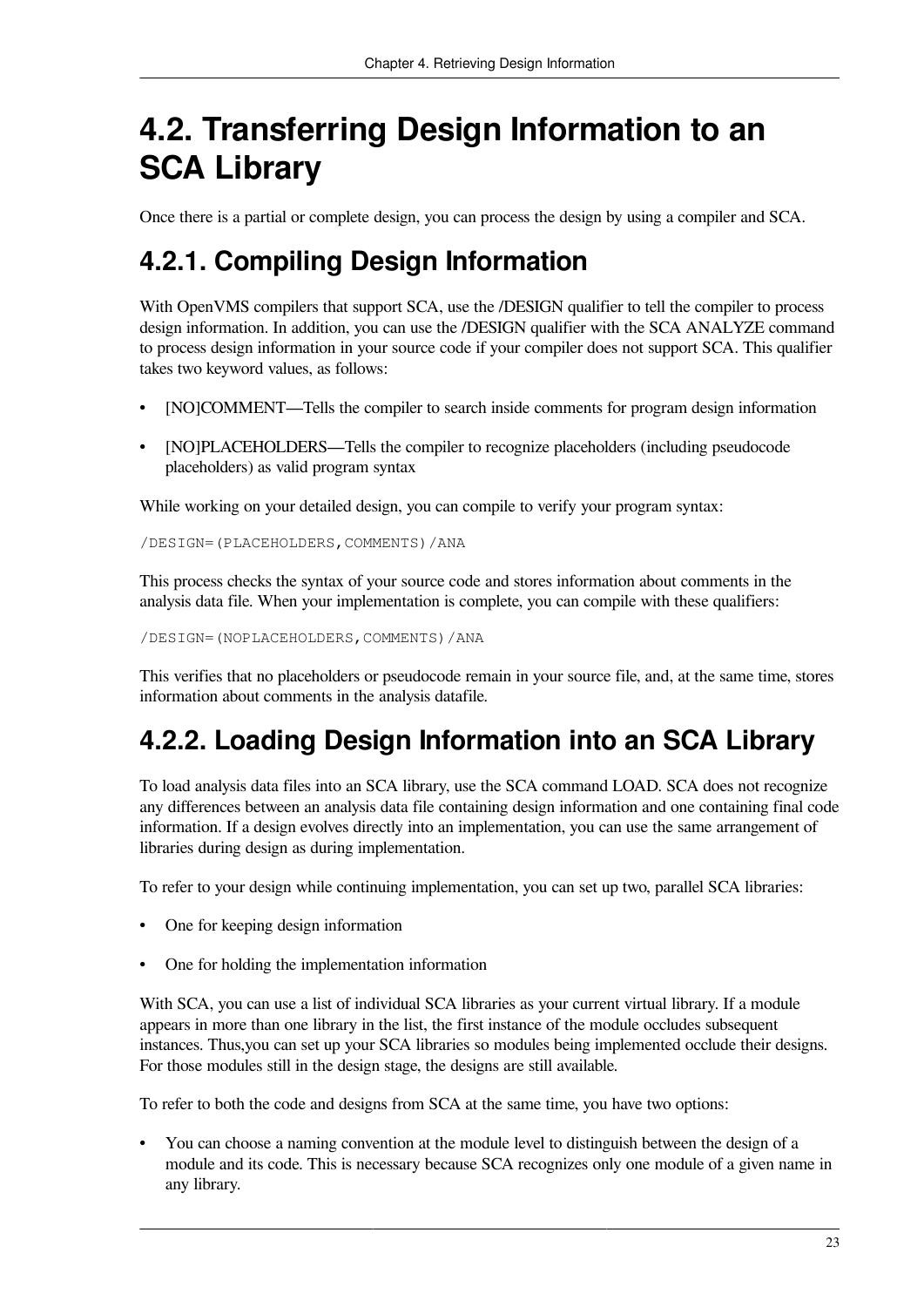<span id="page-29-0"></span>• You can move back and forth, using the SCA command SET LIBRARY.

## **4.3. Using Keyword Queries**

Once the analysis data files containing design information are loaded into an SCA library, you can use SCA queries to retrieve information, as with any other SCA library. The symbol classes defined by SCA specifically for design information are keyword, placeholder, and tag. To get design information, you use these classes with the SYMBOL=construct of the SCA query language.

For example, if you want to find all routines that are marked with the keyword interface, use the following SCA command:

```
SCA> FIND CONTAINED_BY(SYMBOL=routine, 'interface' AND SYMBOL=KEYWORD,
DEPTH=1)
```
## <span id="page-29-1"></span>**4.4. Generating Reports**

In addition to getting information directly from SCA queries, you can retrieve design information by generating reports. A report covers all or a designated part of your SCA database and presents information in a structured way. You must have both LSE and SCA on your system to generate reports.

You generate reports with the SCA command REPORT. SCA provides four reports that can be customized, or you can add new reports. See [Chapter](#page-48-0) 5 for more information.

The output for each standard report is controlled by the use of report options. The following sections explain how to set report options, and list the available options for each standard report.

## <span id="page-29-2"></span>**4.4.1. Using the Report Commands**

Use the REPORT commands for reports provided by SCA and for customized reports that you create. The SCA commands are as follows:

- **SET REPORT**
- SHOW REPORT
- RESET REPORT
- REPORT

#### **SET REPORT option-name option-value**

This command sets an option value. The options available for each standard report are listed in [Section](#page-44-0) 4.4.10.You can also obtain a list of all the current option values by using the command SHOW REPORT \*.

Before issuing any SET REPORT, RESET REPORT, or SHOW REPORT commands,you must select that report. This is done by using the SET REPORT NAME command. For example,if you want to run a PACKAGE report with trace messages enabled, use the following set of commands:

SCA> SET COMMAND LANGUAGE PORTABLE SCA> SET REPORT NAME PACKAGE SCA> SET REPORT TRACE\_MESSAGES ON SCA> REPORT PACKAGE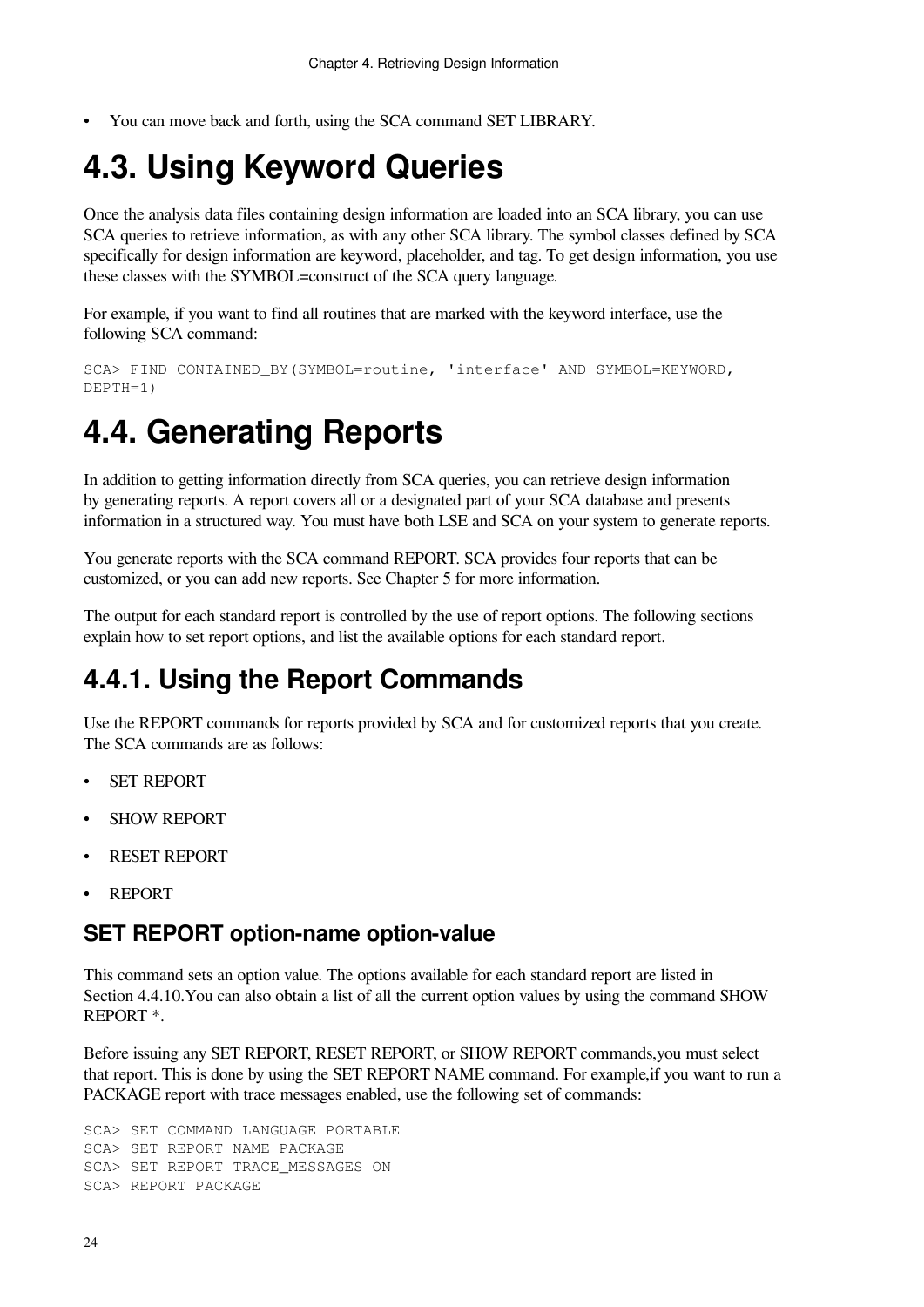#### **RESET REPORT option-expression**

This command restores the default values of a set of options. The default option values for each standard report are listed in the [Section](#page-44-0) 4.4.10. The option-expression can be the name of a single option or a wildcard name. For example, the following command resets all options whose names begin with the letter T:

SCA> RESET REPORT T\*

The following command resets all report options for the current report:

SCA> RESET REPORT \*

#### **SHOW REPORT option-expression**

This command displays the values of a set of options. The option-expression can be the name of a single option or a wildcard name. For example, the following command displays the values of all options whose names begin with the letter T.

SCA> SHOW REPORT T\*

The following command displays all option values for the current report.

SCA> SHOW REPORT \*

#### **REPORT [report-name]**

This command generates a report. If a SET REPORT NAME command has been given, the report-name is optional; if specified, it must match the name given in the SET REPORT NAME command. When the report is complete, all option values are reset to their default values.

The report formats provided by SCA are as follows:

- HELP—An OpenVMS Help file generated from your design or code
- PACKAGE—An LSE package definition
- INTERNALS—A general report that describes your entire design in an organized manner
- 2167A\_DESIGN—A report that produces a document that meets the requirements of the U.S. Defense Department's DOD-STD-2167A Software Design Document

## <span id="page-30-0"></span>**4.4.2. General Report Information**

The output of the REPORT command is usually not in its final state. HELP reports must be loaded by the OpenVMS Librarian utility into a help library, and PACKAGE reports must be executed by LSE to produce package definitions. With INTERNALS and 2167A reports, you can produce reports that can be read in three different ways: directly, with DECdocument, or with DIGITAL Standard Runoff.

Because reports perform many SCA queries, they can be time consuming. For this reason, VSI recommends that you use the REPORT command from batch jobs.

Reports are based on two types of information from your design or program:

- Program declarations (modules, routines, types, and variables)
- Design information stored in comments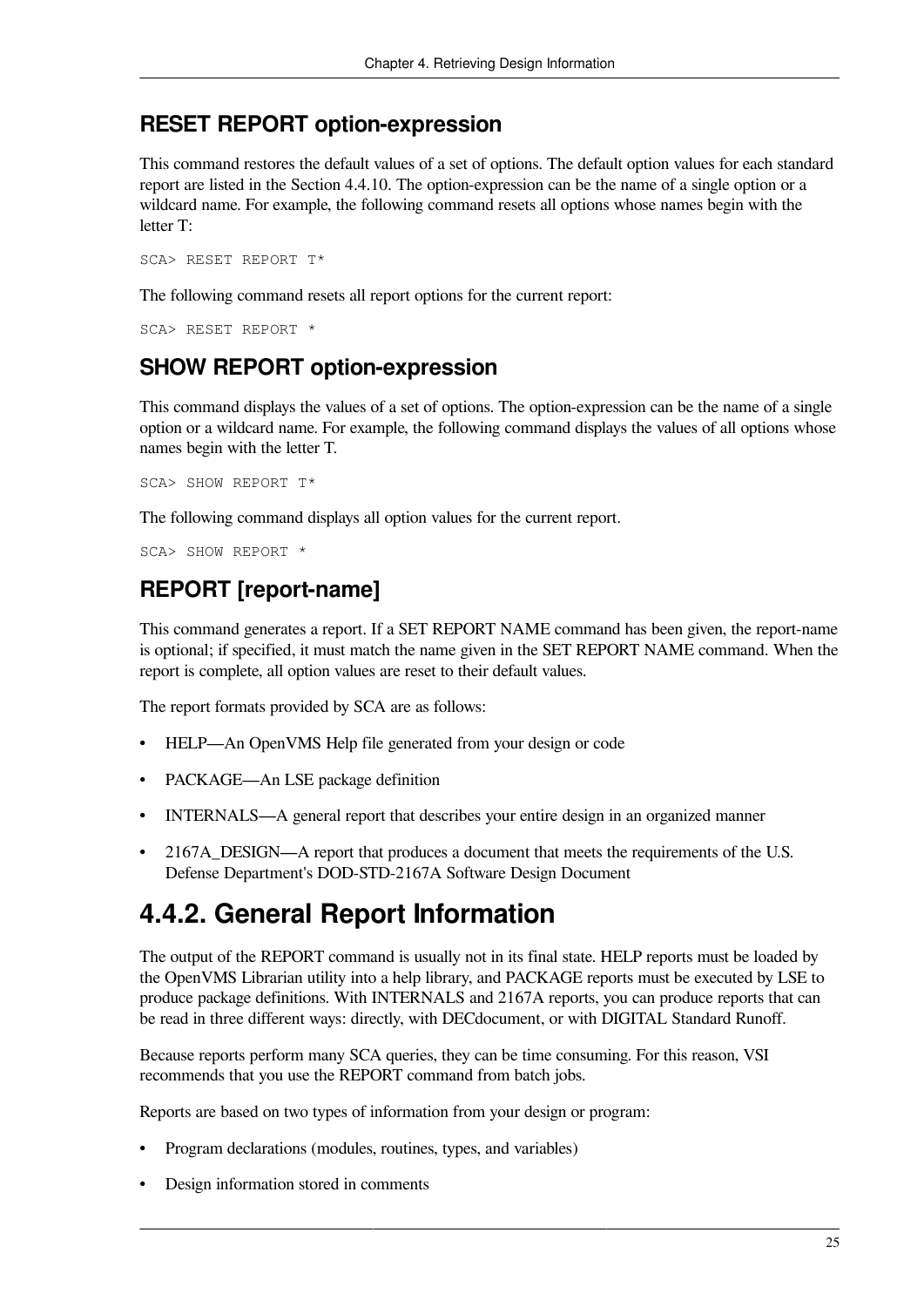Reports accept a variety of synonymous tags for specific sections of reports. For example, the FORMAL PARAMETERS and FORMAL ARGUMENTS tags are treated as synonyms.

The SCA reports use tags that are included in the system environment file supplied with LSE. You can use the SHOW TAGS command in LSE to show the tags for a particular language.

In general, the tags applicable for an entire file or module are distinct from the tags applicable for a single subroutine. For example, the ABSTRACT tag describes a module, whereas the FUNCTIONAL DESCRIPTION tag describes a subroutine or function. This convention makes it easier for the report tool to distinguish between the two levels of tag information.

Make sure your SCA library is consistent with the current state of your source files. Otherwise, the report tool cannot locate the comment text in your source files. If you move your source files after they have been compiled, use the LSE\$SOURCE logical name to indicate to the report tool where the source files are. This logical name definition performs the equivalent task as the SET DIRECTORY SOURCE LSE command. Your definition of this logical will have he same attributes and capabilities. (Refer to the *VSI DECset for OpenVMS Language-Sensitive Editor/Source Code Analyzer Reference Manual* for information about the SET DIRECTORY SOURCE command.) For example:

\$ DEFINE LSE\$SOURCE MYDISK:[MYDIR]

This definition tells the report generator to look in the directory MYDISK:[MYDIR] if it is unable to find a source file in the directory where it was compiled.

## <span id="page-31-0"></span>**4.4.3. DOMAIN Option**

The report tool steps through the files in the domain one at a time and steps through the routines within each file one at a time. The default domain for the report is the set of all files that have command-line references in your SCA library, as follows:

SCA> FIND (SYMBOL=FILE AND OCCURRENCE=COMMAND\_LINE)

To limit reports to specific files in your system, perform the following steps:

- 1. Determine an SCA query that represents the specific files.
- 2. Perform the query, and give it a name by using the FIND command with the -name option.
- 3. Use the query name as the domain for the report.

The following example limits the report to only those files containing the string \*matrix\* as part of the file name:

```
SCA> SET COMMAND LANGUAGE PORTABLE
SCA> FIND -name MYQUERY *matrix* AND SYMBOL=FILE AND
OCCURRENCE=COMMAND_LINE
SCA> SET REPORT NAME report_name
SCA> SET REPORT DOMAIN MYQUERY
SCA> REPORT
```
## <span id="page-31-1"></span>**4.4.4. FILL Option**

The FILL option is applied to INTERNALS and 2167A reports. In cases where comment text is copied into the report, the FILL option determines whether the text will be filled. Use FILL OFF if your comments typically contain tables or other formatted output that should not be filled.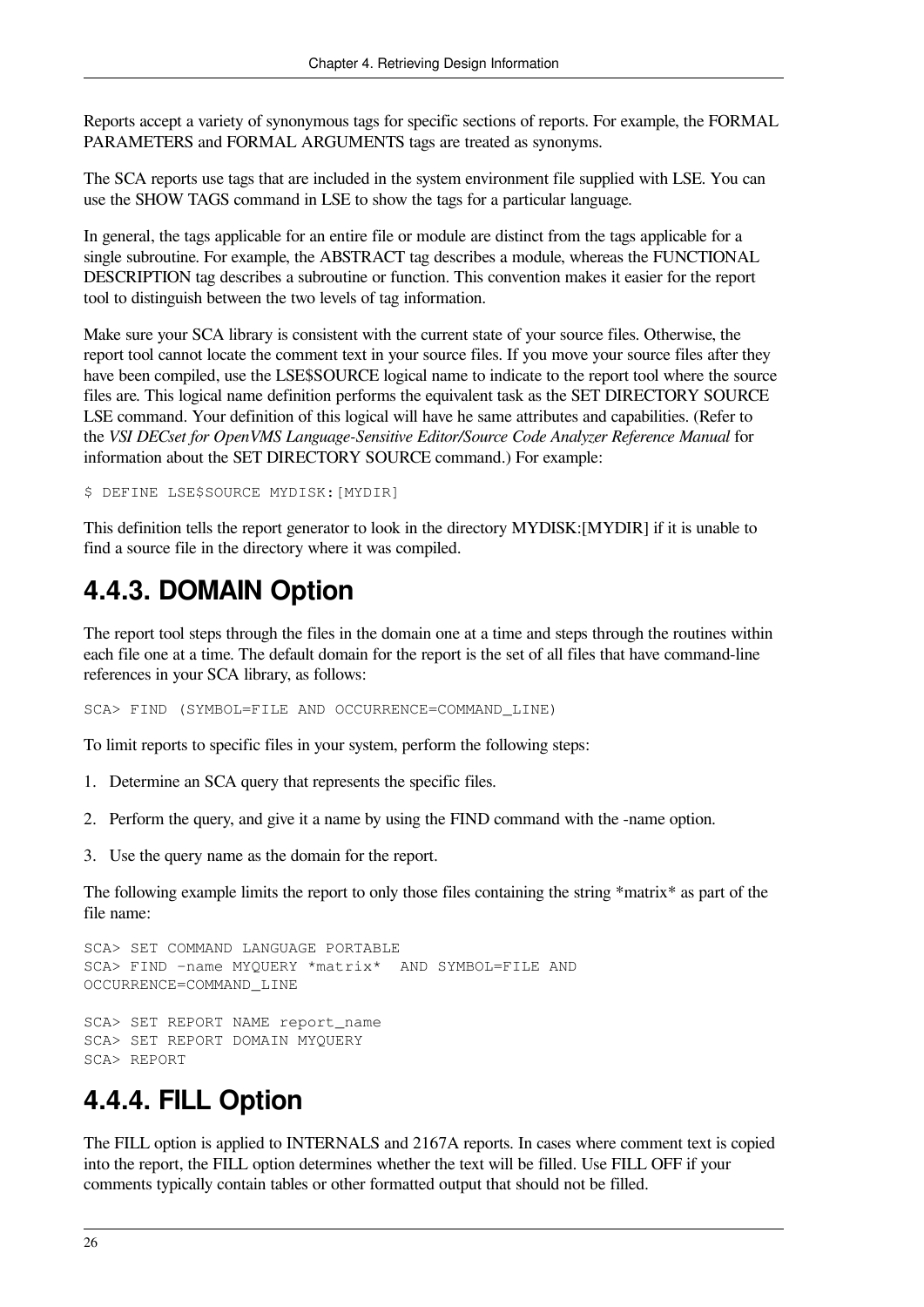## <span id="page-32-0"></span>**4.4.5. DESIGN\_EXAMPLE Source File**

The source file at the end of [Chapter](#page-8-0) 2 is used to generate sample output in the following sections. This file is also available online in SCA\$EXAMPLES:DESIGN\_EXAMPLE.C. Information on customizing reports to get different output is given in [Chapter](#page-48-0) 5.

Each report is described in separate sections, as follows:

- Description
- Sample output
- Table indicating where the information in the output file comes from. These sources are as follows:
	- Your program structure
	- Comments in your source files
	- Report options that you enter when you generate the report

In the case of tagged comments, the table also indicates what tag names are used for the information, and, if applicable, the name of the TPU variable that contains the list of tag names. These TPU variables used for reports all start with *sca\$report\_*. In the table, this prefix is replaced by ellipses (...).

The variables and constants referred to in the following sections are defined in the file SYS\$LIBRARY:SCA\$REPORT\_CUSTOMIZATIONS.TPU.

The following is a portion of the DESIGN\_EXAMPLE source file used to generate the sample report output:

#### **Module Header Comments**

```
/*
**++
** FACILITY: Sample facility 1
**
** MODULE DESCRIPTION:
**
** This is a sample module used to show how to use LSE and SCA to
** create a detailed design.
**
** AUTHORS:
**
** Jane Smith
**
** CREATION DATE: June 27, 1998
**
** DESIGN ISSUES:
**
** {@tbs@}
**
** KEYWORDS:
**
** Examples, sample design
**
** MODIFICATION HISTORY:
```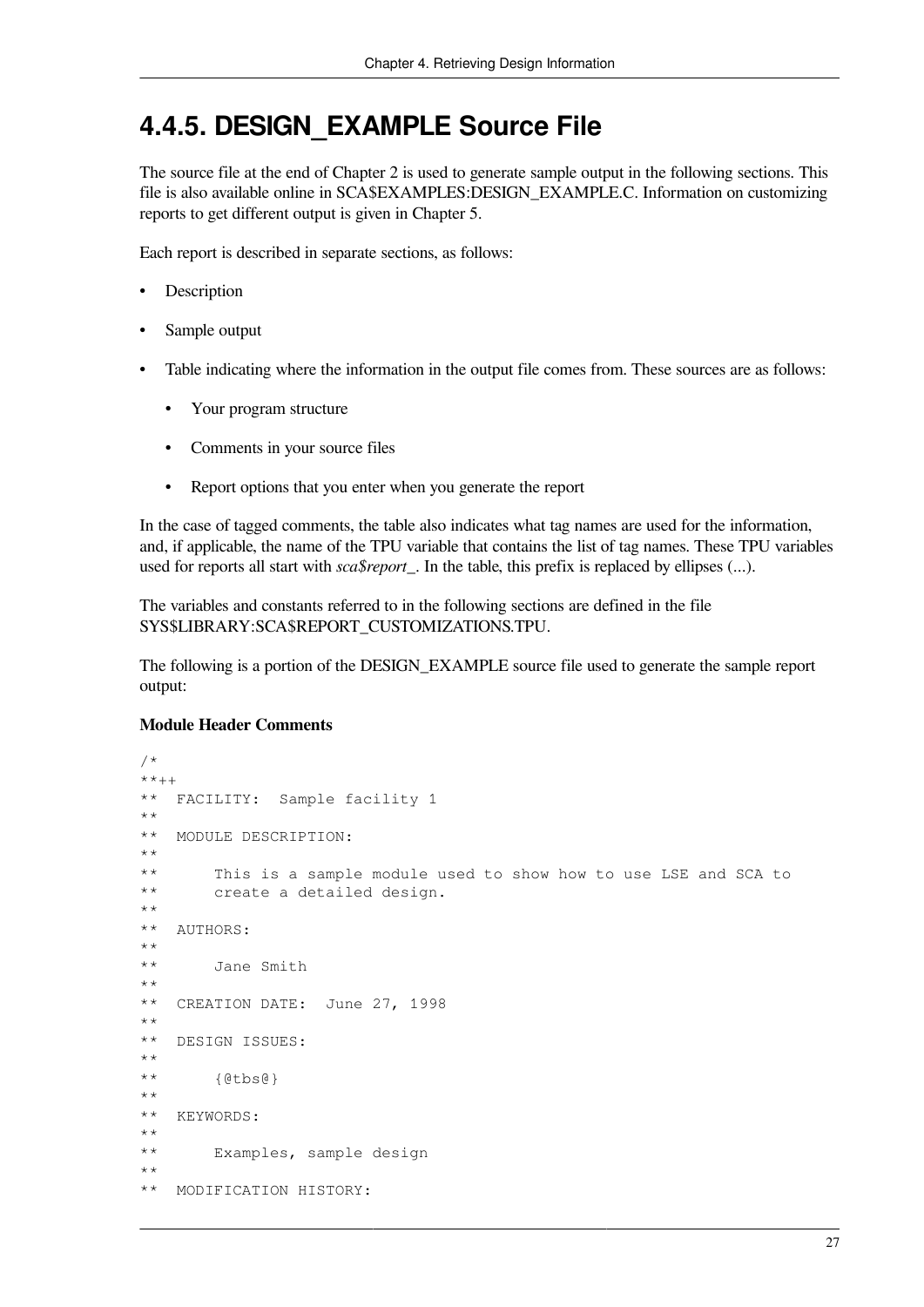```
**
** {@tbs@}
***-*/
```
#### **Include Files and Type Declarations**

```
#include <stdlib>typedef int integer_matrix[10][10];
integer_matrix *matrix_multiply (integer_matrix *left,
integer_matrix *right);
```
#### **Routine Header Comments**

```
/*
**++
** FUNCTIONAL DESCRIPTION:
**
** This function computes the matrix product of two integer matrices.
**
** It uses a simple, triple-nested loop, and does not do any checking
** to see if the matrices conform.
**
** FORMAL PARAMETERS:
**
** left:
** The left operand.
**
** right:
** The right operand.
**
** RETURN VALUE:
**
** The result of multiplying the two matrices.
**
**--
*/
```
#### **Routine Definition**

```
integer_matrix *matrix_multiply (integer_matrix *left,
integer_matrix *right)
```
#### <span id="page-33-0"></span>**4.4.6. Creating Online HELP**

The HELP report produces an .HLP file that the OpenVMS Librarian utility loads into a standard OpenVMS HELP library. See the *VSI OpenVMS Librarian Utility Manual* for information on help libraries. See also [Section](#page-44-0) 4.4.10 for standard report options reference tables.

The following is an example of a command sequence that generates a HELP report:

```
SCA> SET COMMAND LANGUAGE PORTABLE
SCA> SET REPORT NAME HELP
SCA> SET REPORT OUTPUT X.HLP
SCA> REPORT
```
After generating a HELP report, you can load the .HLP file into an OpenVMS HELP library by using the following command: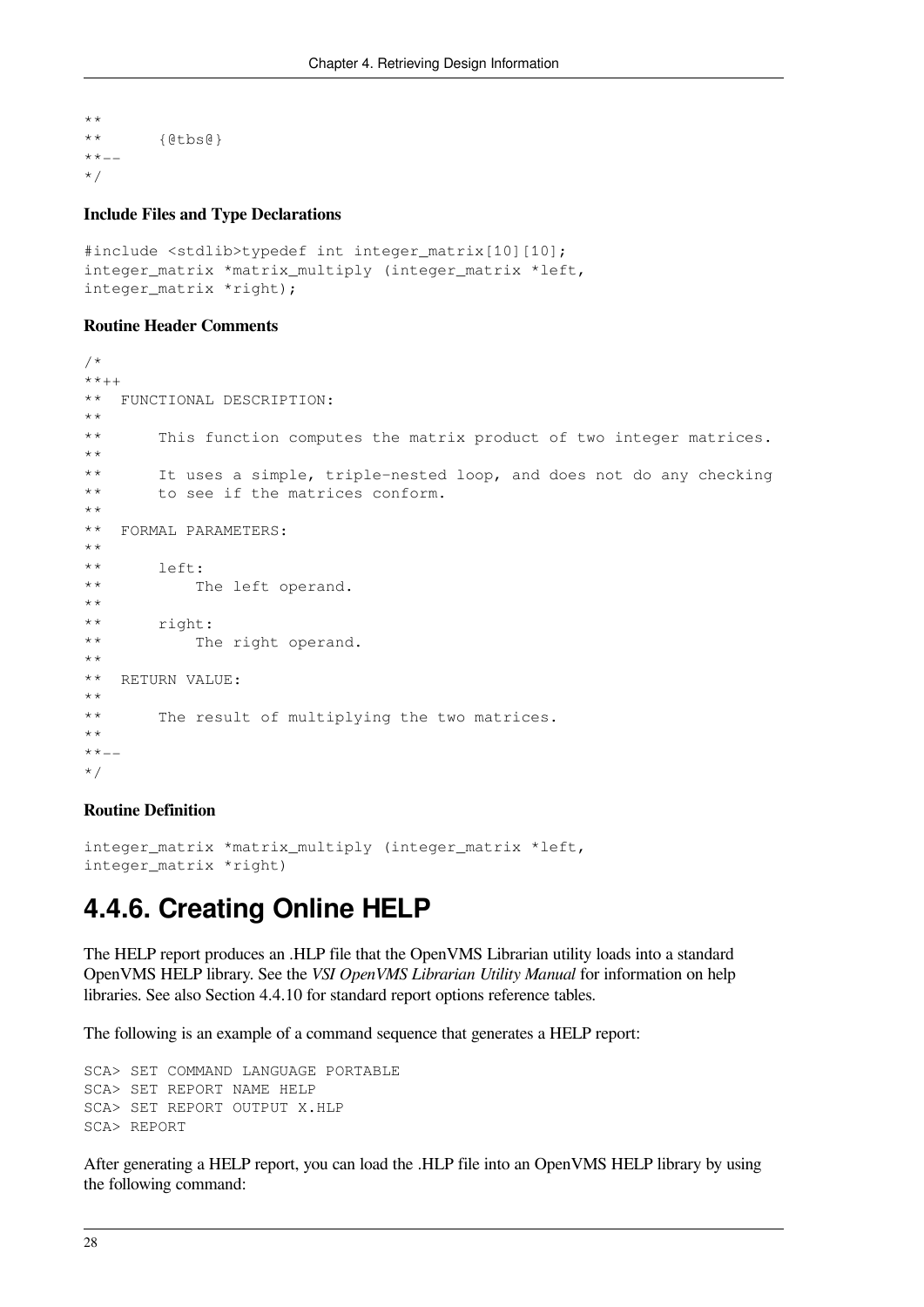\$ LIBRARY/HELP/CREATE help-library-name help-file-name

In the previous command, *help-library-name* is the name of the HELP library that you are creating, and *help-file-name* is the name of the .HLP file generated by the REPORT command.

You can tell the OpenVMS Librarian the maximum key size allowed within a given library by specifying the CREATE=KEYSIZE qualifier. For HELP libraries, the default is 15. For REPORT help files, this might be too small because it limits the top level help key to 15 characters. To increase the key size,use the following command:

\$ LIBRARY/HELP/CREATE=KEYWORD:nn help-library-name help-file-name

If the key size you specify is too small, the OpenVMS Librarian displays the following message when you load the .HLP file: "Key XXX name length illegal". To find the key size of an existing library, use the LIBRARY/LIST command to read the maximum key length in the header information.

The following is the output of the HELP report for the example program used in [Chapter](#page-8-0) 2. The callouts in the example are described in [Table](#page-34-0) 4.1.

```
1 DESIGN EXAMPLE \bulletThis is a sample module used to show how to use LSE and SCA to create \Thetaa detailed design.
2 matrix_multiply <sup>0</sup>
This function computes the matrix product of two integer matrices. \bulletIt uses a simple, triple-nested loop, and does not do any checking to
see if the matrices conform.
Returns: pointer to integer_matrix \bullet3 left 
Type: pointer to integer_matrix 0
The left operand. O
3 right
```
Type: pointer to integer\_matrix

<span id="page-34-0"></span>The right operand.

| <b>Callout</b> | <b>Source of Information</b>                                                                                  | <b>TPU Variable</b>      |
|----------------|---------------------------------------------------------------------------------------------------------------|--------------------------|
| 0              | Program structure—module name, or file name if there is no<br>module name                                     |                          |
| 0              | Tagged comment:<br>PROGRAM DESCRIPTION<br>PACKAGE DESCRIPTION<br><b>MODULE DESCRIPTION</b><br><b>ABSTRACT</b> | module_descriptions      |
| ❸              | Program structure—routine name                                                                                |                          |
| Θ              | Tagged comment:<br><b>FUNCTIONAL DESCRIPTION</b>                                                              | routine_description_tags |
| Θ              | Program structure—return value type                                                                           |                          |

#### **Table 4.1. HELP Report**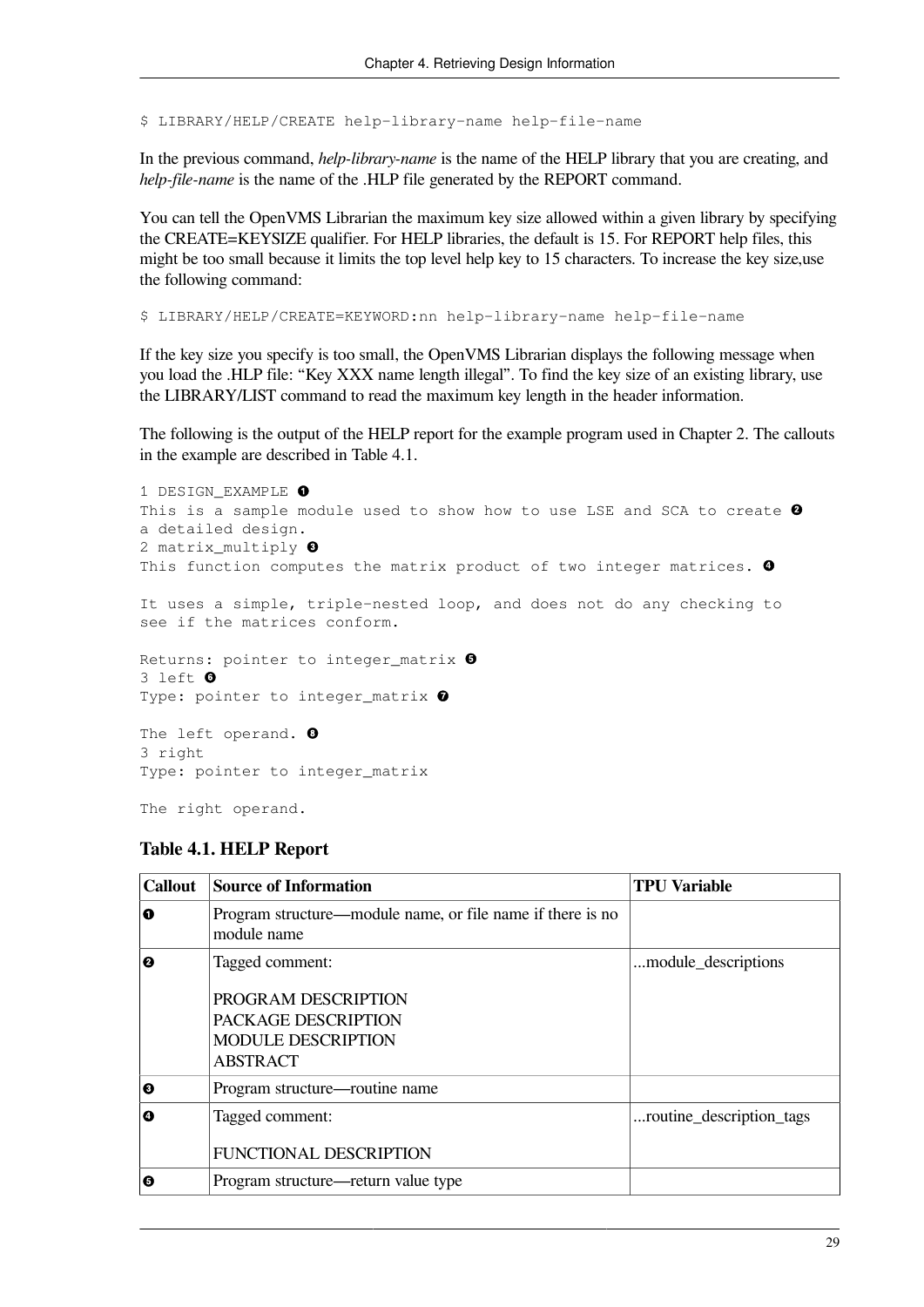| <b>Callout</b> | <b>Source of Information</b>                                                                                                                             | <b>TPU Variable</b> |
|----------------|----------------------------------------------------------------------------------------------------------------------------------------------------------|---------------------|
| 0              | Program structure—parameter name                                                                                                                         |                     |
| ❼              | Program structure—parameter type                                                                                                                         |                     |
| 0              | Untagged comment associated with parameter declaration or<br>tagged comment:<br><b>FORMAL PARAMETERS</b><br><b>FORMAL ARGUMENTS</b><br><b>PARAMETERS</b> | routine_parameters  |
|                | <b>ARGUMENTS</b>                                                                                                                                         |                     |

## <span id="page-35-0"></span>**4.4.7. Creating LSE Package Definitions**

The PACKAGE report produces an .LSE file, used by LSE to define LSE packages for your program.

The following is an example of a command sequence that generates a PACKAGE report:

```
SCA> SET COMMAND LANGUAGE PORTABLE
SCA> SET REPORT NAME PACKAGE
SCA> SET REPORT OUTPUT name.LSE
SCA> REPORT
```
To use the result of a PACKAGE report, issue the following LSE commands, then define the LSE\$ENVIRONMENT logical name to point to the new environment file that you created. You can then use the package definitions within subsequent editing sessions.

LSE> SET COMMAND LANGUAGE LSE LSE> OPEN FILE package-name.LSE LSE> EXECUTE BUFFER LSE LSE> SAVE ENVIRONMENT CHANGES file\_name

The following is the output of the PACKAGE report for the example program used in [Chapter](#page-8-0) 2. The callouts in the example are described in [Table](#page-36-1) 4.2.

```
LSE NEW PACKAGE DESIGN EXAMPLE <sup>O</sup>
     LSE SET PACKAGE ROUTINE EXPAND LSE$PKG_EXPAND_ROUT_
     LSE SET PACKAGE PARAMETER EXPAND LSE$PKG_EXPAND_PARM_
    LSE SET PACKAGE HELP LIBRARY SYS$LOGIN_DEVICE: [] DESIGN_EXAMPLE_HELP @
    LSE SET PACKAGE HELP TOPIC "DESIGN_EXAMPLE" <sup>O</sup>
     LSE SET PACKAGE LANGUAGE ADA 
                                           \bullet\bullet LSE SET PACKAGE LANGUAGE BASIC 
     LSE SET PACKAGE LANGUAGE C 
                                           \mathbf o LSE SET PACKAGE LANGUAGE COBOL 
                                           \bulletLSE SET PACKAGE LANGUAGE FORTRAN <sup>O</sup>
    LSE SET PACKAGE LANGUAGE PASCAL <sup>O</sup>
                                           \boldsymbol{c} LSE SET PACKAGE LANGUAGE PLI 
LSE NEW ROUTINE "matrix_multiply" \ThetaLSE SET ROUTINE HELP TOPIC "matrix_multiply" \bullet LSE SET ROUTINE DESCRIPTION -
    "This function computes the matrix product of two integer matrices." \bulletLSE NEW ROUTINE PARAMETER left <sup>O</sup>
     LSE SET ROUTINE PARAMETER value
    LSE NEW ROUTINE PARAMETER right <sup>O</sup>
     LSE SET ROUTINE PARAMETER value
```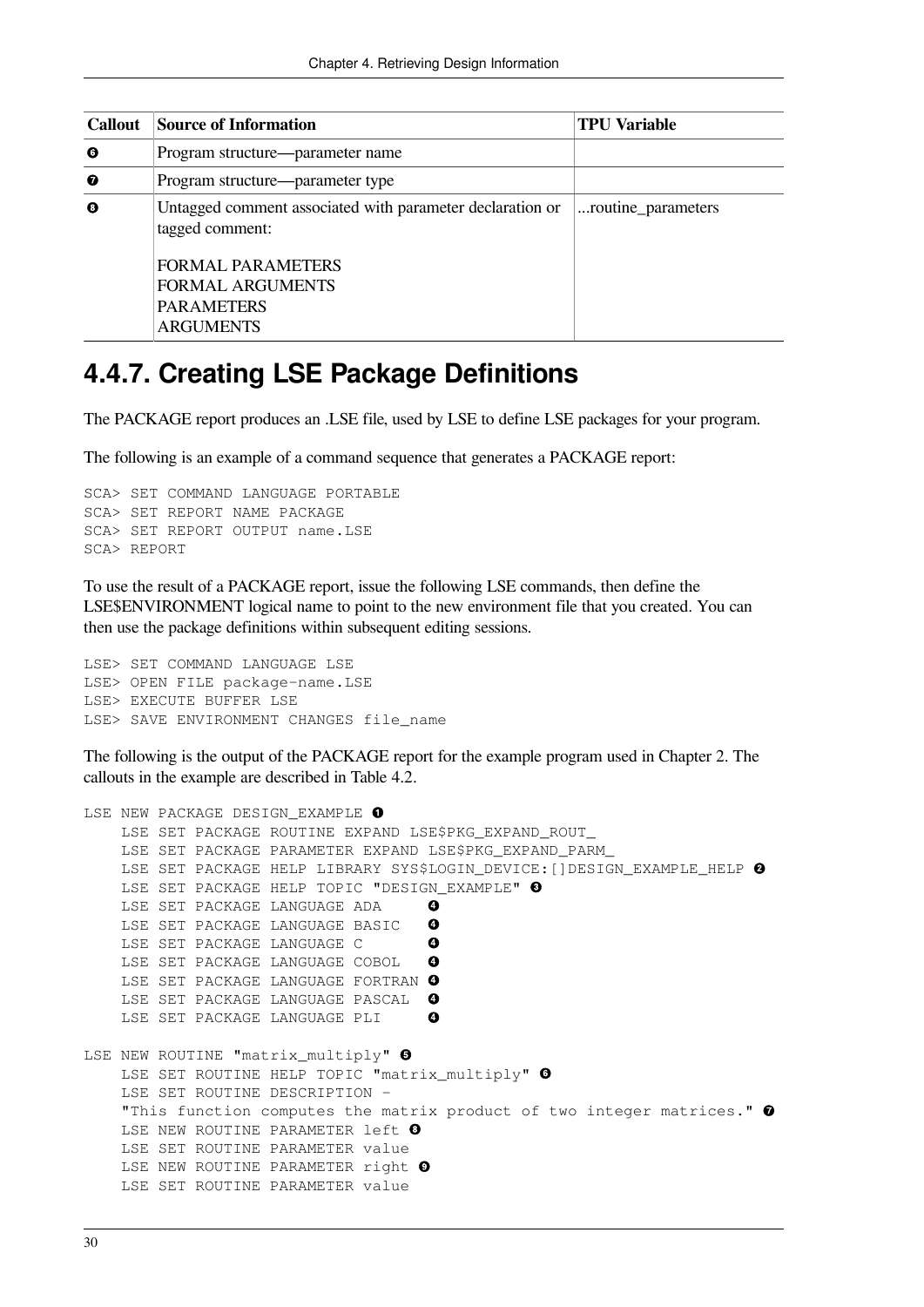| <b>Callout</b> | <b>Source of Information</b>                                           |
|----------------|------------------------------------------------------------------------|
| O              | Program structure—module name, or file name if there is no module name |
| 0              | Help library file spec comes from HELP_LIBRARY option                  |
| ❸              | Program structure—module name, or file name if there is no module name |
| ø              | Language names come from LANGUAGES option                              |
| Θ              | Program structure—routine name                                         |
| Θ              | Program structure—routine name                                         |
| ø              | <b>SREMARK</b> comment for the routine                                 |
| ø              | Program structure—parameter name                                       |
| Ω              | Program structure—parameter name                                       |

#### <span id="page-36-1"></span>**Table 4.2. PACKAGE Report**

## <span id="page-36-0"></span>**4.4.8. Creating INTERNALS Reports**

The INTERNALS report is a comprehensive report on your system, on a module-by-module, routineby-routine basis. The INTERNALS report extracts information from tagged comments to describe the various aspects of your program. For example, information under the FUNCTIONAL DESCRIPTION tag is used to describe each routine, whereas information under the RETURN VALUE tag is used to describe the return value of each routine. The INTERNALS report also uses the LSE overview mechanism to present the code of each routine in a structured, top-down way.

Three targets are recognized by the INTERNALS report. These targets are as follows:

- DOCUMENT—This is the default target. The output is a file suitable for processing by DECdocument. The default output file name is INTERNALS.SDML.
- RUNOFF—The output is a file suitable for processing by DIGITAL Standard Runoff (DSR). The default file name is **INTERNALS RNO**.
- TEXT—The output is a file that you can read directly. The default file name is INTERNALS.TXT.

For example, to produce an INTERNALS report that can be processed by DECdocument, type the following commands:

SCA> SET COMMAND LANGUAGE PORTABLE SCA> SET REPORT NAME INTERNALS SCA> SET REPORT TARGET DOCUMENT SCA> REPORT

Process the resulting file with DECdocument. You must use the SOFTWARE.REFERENCE doctype, as follows:

\$ DOCUMENT INTERNALS.SDML SOFTWARE.REFERENCE destination

The SDML files generated by the REPORT command are suitable for printable books. They are not directly usable by the Bookreader. To make an optional Book reader-compatible file, do the following:

1. Add a front-matter section to the SDML files you are processing. For example:

\$ SCA REPORT INTERNALS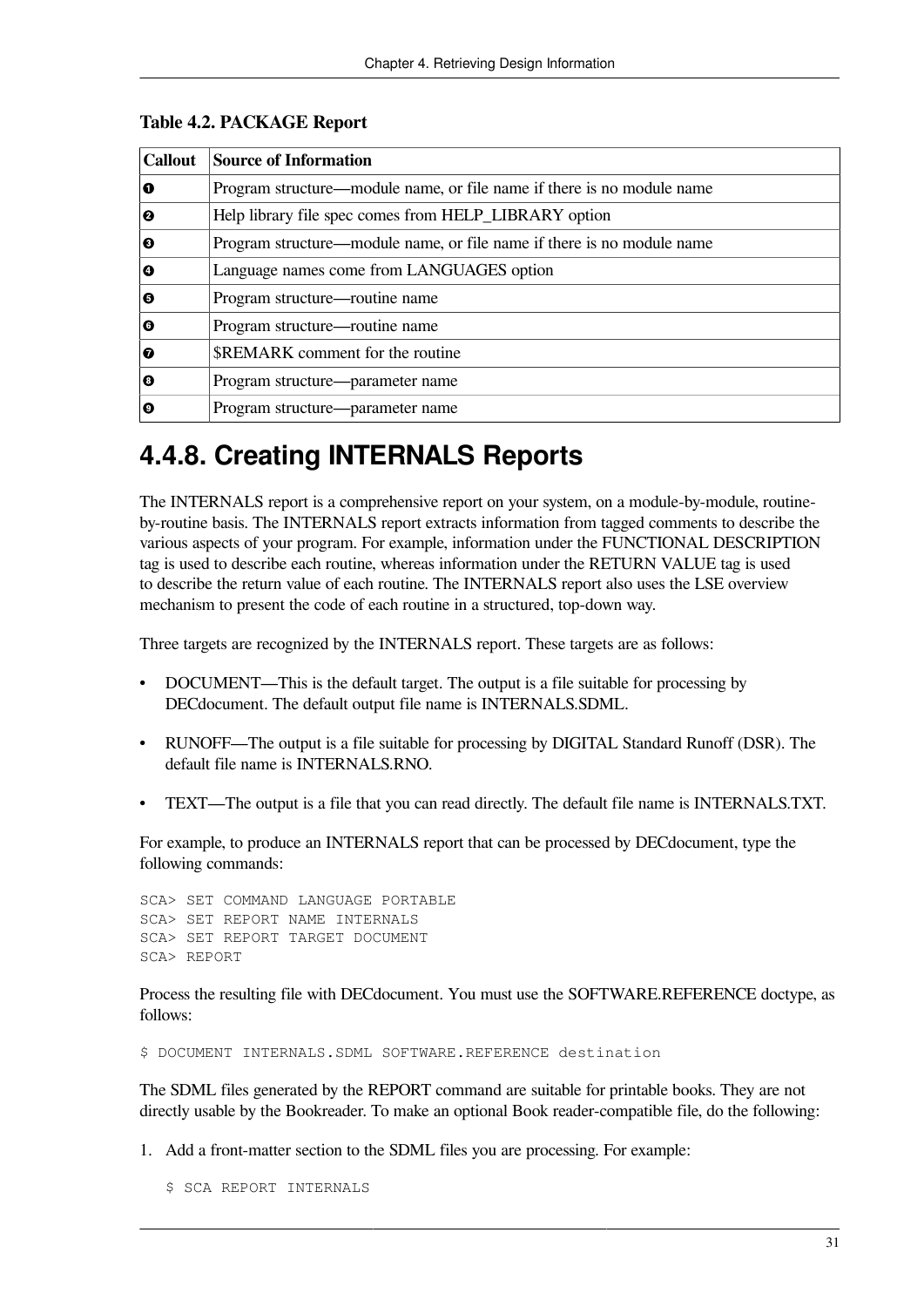Edit INTERNALS.SDML and add the following text at the beginning of the file, after the <COMMENT> line:

```
<FRONT_MATTER>
<TITLE_PAGE>
<TITLE>(INTERNALS Report)
<ENDTITLE_PAGE>
<ENDFRONT_MATTER>
```
#### **Note**

You can supply whatever title you choose in place of "INTERNALS Report".

- 2. Add symbol names to your SDML files.
	- \$ DOCUMENT/GENERATE\_SYMBOL INTERNALS.SDML
- 3. Process the resulting file using the SOFTWARE.ONLINE doctype and the BOOKREADER destination, and specify /CONTENTS.

\$ DOCUMENT/CONTENTS INTERNALS.SDML SOFTWARE.ONLINE BOOKREADER

An INTERNALS report contains a chapter for each file in the report domain. Each chapter contains the following:

- Information from module or file level tags, such as ABSTRACT
- Sections that describe the global objects of the module, such as imported variables and exported variables
- A section on each routine

The format of each routine section is similar to the format of routines in the *VMS Run-Time Library Routines Volume*. In addition, the body of the routine is presented in a hierarchical fashion, using overviews to hide details at the upper layers, and proceeding until the entire body has been produced.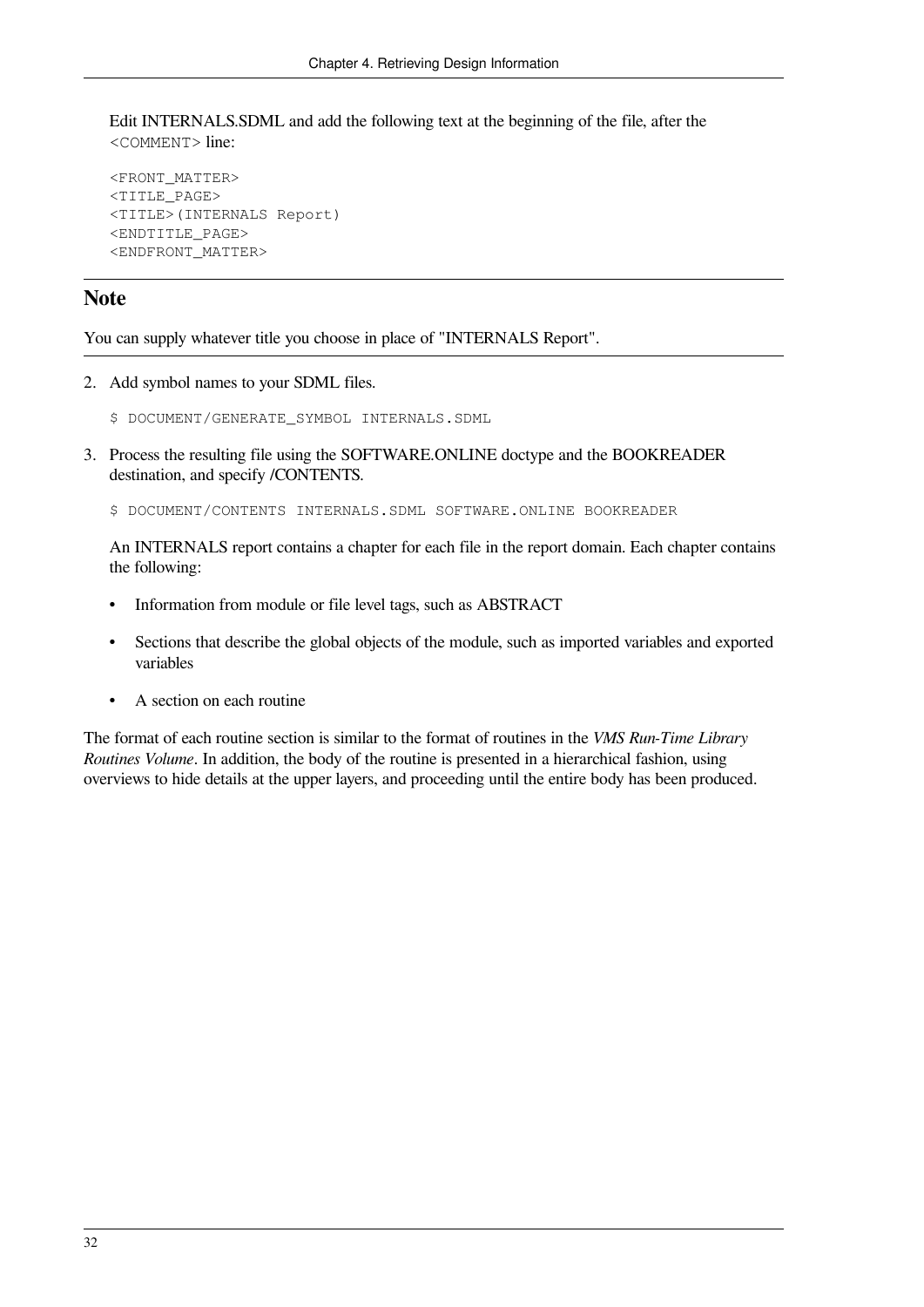<span id="page-38-0"></span>[Figure](#page-38-0) 4.1 is an example of an INTERNALS report for compilation units.

#### **Figure 4.1. INTERNALS Report Information for Compilation Units Example**



The following table describes the sources of information for the callouts in [Figure](#page-38-0) 4.1.

| <b>Callout</b> | <b>Source of Information</b>                                                                                                                                                                                                                                                                                                                                                                                                  |
|----------------|-------------------------------------------------------------------------------------------------------------------------------------------------------------------------------------------------------------------------------------------------------------------------------------------------------------------------------------------------------------------------------------------------------------------------------|
| l o            | Program structure—module name, or file name if there is no module name plus declaration<br>class of module.                                                                                                                                                                                                                                                                                                                   |
| 10             | Tagged comment—one section for each module-level tagged comment. <sup>1</sup>                                                                                                                                                                                                                                                                                                                                                 |
| 0              | Sections on module-level program structure (imported and exported routines, variables, and<br>types; COMMON blocks, and soon)—name and (if applicable) type information comes from<br>program structure. Object description (for exported objects and module-wide objects) comes<br>from the comment associated with object's declaration. Section title comes from the constant<br>string in SCA\$REPORT_CUSTOMIZATIONS.TPU. |
| O              | Program structure—routine name.                                                                                                                                                                                                                                                                                                                                                                                               |

<sup>1</sup>These tagged comments are typically in the module header comment block.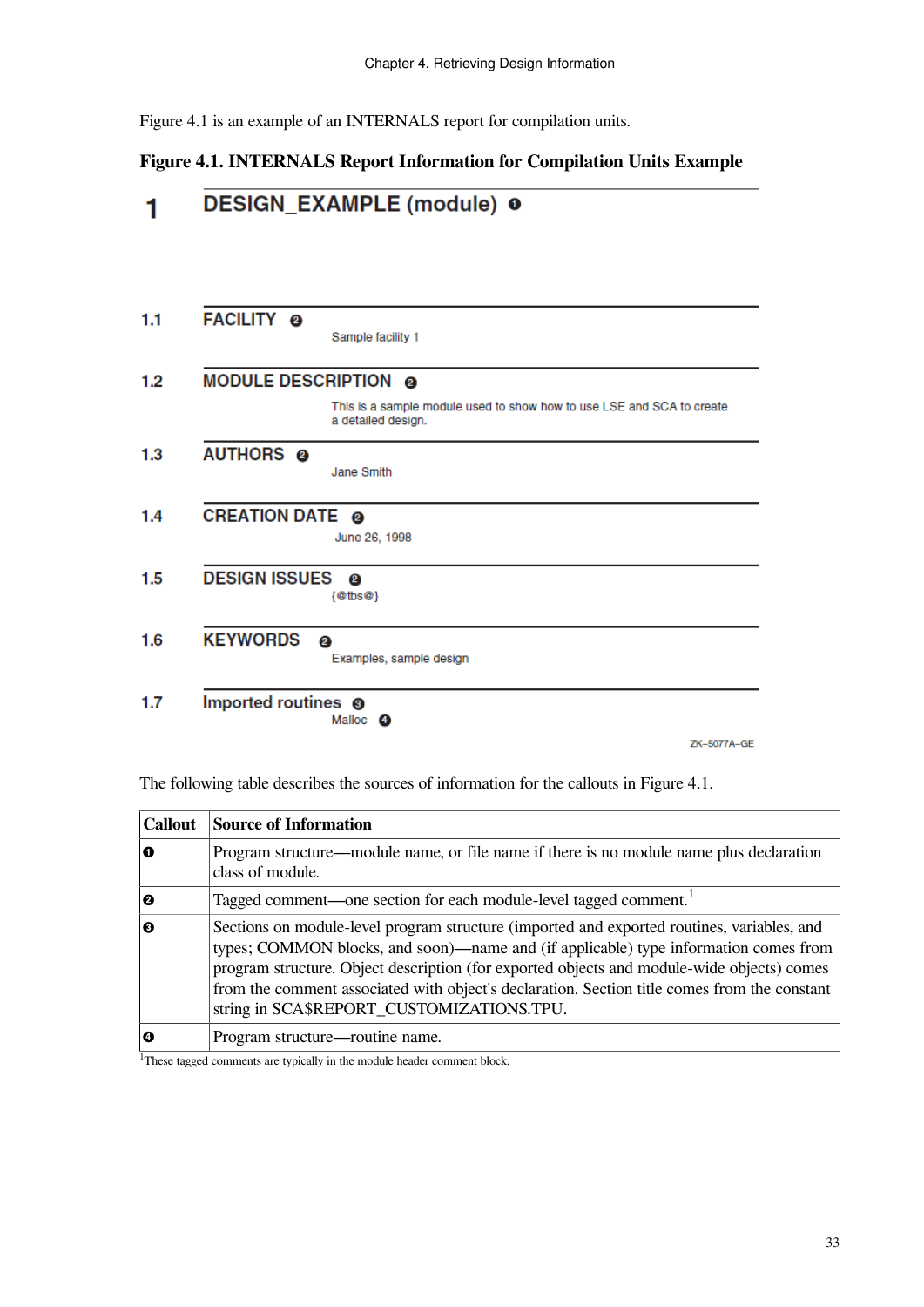<span id="page-39-0"></span>[Figure](#page-39-0) 4.2 is an example of an INTERNALS report for a routines section.

#### **Figure 4.2. INTERNALS Report Information for a Routines Section Example**

**DESIGN\_EXAMPLE** matrix\_multiply (function) <sup>O</sup>

#### matrix\_multiply (function) o

This function computes the matrix product of two integer matrices. <sup>2</sup>

| <b>FORMAT</b>                           | pointer to integer_matrix=matrix_multiply<br>$left$ , right $\odot$                                                                                                                      |
|-----------------------------------------|------------------------------------------------------------------------------------------------------------------------------------------------------------------------------------------|
| <b>RETURNS</b>                          | Type: pointer to integer matrix $\bullet$                                                                                                                                                |
|                                         | The result of multiplying the two matrices. $\bullet$                                                                                                                                    |
| <b>ARGUMENTS</b>                        | left ©<br>Type: pointer to integer matrix $\bullet$<br>The left operand. <sup>4</sup><br>right<br>Type: pointer to integer matrix<br>The right operand.                                  |
| <b>FUNCTIONAL</b><br><b>DESCRIPTION</b> | This function computes the matrix product of two integer matrices. <sup>1</sup><br>It uses a simple, triple–nested loop, and does not do any checking to see if<br>the matrices conform. |

ZK-5078A-GE

The following table describes the sources of information for the callouts in [Figure](#page-39-0) 4.2.

| <b>Callout</b> | <b>Source of Information</b>                                                                                         | TPU Variable         |
|----------------|----------------------------------------------------------------------------------------------------------------------|----------------------|
| 0              | Program structure—routine name plus declaration class                                                                |                      |
| 0              | <b>SREMARK</b> comment for routine                                                                                   |                      |
| ❸              | Program structure—routine name, parameter names, return<br>value type                                                |                      |
| Ø              | Program structure—return value type                                                                                  |                      |
| Θ              | Tagged comment:                                                                                                      | routine_return_value |
|                | <b>RETURN VALUE</b><br><b>ROUTINE VALUE</b><br><b>FUNCTION VALUE</b>                                                 |                      |
| ◶              | Program structure—parameter name                                                                                     |                      |
| ❼              | Program structure—parameter type                                                                                     |                      |
| 0              | Untagged comment associated with parameter <sup>1</sup> declaration or $\vert$ routine_parameters<br>tagged comment: |                      |
|                | <b>FORMAL PARAMETERS</b><br><b>FORMAL ARGUMENTS</b>                                                                  |                      |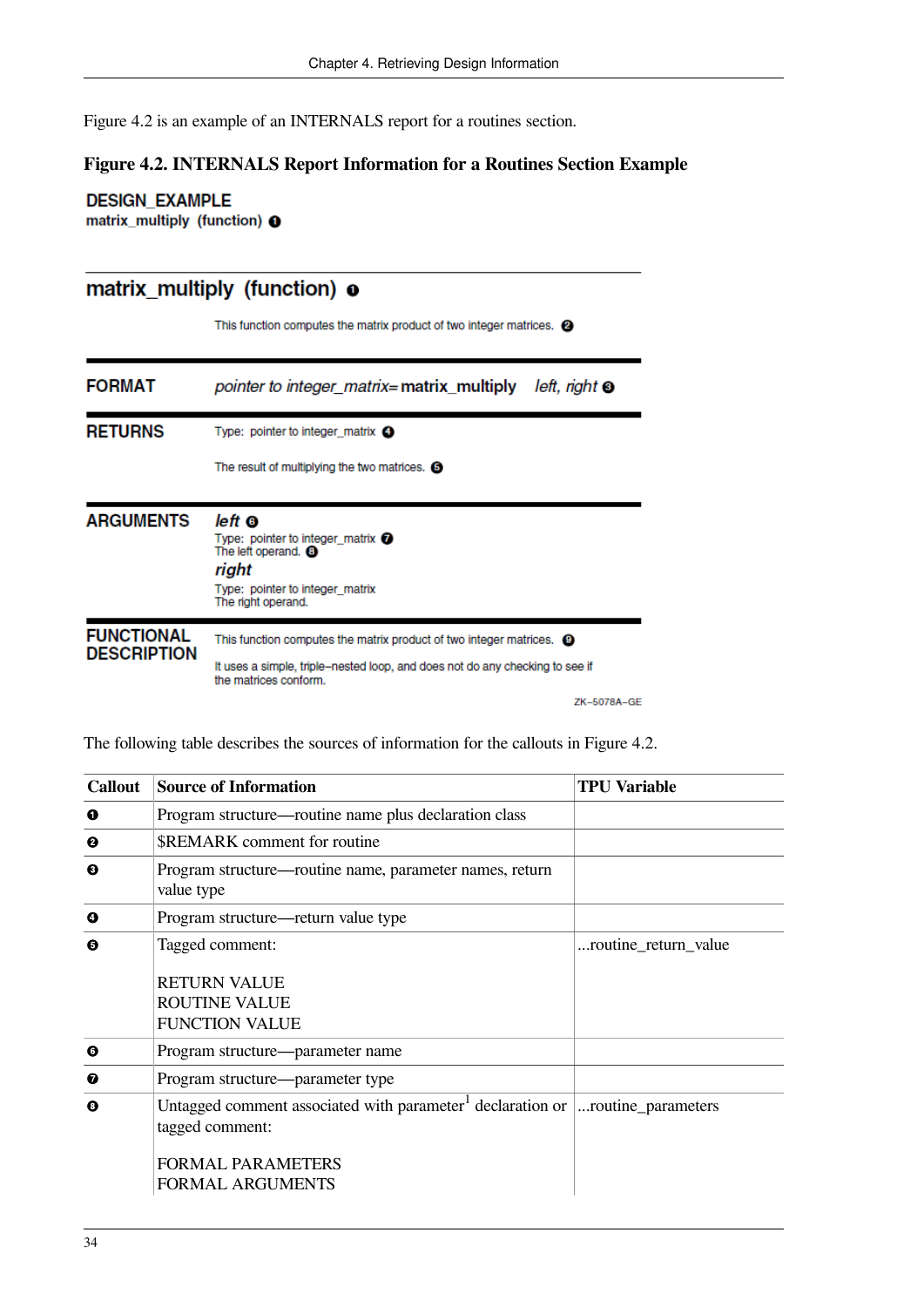|    | Callout   Source of Information                                                           | TPU Variable |
|----|-------------------------------------------------------------------------------------------|--------------|
|    | <b>PARAMETERS</b><br><b>ARGUMENTS</b>                                                     |              |
| 10 | Tagged comment—one section for each routine-level tagged<br>$\epsilon$ comment $\epsilon$ |              |

<sup>1</sup>Each parameter description can be either from within a structured comment (under a subtag that matches the parameter name), or from the untagged comment associated with the parameter declaration.

<sup>2</sup>These tagged comments are typically in the routine header comment block. Tag names on the excluded list (*sca\$report\_excluded\_tags* constant) and module-level tag names are excluded from this section. Sections are in the same order as the corresponding text appears in the source file.

<span id="page-40-0"></span>[Figure](#page-40-0) 4.3 is an example of an INTERNALS report for a body section.

#### **Figure 4.3. INTERNALS Report Information for a Body Section Example**

**DESIGN\_EXAMPLE** matrix\_multiply (function) **O** 

```
BODY
              10
      result matrix = malloc (i * j);
\mathbf{f}<<for (i = 1; i < 10; i++) \dots >>\overline{2}<<** Loop over the rows of the left matrix ...>>
                                                                           \overline{\mathbf{3}}for (i = 1; i < 10; i++)\overline{2}J.
          for (j = 1; j < 10; j++)\mathcal{L}*result_matrix[1] [j] = 0;
          \overline{\mathbf{r}}ν.
   /*<br>** Loop over the rows of the left matrix<br>*/
\mathbf{3}<<for (i = 1; i < 10; i++ ...>><br>return result_matrix;
                                                 \overline{A}4 for (i = 1; i < 10; i++)€
        <<** Loop over the columns of the right matrix ... >>
                                                                                  \overline{\mathbf{5}}γ,
\mathbf{6}/*<br>** Loop over the columns of the right matrix<br>*/
   \sqrt{5} (j = 1; < 10; j++) ...>>
                                                \overline{6}0 for (j = 1; j < 10; j++)₹
          x *Compute the inner product of the current row and column
          \star /
          for (k = 1; k < 10; k++)J.
                *result_matrix[i] [j] =<br>*result_matrix[i] [j] + *left[i] [k] * *right[k] [j];
           þ
    };
```
ZK\_5079A-GE

The following table describes the sources of information for the callouts in [Figure](#page-40-0) 4.3.

| Callout | Source of Information $1$                                                                                                                                                                                       |
|---------|-----------------------------------------------------------------------------------------------------------------------------------------------------------------------------------------------------------------|
| 10      | Body section—Program structure gives the range of lines in the source file that compose<br>the body of the routine. The LSE overview feature is used to display progressively detailed<br>sections of the code. |
| 10      | The body of the routine begins with a final source code statement.                                                                                                                                              |
| 10      | The second item of the body is pseudocode expanded to a nested for loop.                                                                                                                                        |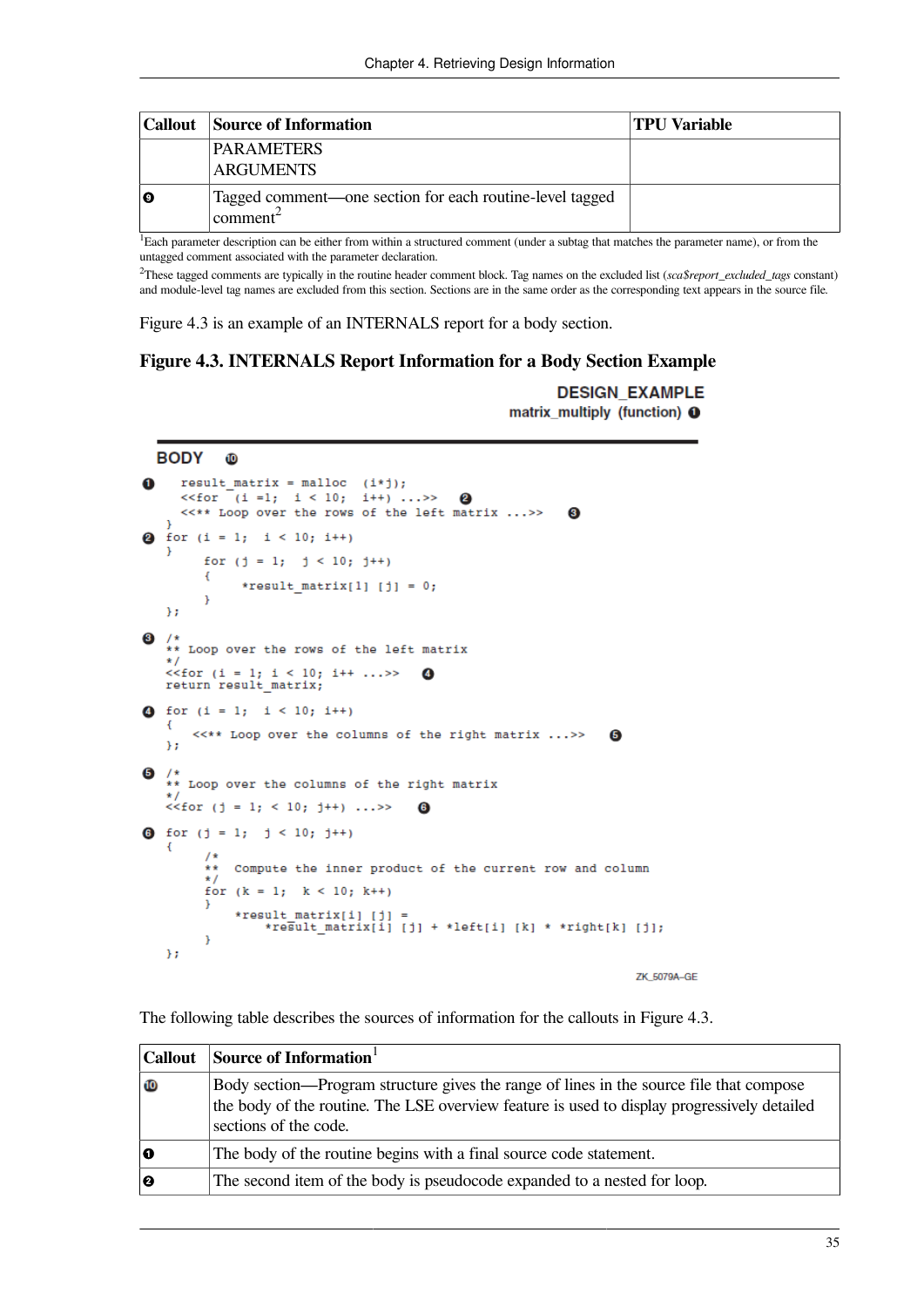| <b>Callout</b> | Source of Information                                                                                                                                     |
|----------------|-----------------------------------------------------------------------------------------------------------------------------------------------------------|
| 10             | The third and final item of the body is pseudocode expanded with nested pseudocode. Note<br>that the pseudocode description is included in the expansion. |
| l O            | A for loop expansion is embedded with the prior left matrix loop and also expands to include<br>an additional pseudocode loop for the right matrix.       |
| 10             | The right matrix pseudocode is expanded and includes one final pseudocode entry. Note that<br>the pseudocode description is included in the expansion.    |
| l 0            | The final expansion occurs with a nested for loop.                                                                                                        |

1 Final expanded items are marked with the callout figures seen on the left side. A right-side callout shows pseudocode to be expanded.

## <span id="page-41-0"></span>**4.4.9. Creating 2167A Software Design Reports**

You can use the REPORT command to automatically create the body of a report that conforms to the requirements of the Software Design Document specified by MIL-STD-2167A. The report tool creates the design section, Section 4 of the 2167A Software Design Report. You can include this output file in your complete Software Design Report, as follows:

- Use the DECdocument <INCLUDE> or <ELEMENT> tag for DECdocument reports.
- Use the .REQUIRE directive for DIGITAL Standard Runoff (DSR) reports.
- Merge the output of the REPORT command manually with other text for text reports.

Sample template files for the top levels of these reports are included in the SCA\$2167A directory, as follows:

2167A\_PROFILE.SDML 2167A\_PROFILE.RNO

These profile files use the appropriate commands to include the lower-level files in the report. The SCA \$2167A directory also contains stub files for each of those lower-level files. Typically, you create the chapters (other than the requirements chapter) manually, or you use another design tool.

Type the following SCA command to generate the file 2167A\_DESIGN.SDML:

\$ SCA REPORT 2167A\_DESIGN

The profile files use 2167A\_DESIGN as the name of the file to include as Section 4 of the report. If you change the output file name by specifying the OUTPUT option, you must also change the profile file using the new file name.

Invoke DECdocument to generate a Software Design report, as follows:

<span id="page-41-1"></span>\$ DOCUMENT / CONTENTS SCA\$2167A.SDML MILSPEC destination type

#### **4.4.9.1. Describing 2167A Structure in your Code**

The specifications for the DOD-STD-2167A Software Design Report call for a hierarchy of program elements. A design is separated into **components**, which may be further separated into sublevel components, or units. A **unit** is the lowest level entity described in the design. For SCA 2167A\_DESIGN reports, use tagged comments to represent this structure.

The 2167A\_DESIGN report treats each file in your system as a unit of the 2167A design. You specify design information for each unit in a comment block in the source file. Because a 2167A component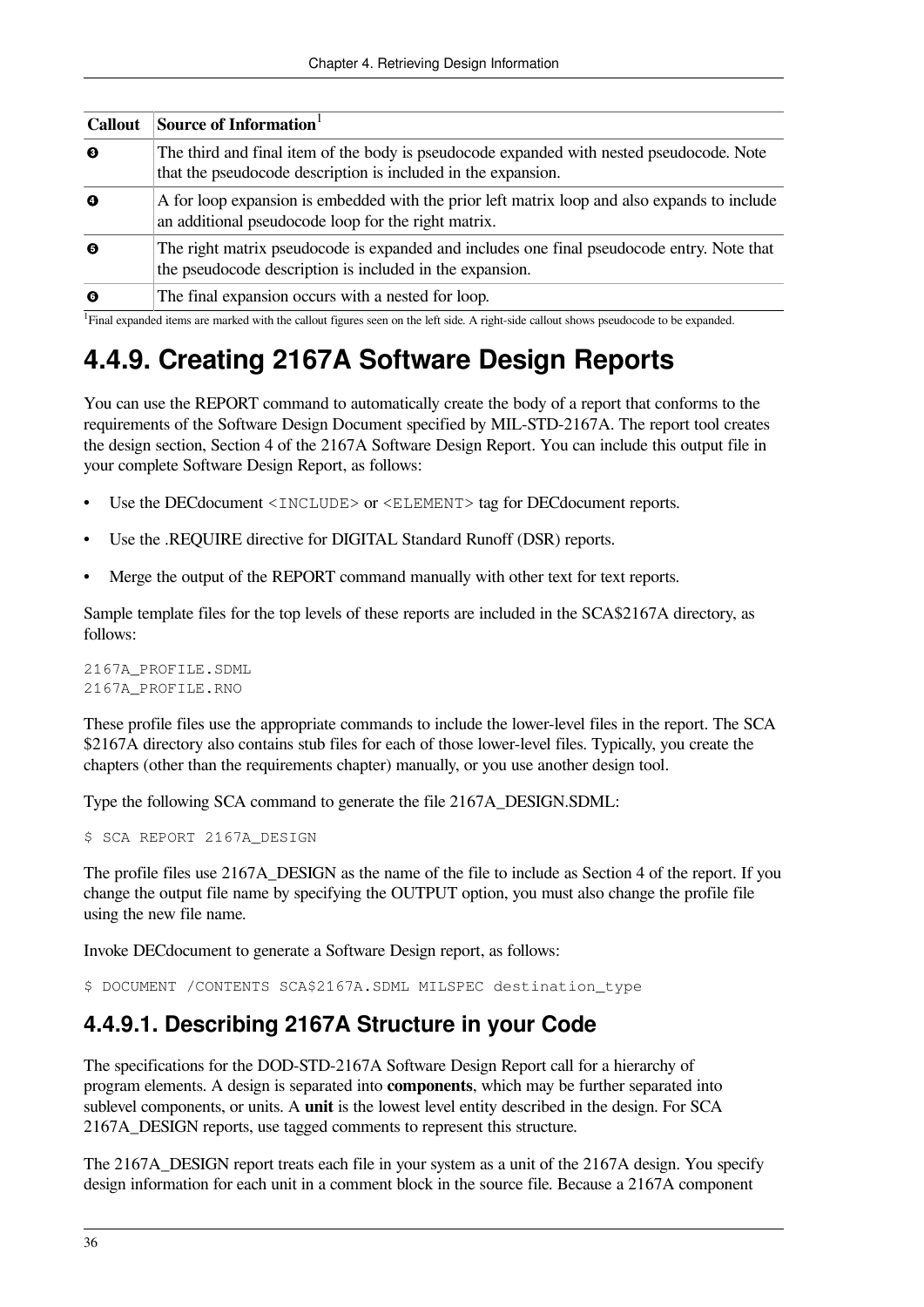is a collection of units and subcomponents, the 2167A\_DESIGN report maps a set of files into each component. However, it is redundant to duplicate all of the component design information in each file of the component. Instead,select one file as the main design file of the component and put the design information there. The other files in the component contain a single tagged comment that names the component to which they belong.

The special tags used to designate 2167A relationships are as follows:

- COMPONENT—Used in each file that you designate as the main design file for a component, either top level or sublevel; the comment names that component.
- COMPONENT OF—Used in sublevel components to name the parent of the sublevel component.
- UNIT OF—Used in each unit (each file of your system) and names the component to which the file belongs.

<span id="page-42-0"></span>[Figure](#page-42-0) 4.4 shows a basic layout for a set of source files and how the special tags are used.

#### **Figure 4.4. Source Files of Special Tags**

Top-level component C has sub-component C1, units U1, U2, and U3. Source files might be like this:



```
ZK-4706A-GE
```
You can find a set of template files in the SCA\$2167A directory, if you choose this option when SCA is installed. For the example, perform the following steps:

1. To set your SCA library to be SCA\$2167A, type the following command:

\$ SCA SET LIBRARY SCA\$2167A

2. To create a report, type the following commands:

```
$ SCA
SCA SET COMMAND LANGUAGE PORTABLE
SCA> SET REPORT NAME 2167A_DESIGN
SCA> SET REPORT OUTPUT mydir:2167a_design
SCA> REPORT
```
To process the report with DECdocument, perform the following steps:

1. Copy the SDML profile files from SCA\$2167A into your directory, as follows:

```
$ COPY SCA$2167A:*.SDML mydir:
```
2. Define 2167A\_DESIGN to point at the report output file you generated, as follows: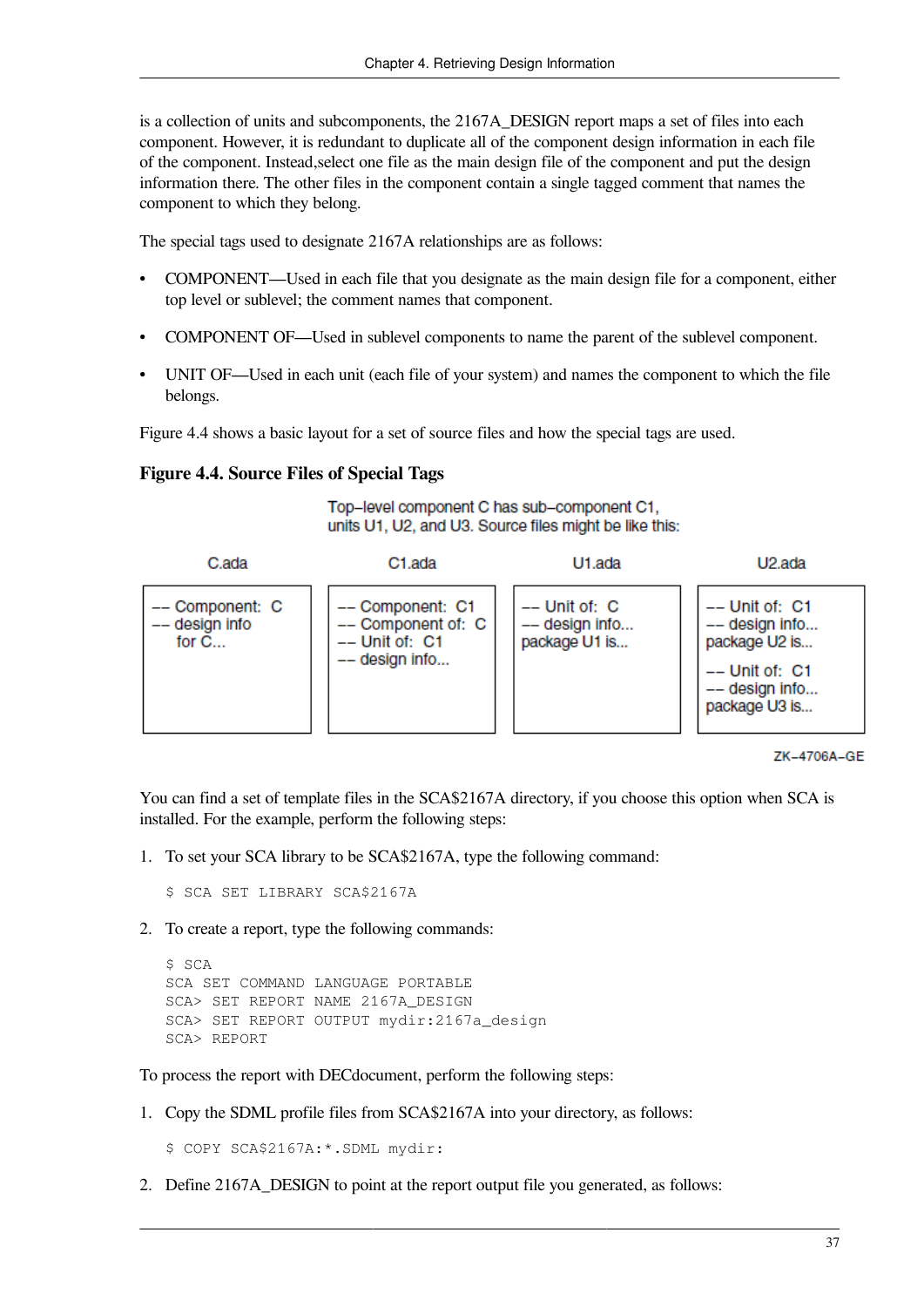- \$ DEFINE 2167A\_DESIGN mydir:2167a\_design.sdml
- 3. Invoke DECdocument with a recognized destination\_type, such as POST or LINE, as follows:
	- \$ DOCUMENT /CONTENTS 2167A\_PROFILE MILSPEC destination\_type

#### <span id="page-43-0"></span>**4.4.9.2. Retrieving 2167A Structure Information**

You can use SCA to get information about the structure of your system. For example, if you want to find all the components in your system, type the following query:

SCA> FIND COMPONENT AND SYMBOL=TAG

Because the three primary 2167A tags (COMPONENT, COMPONENT OF, and UNIT OF) are all keyword tags, you can use them in keyword queries. For example, if you want to find all the units of a component named Component 1, use the following query expression:

```
FIND CONTAINED BY ( -
   END = "UNIT OF" AND SYMBOL=TAG. -
    BEGIN = "Component 1" AND SYMBOL=KEYWORD, -
   DEPTH = 1. -RESULT = BEGIN))
```
Similarly, you can use queries on the COMPONENT OF tag to find sublevel components of a given component.

The 2167A\_DESIGN report uses this information to create the report. It starts by finding the names of all the components of the system.

The report goes through the components one at a time, and writes the component section for each. It finds the units that belong to each component, and writes a unit subsection for each unit.

The data in the 2167A Software Design Report is obtained from the tagged comments in your source files. [Table](#page-43-1) 4.3 shows the tags corresponding to paragraphs in the report.

# **TAGS FOR COMPONENT INFORMATION: Tag: Description of corresponding section:**

#### <span id="page-43-1"></span>**Table 4.3. Tags for Component and Unit Information**

| General description of the component     |  |
|------------------------------------------|--|
| Input and output data for the component  |  |
| Algorithms used by the component         |  |
| Error detection and recovery features    |  |
| Data conversions done by the component   |  |
| Logic flow of the component              |  |
| Requirements satisfied by this component |  |
| <b>TAGS FOR UNIT INFORMATION:</b>        |  |
| Description of corresponding section:    |  |
| General description of the unit          |  |
| Input and output data for the unit       |  |
| Data used only in this unit              |  |
|                                          |  |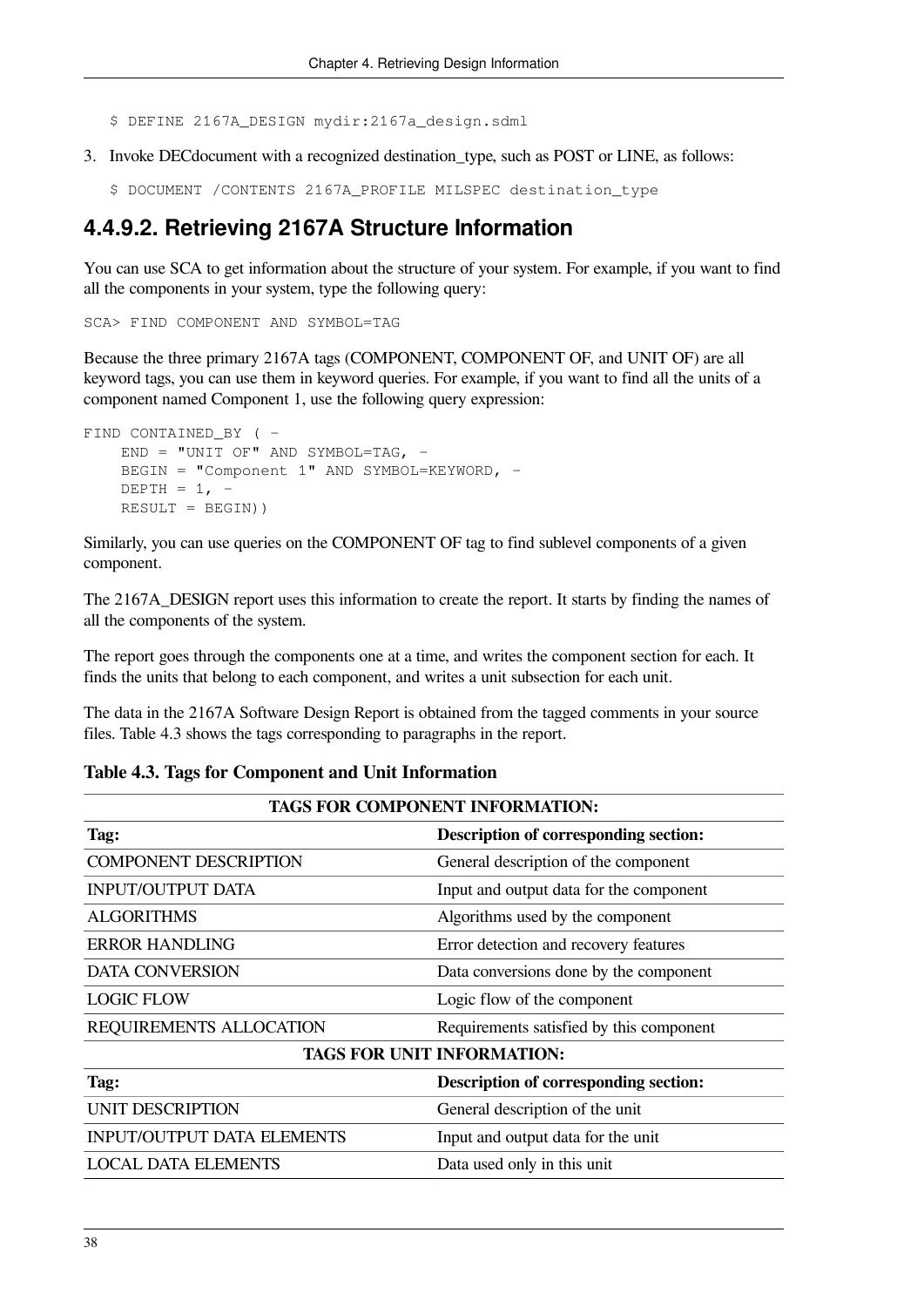| <b>INTERRUPTS AND SIGNALS</b>                 | Interrupts and signals handled by this unit |
|-----------------------------------------------|---------------------------------------------|
| <b>UNIT ALGORITHMS</b>                        | Algorithms used by this unit                |
| <b>UNIT ERROR HANDLING</b>                    | Error detection and recovery for the unit   |
| UNIT DATA CONVERSION                          | Data conversions done by unit               |
| USE OF OTHER ELEMENTS                         | Other elements used by this unit            |
| <b>UNIT LOGIC FLOW</b>                        | Logic flow of the unit                      |
| <b>DATA STRUCTURES</b>                        | Data structures implemented by unit         |
| <b>LOCAL DATA FILES</b>                       | Data files or databases used by unit        |
| <b>LOCAL DATABASES</b>                        | Same as LOCAL DATA FILES                    |
| <b>LIMITATIONS</b>                            | Limitations of the unit                     |
| REQUIREMENTS ALLOCATED TO THIS<br><b>UNIT</b> | Requirements satisfied by this unit         |

For Ada programs, these tags can be put into your comment headers automatically by expanding the 2167A placeholder in the header comment for the file.

Because the exact mapping between elements of your program and 2167A items is highly dependent on your particular application and conventions, the 2167A report makes no attempt to use program elements (packages, routines, and so forth.). All information in the report is obtained from tagged comments. However, it is possible to customize reports to use information from your program elements. It is also possible to change the mapping of units to files and components to sets of files. (See [Chapter](#page-48-0) 5 for more information.)

## <span id="page-44-0"></span>**4.4.10. Options for Standard Reports**

The options for 2167A\_DESIGN reports are shown in [Table](#page-44-1) 4.4.

| <b>Option Name</b>           | <b>Report Description</b>                                                                                                                                                                    | <b>Default Value</b>                                                      |
|------------------------------|----------------------------------------------------------------------------------------------------------------------------------------------------------------------------------------------|---------------------------------------------------------------------------|
| <b>DOMAIN_QUERY</b>          | Name of query to be used as the<br>domain.                                                                                                                                                   | null string                                                               |
| <b>FILL</b>                  | Controls whether comment text is<br>filled.                                                                                                                                                  | ON                                                                        |
| <b>OUTPUT</b>                | The output file specification.                                                                                                                                                               | 2167A_DESIGN.target-type                                                  |
| TARGET                       | Indicates the type of output file to<br>generate.                                                                                                                                            | SDML (other valid values are<br>TEXT, TXT, RUNOFF, RNO,<br>DSR, DOCUMENT) |
| DESCRIPTION_INDENT_<br>WIDTH | Gives the width of the first column<br>of two-column tables.                                                                                                                                 | 32                                                                        |
| <b>LIST_STYLE</b>            | Gives the list style to use.                                                                                                                                                                 | sca\$report_k_list_numbered                                               |
| LITERAL_ANGLE_BRACKETS       | Controls whether text that contains<br>words in angle brackets, which<br>might otherwise be interpreted as<br>tags, should include the LITERAL<br>tags. ON means to add the<br>LITERAL tags. | <b>ON</b>                                                                 |

#### <span id="page-44-1"></span>**Table 4.4. 2167A\_DESIGN Report Options**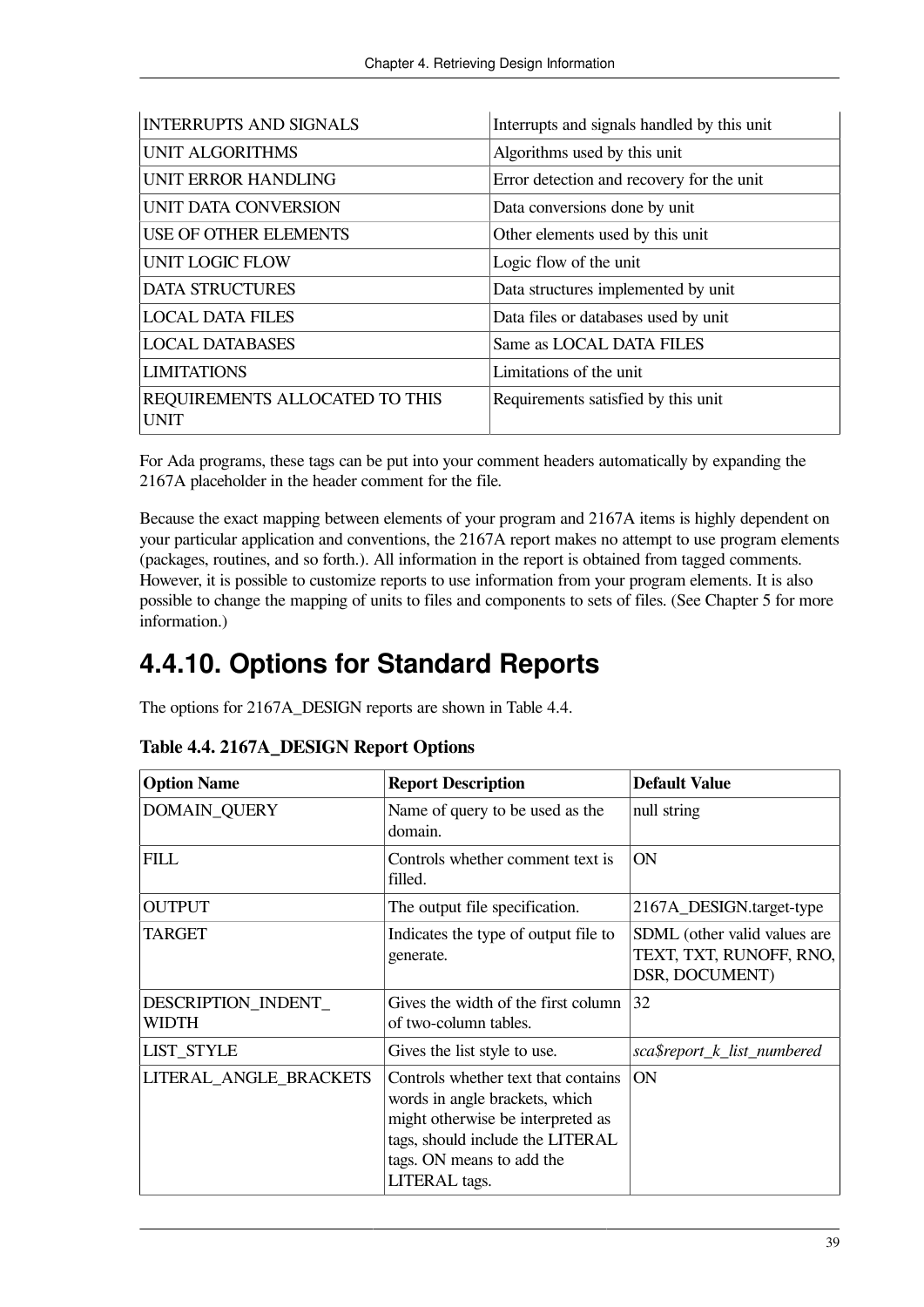| <b>Option Name</b>        | <b>Report Description</b>                                                                                                          | <b>Default Value</b> |
|---------------------------|------------------------------------------------------------------------------------------------------------------------------------|----------------------|
| <b>SCA DEBUG MESSAGES</b> | Controls whether to enable<br>debugging messages giving SCA<br>status values.                                                      | <b>OFF</b>           |
| <b>STATUS MESSAGES</b>    | Controls whether to enable status<br>messages.                                                                                     | <b>ON</b>            |
| <b>TRACEBACK FLAG</b>     | Controls whether to enable TPU<br>traceback messages during report<br>execution.                                                   | <b>ON</b>            |
| TRACE MESSAGES            | Controls whether to enable trace<br>messages generated by calling sca<br>\$report_trace_message.                                   | <b>OFF</b>           |
| USE SOURCE SPELLING       | Controls whether the spelling of<br>routine, variable, and type names<br>are taken from the source file or<br>are supplied by SCA. | ON                   |

<span id="page-45-0"></span>The options for INTERNALS reports are shown in [Table](#page-45-0) 4.5.

**Table 4.5. INTERNALS Report Options**

| <b>Option Name</b>                  | <b>Report Description</b>                                                                                                         |                                                                          |
|-------------------------------------|-----------------------------------------------------------------------------------------------------------------------------------|--------------------------------------------------------------------------|
| <b>DOMAIN_QUERY</b>                 | Name of query to be used as the<br>domain.                                                                                        | null string                                                              |
| <b>FILL</b>                         | Controls whether comment text is<br>filled.                                                                                       | ON                                                                       |
| <b>OUTPUT</b>                       | The output file specification.                                                                                                    | <b>INTERNALS.target-type</b>                                             |
| <b>TARGET</b>                       | Indicates the type of output file to<br>generate.                                                                                 | SDML(other valid values are<br>TEXT, TXT, RUNOFF, RNO,<br>DSR, DOCUMENT) |
| DECL_CLASS_MODULES                  | Controls whether declaration class<br>information appears in report<br>output.                                                    | ON, but overridden for some<br>languages                                 |
| DECL_CLASS_ROUTINES                 | Controls whether declaration class<br>information appears in report<br>output.                                                    | ON, but overridden for some<br>languages                                 |
| DESCRIPTION_INDENT_<br><b>WIDTH</b> | Gives the width of the first column<br>of two-column tables.                                                                      | 32                                                                       |
| INTERNALS_MAXIMUM_<br>FRAGMENT SIZE | Gives the maximum number of<br>lines of source code to be displayed<br>in a single code fragment of an<br>INTERNALS routine body. | 12                                                                       |
| <b>LIST_STYLE</b>                   | Gives the list style to use.                                                                                                      | sca\$report_k_list_numbered                                              |
| OVERVIEW_LEVEL                      | Controls what depth of detail to<br>display for the body section.                                                                 | $-1$                                                                     |
| ROUTINE DEPTH                       | Controls whether nested routines<br>are reported. For example, a                                                                  | 1 (top-level routines only)                                              |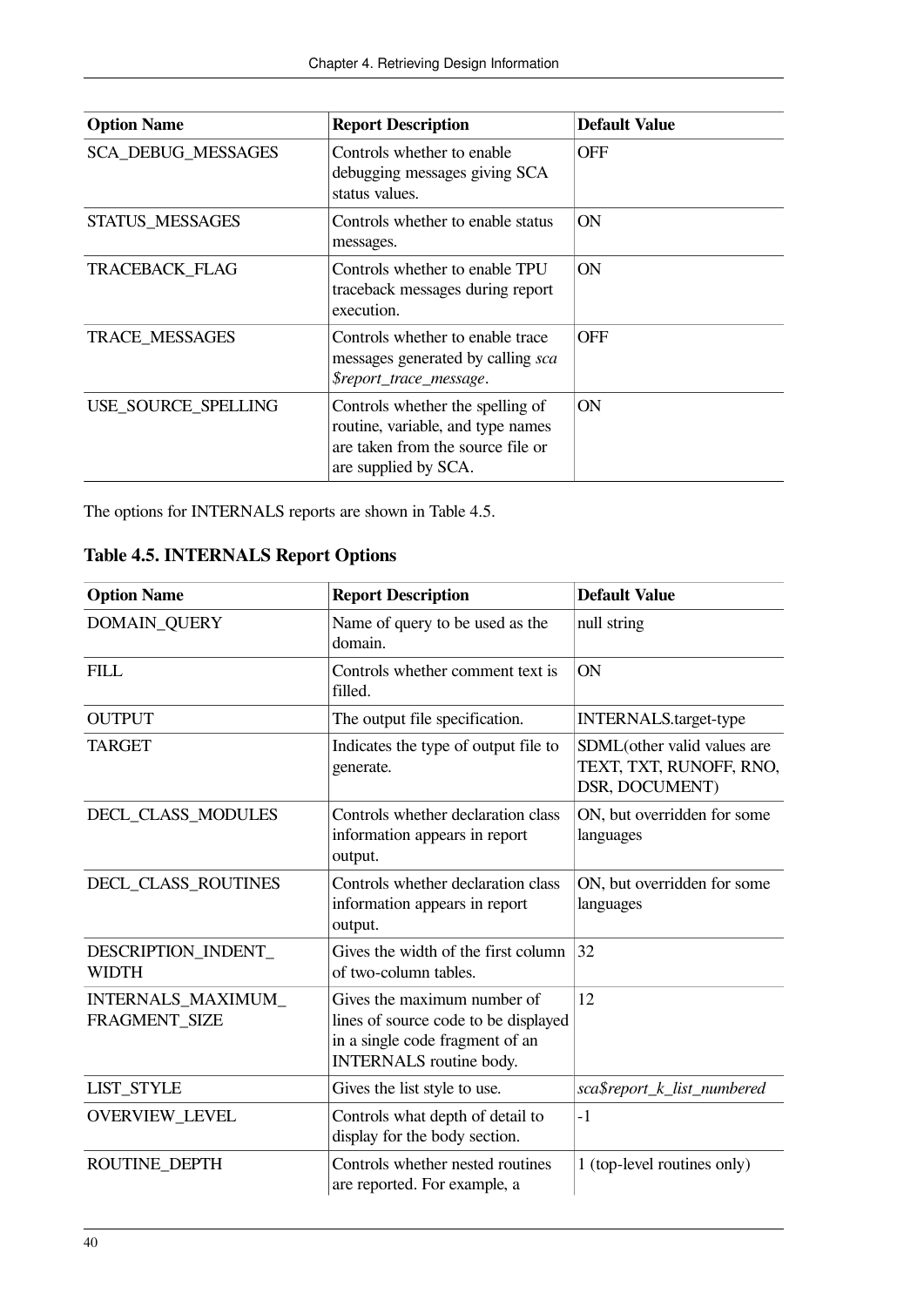| <b>Option Name</b>        | <b>Report Description</b>                                                                                                          | <b>Default Value</b> |
|---------------------------|------------------------------------------------------------------------------------------------------------------------------------|----------------------|
|                           | routine_depth of 2 means to report<br>on top-level routines plus the first<br>level of nested routines.                            |                      |
| <b>SCA_DEBUG_MESSAGES</b> | Controls whether to enable<br>debugging messages giving SCA<br>status values.                                                      | <b>OFF</b>           |
| <b>STATUS_MESSAGES</b>    | Controls whether to enable status<br>messages.                                                                                     | <b>ON</b>            |
| TRACEBACK_FLAG            | Controls whether to enable TPU<br>traceback messages during report<br>execution.                                                   | <b>ON</b>            |
| <b>TRACE MESSAGES</b>     | Controls whether to enable trace<br>messages generated by calling sca<br>\$report_trace_message.                                   | <b>OFF</b>           |
| USE_SOURCE_SPELLING       | Controls whether the spelling of<br>routine, variable, and type names<br>are taken from the source file or<br>are supplied by SCA. | ON                   |

The options for HELP reports are shown in [Table](#page-46-0) 4.6.

<span id="page-46-0"></span>

| <b>Table 4.6. HELP Report Options</b> |  |  |  |
|---------------------------------------|--|--|--|
|---------------------------------------|--|--|--|

| <b>Option Name</b>        | <b>Report Description</b>                                                                                                                                                   | <b>Default Value</b>                       |
|---------------------------|-----------------------------------------------------------------------------------------------------------------------------------------------------------------------------|--------------------------------------------|
| DOMAIN_QUERY              | Name of query to be used as the<br>domain.                                                                                                                                  | null string                                |
| <b>FILL</b>               | Controls whether comment text is<br>filled.                                                                                                                                 | ON                                         |
| <b>OUTPUT</b>             | The output file specification.                                                                                                                                              | <b>HELP.HLP</b>                            |
| <b>TARGET</b>             | Indicates the type of output file to<br>generate.                                                                                                                           | HLP (the valid values are<br>HELP and HLP) |
| <b>SCA DEBUG MESSAGES</b> | Controls whether to enable<br>debugging messages giving SCA<br>status values.                                                                                               | <b>OFF</b>                                 |
| ROUTINE DEPTH             | Controls whether nested routines<br>are reported. For example, a<br>routine_depth of 2 means to report<br>on top-level routines plus the first<br>level of nested routines. | 1 (top-level routines only)                |
| STATUS_MESSAGES           | Controls whether to enable status<br>messages.                                                                                                                              | ON                                         |
| <b>TRACEBACK FLAG</b>     | Controls whether to enable TPU<br>traceback messages during report<br>execution.                                                                                            | <b>ON</b>                                  |
| TRACE_MESSAGES            | Controls whether to enable trace<br>messages generated by calling sca<br>\$report_trace_message.                                                                            | <b>OFF</b>                                 |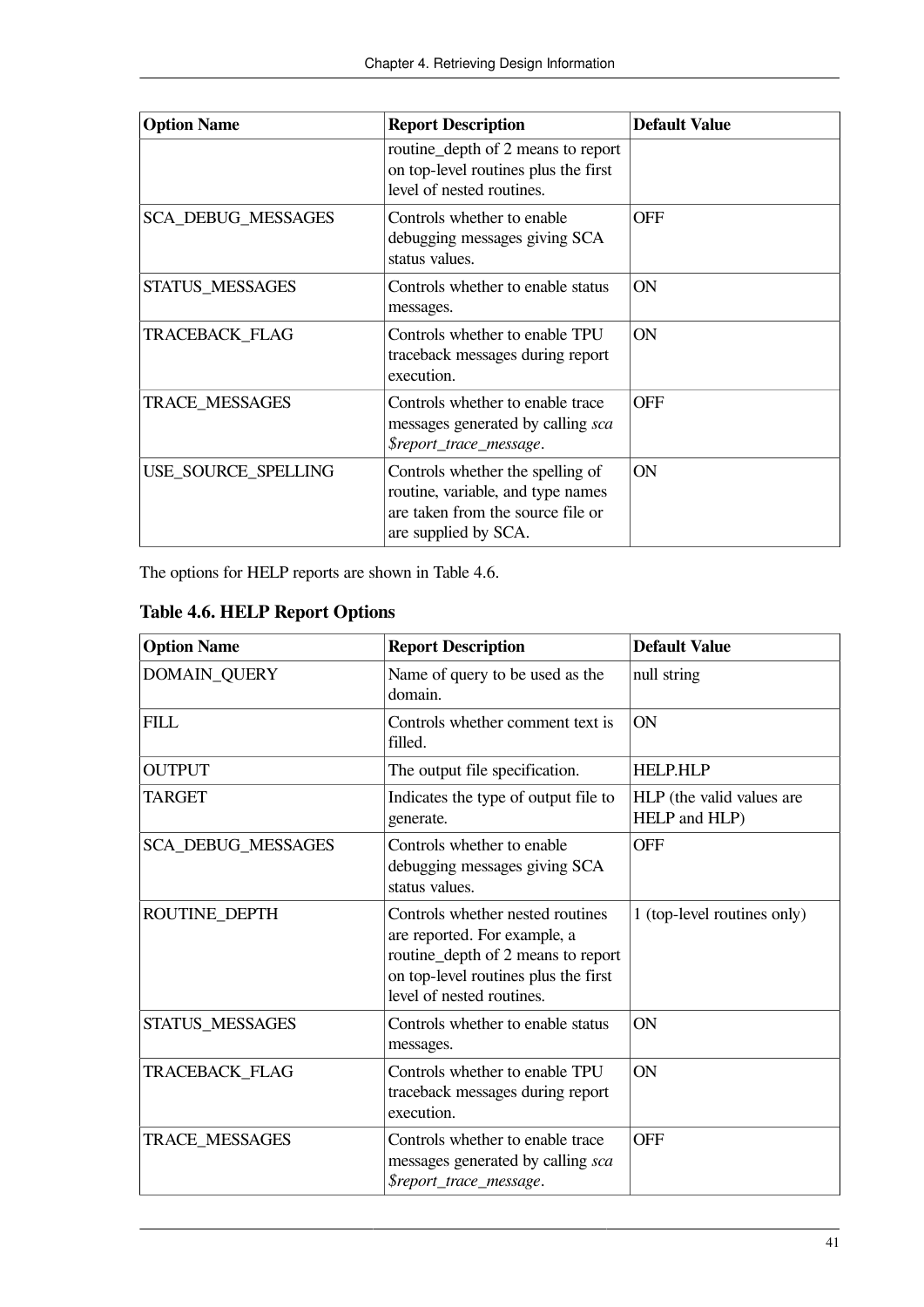| <b>Option Name</b>  | <b>Report Description</b>                                                                                                          | Default Value |
|---------------------|------------------------------------------------------------------------------------------------------------------------------------|---------------|
| USE_SOURCE_SPELLING | Controls whether the spelling of<br>routine, variable, and type names<br>are taken from the source file or<br>are supplied by SCA. | ON            |

The options for PACKAGE reports are shown in [Table](#page-47-0) 4.7.

<span id="page-47-0"></span>

| <b>Table 4.7. PACKAGE Report Options</b> |
|------------------------------------------|
|------------------------------------------|

| <b>Option name</b>        | <b>Report Description</b>                                                                                                                                                                                    | Default value                                                                                    |
|---------------------------|--------------------------------------------------------------------------------------------------------------------------------------------------------------------------------------------------------------|--------------------------------------------------------------------------------------------------|
| DOMAIN_QUERY              | Name of query to be used as the<br>domain.                                                                                                                                                                   | null string                                                                                      |
| <b>OUTPUT</b>             | The output file specification.                                                                                                                                                                               | PACKAGE.LSE                                                                                      |
| <b>TARGET</b>             | Indicates the type of output file<br>to generate. For details, see the<br>REPORT command description<br>in the VSI DECset for OpenVMS<br>Language-Sensitive Editor/Source<br>Code Analyzer Reference Manual. | LSE (the valid values are<br>LSE, VMSLSE, PLSE,<br>PORTABLE, and LSEDIT as<br>a synonym for LSE) |
| <b>LANGUAGES</b>          | The list of languages in which<br>the package definition should be<br>available.                                                                                                                             | $({\{language-name1\})})$                                                                        |
| <b>HELP_LIBRARY</b>       | The file specification used as the<br>help library.                                                                                                                                                          | nullstring                                                                                       |
| ROUTINE_DEPTH             | Controls whether nested routines<br>are reported. For example, a<br>routine_depth of 2 means to report<br>on top-level routines plus the first<br>level of nested routines.                                  | 1 (top-level routines only)                                                                      |
| <b>SCA_DEBUG_MESSAGES</b> | Controls whether to enable<br>debugging messages giving SCA<br>status values.                                                                                                                                | <b>OFF</b>                                                                                       |
| STATUS_MESSAGES           | Controls whether to enable status<br>messages.                                                                                                                                                               | ON                                                                                               |
| TRACEBACK_FLAG            | Controls whether to enable TPU<br>traceback messages during report<br>execution.                                                                                                                             | ON                                                                                               |
| TRACE_MESSAGES            | Controls whether to enable trace<br>messages generated by calling sca<br>\$report_trace_message.                                                                                                             | <b>OFF</b>                                                                                       |
| USE_SOURCE_SPELLING       | Controls whether the spelling of<br>routine, variable, and type names<br>are taken from the source file or<br>are supplied by SCA.                                                                           | ON                                                                                               |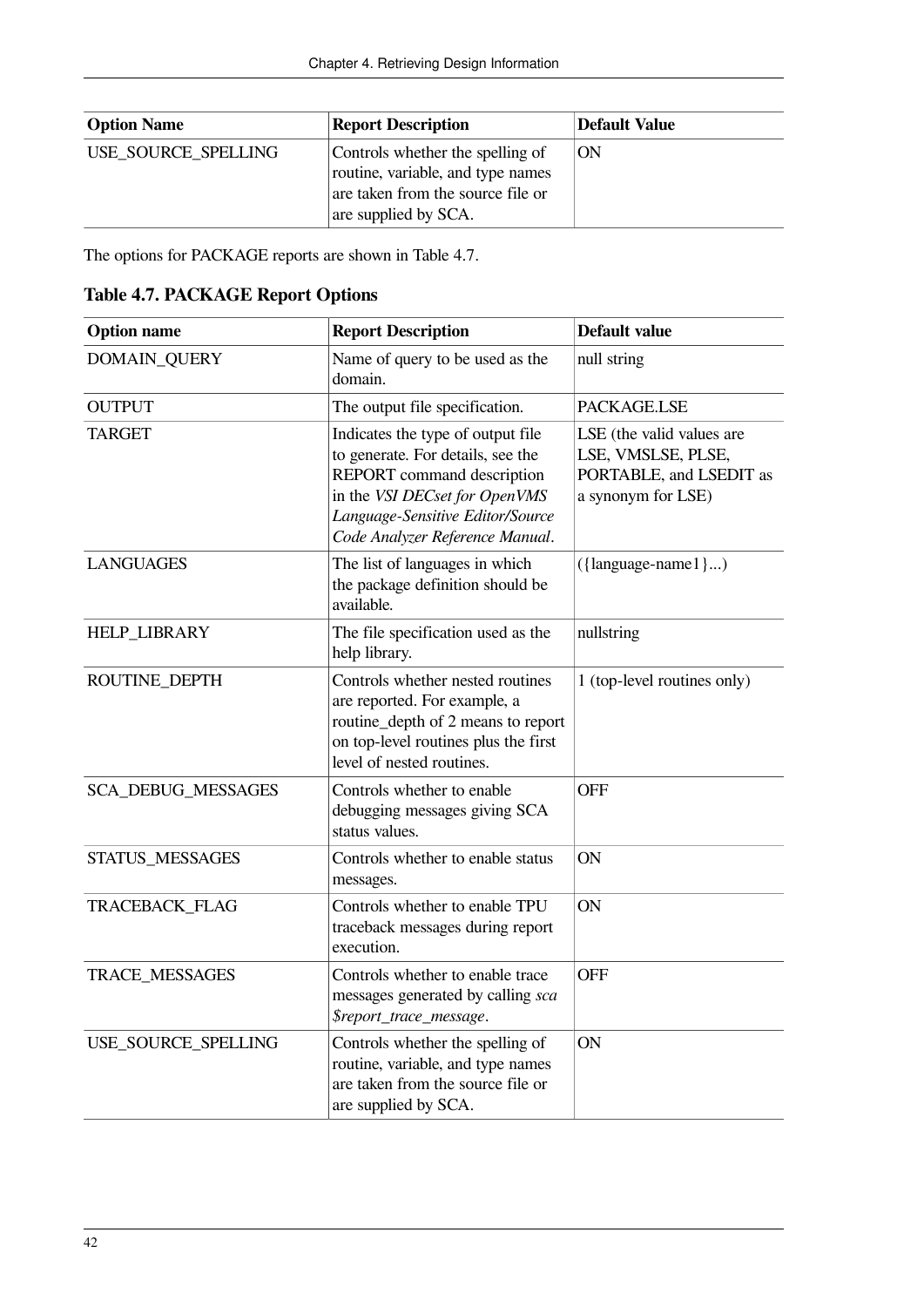# <span id="page-48-0"></span>**Chapter 5. Customizing Reports**

This chapter provides information on how to customize reports or create new reports.

The following topics are described:

- An introduction to customizing reports
- Organizing reports
- Processing reports
- Modifying a report source file
- Changing the default value of an option
- Modifying query expressions
- Adding new tags and keyword lists
- Modifying tag names
- Modifying section headers and other fixed text
- Deleting information from a report
- Customizing 2167A reports

# <span id="page-48-1"></span>**5.1. Introduction**

The SCA REPORT command uses TPU in conjunction with the SCA callable interface to generate reports. You can customize the reports or create your own reports (or both) by modifying the TPU source code. The TPU source files for the SCA command REPORT are located in the SYS\$LIBRARY directory. For more information on TPU, see the *Guide to the DEC Text Processing Utility*.

The interface between TPU and SCA is built into LSE. Therefore, you must use LSE for access to the TPU/SCA interface.

# <span id="page-48-2"></span>**5.2. How Reports are Organized**

Source files for the reports are in the SYS\$LIBRARY directory. Each file has a name in the form SCA\$REPORT\_module. TPU, with the exception of the file SCA\$QUERY\_CALLABLE.TPU. The top-level procedure for each report has a name in the form *sca\$report\_report\_name.* All other routines for the reports have names of the form *sca\$report\_routine\_name*.

The source files that you will customize most often are as follows:

- SCA\$REPORT\_INTERNALS.TPU—Implements the INTERNALS report.
- SCA\$REPORT\_2167A\_DESIGN.TPU—Implements the 2167A report.
- SCA\$REPORT\_HELP.TPU—Implements the HELP report.
- SCA\$REPORT\_PACKAGE.TPU—Implements the PACKAGE report.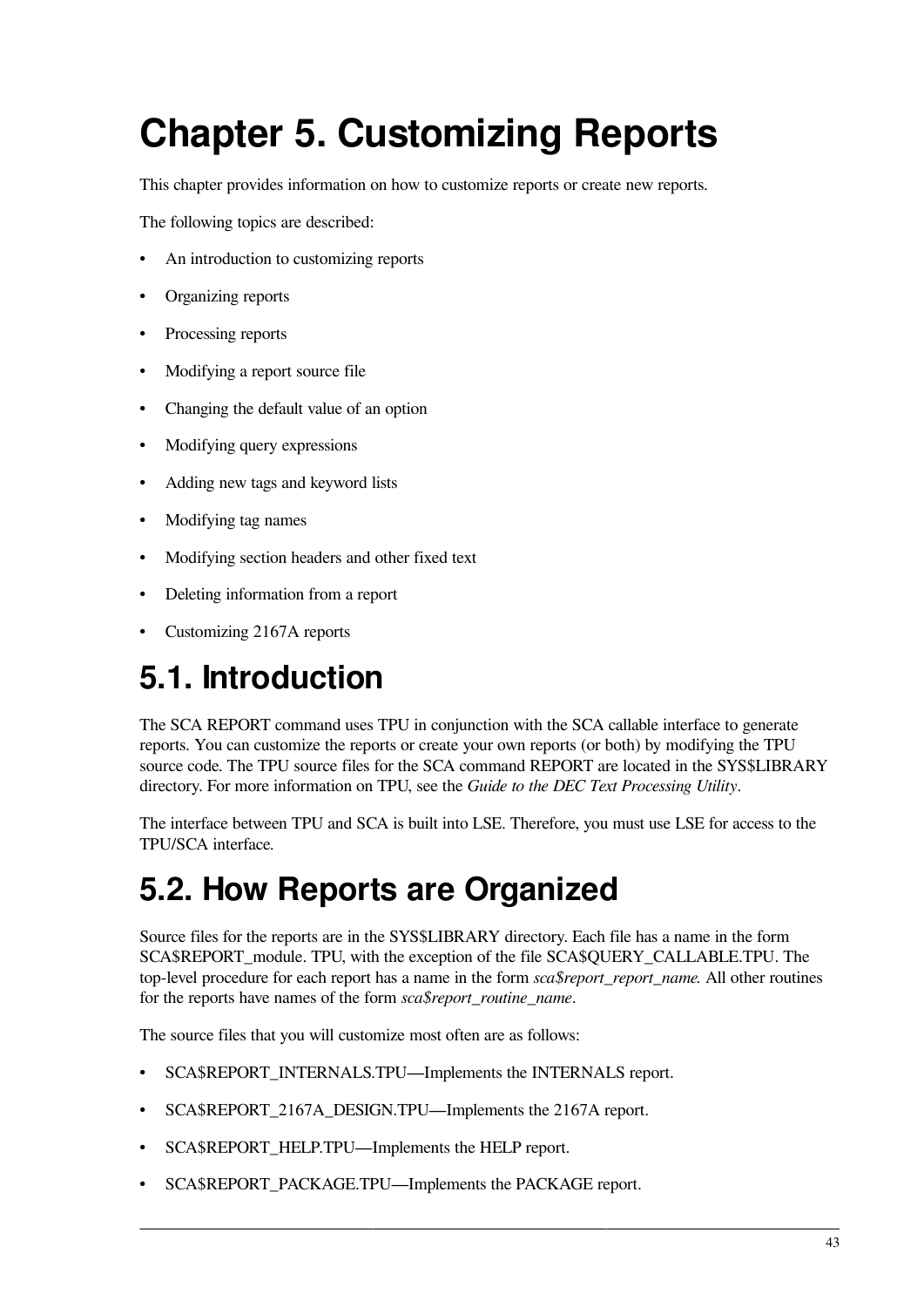- SCA\$REPORT\_UTILITIES.TPU—Contains general-purpose routines. It is organized into several sections, with a table of contents at the beginning of the file.
- SCA\$REPORT CUSTOMIZATIONS.TPU—Contains variables and constants that provide easy report customization. It also contains comments about customizing reports. It is organized into several sections, with a table of contents at the beginning of the file.
- SCA\$REPORT\_PORTABLE\_SYNTAX.TPU—Contains procedures used for processing the portable report commands and defining report options.

Each source file contains header comments summarizing the file's contents, and each procedure within the source file is commented.

# <span id="page-49-0"></span>**5.3. Overview of Report Processing**

Report processing consists of three major parts, as follows:

- 1. Issuing SCA queries
- 2. Storing query results
- 3. Generating report output on the basis of the query results

Query processing (parts 1 and 2) is defined by the report definition. Output generation (part 3) is done by the action routines specified in the report definition. A report definition specifies the following:

- What queries are issued for the report, in what order the queries are issued, and what the dependencies are between queries.
- What information is stored for each query result.
- What action routines are invoked to generate the report output. Query result information is passed to the action routines by means of result arrays.

The following are the steps in the main procedure for each of the standard reports:

- 1. Standard initialization (processes command options, creates buffers needed for report generation, and initializes variables)
- 2. Builds a report definition
- 3. Generates the report by processing the report definition
- 4. Standard cleanup (deletes report buffers, deletes the report definition, deletes result arrays, and so on)

The main procedure for a supplied report is named *sca\$report\_xxx*, where *xxx* is the report name. For example, the main procedure for the INTERNALS report is named *sca\$report* internals, and it is in the source file SYS\$LIBRARY:SCA\$REPORT\_INTERNALS.TPU.

For each standard report, the report definition is created by the procedure *sca\$report\_build\_definition\_xxx*, where *xxx* is the report name. The procedures called by the build\_definition procedure are defined in the source file SCA\$REPORT\_UTILITIES.TPU. Information on how to call each of these procedures is found in the procedure's header comments.

A set of utility routines is provided to fetch the results stored for each query. These *sca\$report fetch* \* routines are also in SCA\$REPORT\_UTILITIES.TPU, with calling sequence information in the header comments of each procedure. For examples, see the action routines in SCA\$REPORT\_PACKAGE.TPU.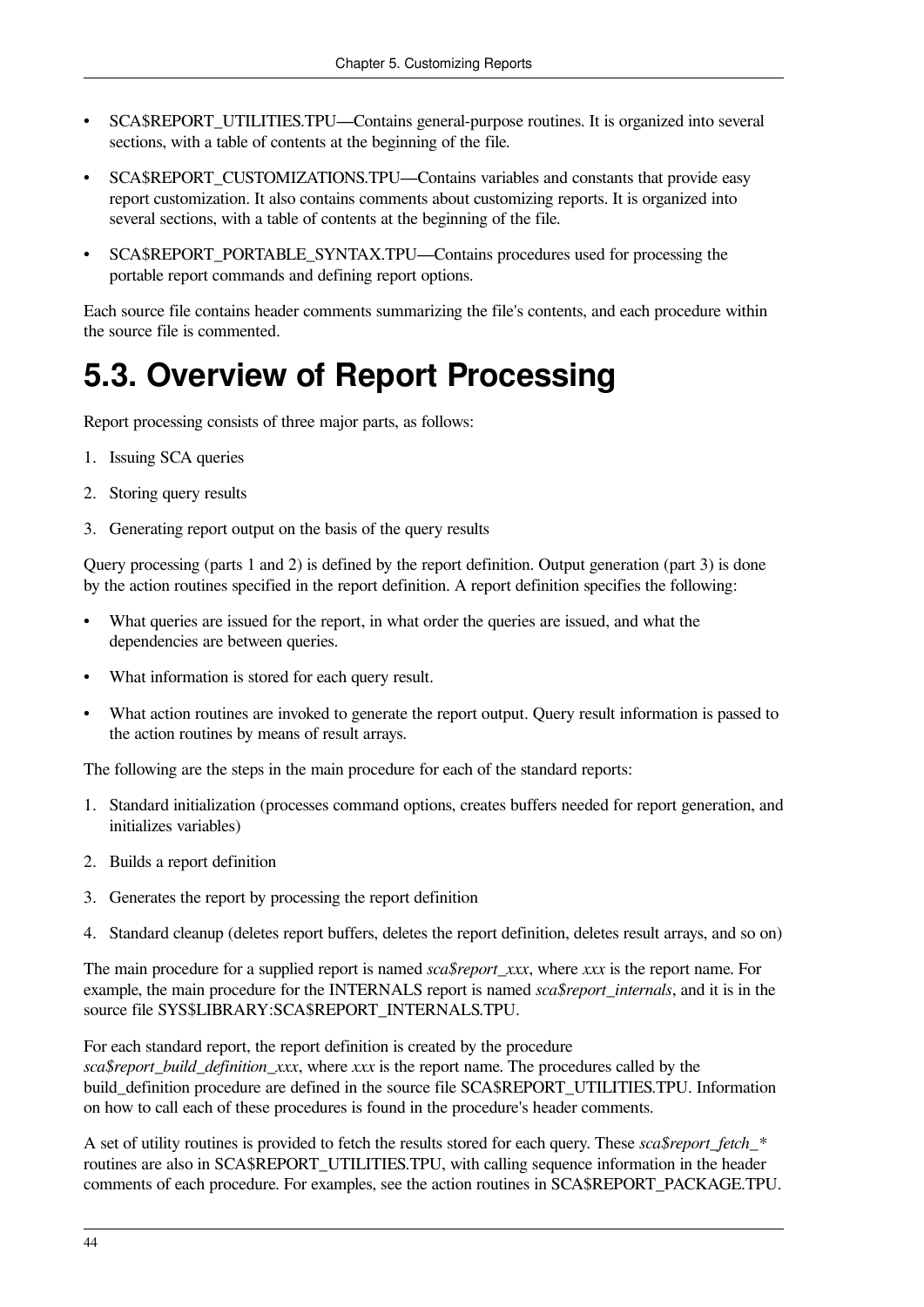## <span id="page-50-0"></span>**5.4. Modifying Report Source Files**

The supplied source files for the REPORT code are written in the TPU language and reside in SYS\$LIBRARY:SCA\$REPORT\_\*.TPU. For some report customizations, you need to modify one or more of these source files. To modify a source file and then use it during report generation, perform the following steps:

1. Make a local copy of the source file.

```
$ COPY SYS$LIBRARY:SCA$REPORT_xxx.TPU mydisk:[mydir]
```
2. Edit the local copy to make the desired customizations.

```
$ LSEDIT mydisk:[mydir]SCA$REPORT_xxx.TPU
```
- 3. Define a logical name to point to the modified file.
	- \$ DEFINE SCA\$REPORT\_xxx mydisk:[mydir]SCA\$REPORT\_xxx
- 4. Generate a report from SCA.

\$ SCA REPORT report-name

# <span id="page-50-1"></span>**5.5. Changing the Default Value of an Option**

Each report option is represented by a TPU variable with the name *sca\$report\_option\_xxx*. The option name is *xxx*. For example, the TPU variable corresponding to the *overview\_level*option is *sca\$report\_option\_overview\_level*. The option variables are defined and initialized to their default values in the option definition procedure for each report.

To change the default value for an option, modify theoption definition code in the option definition procedure. For example, if you do not want to have Body sections in your INTERNALS reports by default, you can change this option definition by modifying code in SCA\$REPORT\_INTERNALS.TPU. In the procedure *sca\$report\_define\_options\_internals*, change the following line:

sca\$report\_add\_valid\_option ('overview\_level', -1, '');

The revised line is as follows:

sca\$report\_add\_valid\_option ('overview\_level', 0, '');

In this example, you changed the default value of the overview level option from –1 to 0.

<span id="page-50-2"></span>To use the modified file, follow the procedure described in [Section](#page-50-0) 5.4.

# **5.6. Modifying Query Expressions**

The query expressions issued by the standard reports are defined as string constants in SCA\$REPORT\_CUSTOMIZATIONS.TPU. The constant names begin with *sca\$report\_k\_query\_*. Some query expressions are formed during report execution (for example, queries that include the name of the source file currently being processed). The constant portions of these query expressions are also defined in SCA\$REPORT\_CUSTOMIZATIONS.TPU.

To modify a query expression, edit the string constant definition for the query in SCA\$REPORT\_CUSTOMIZATIONS.TPU. For example, the standard PACKAGE report uses the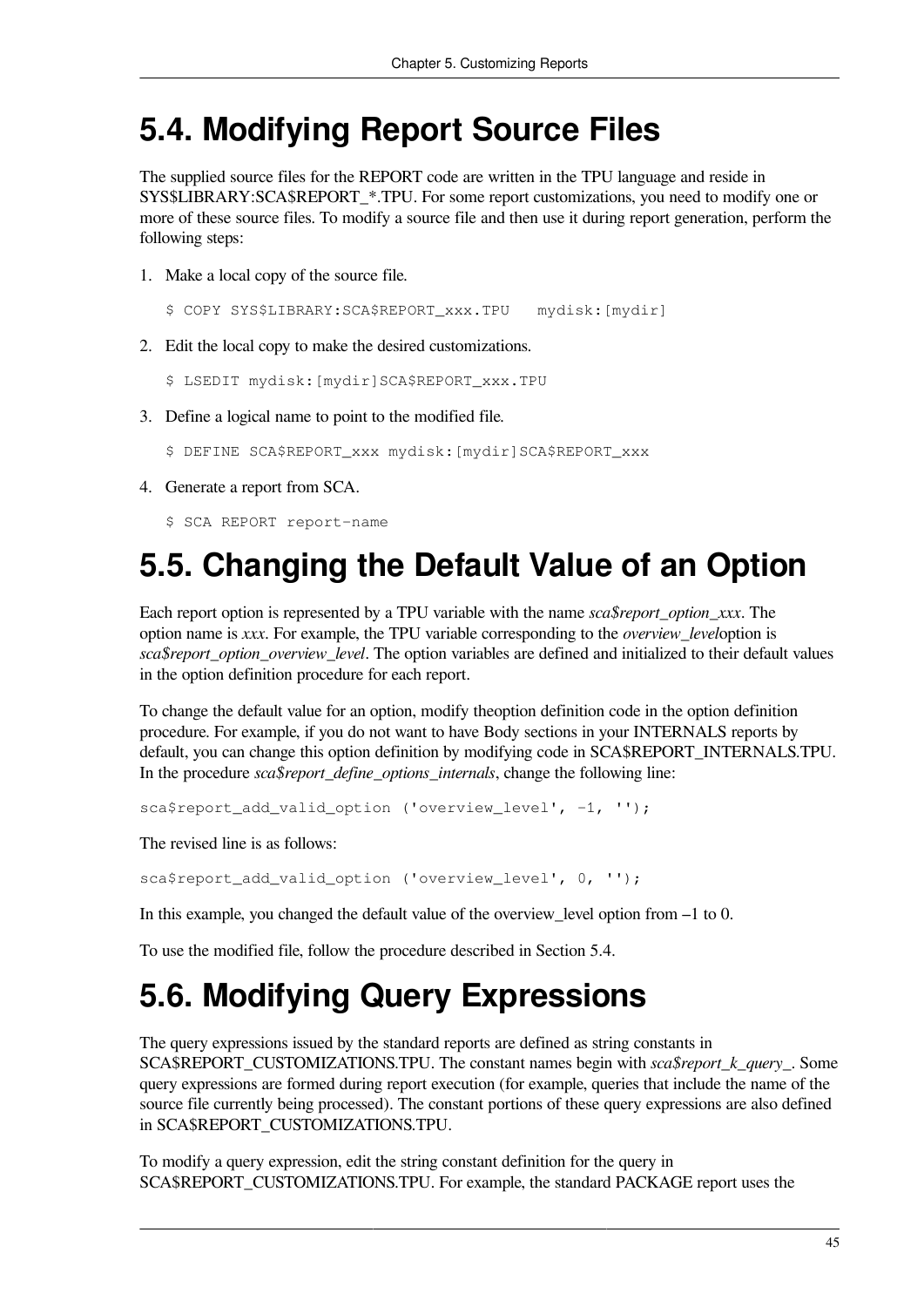\$REMARK comment text for a description of each routine defined. To use the text from a comment with the OVERVIEW tag, change the definition of the constant *sca\$report\_k\_query\_routine\_remark* in SCA\$REPORT\_CUSTOMIZATIONS.TPU to the following:

```
sca$report_k_query_routine_remark :=
     'FIND CONTAINED BY (@SCA$REPORT CURRENT ROUTINE, ' +
      'SYMBOL=TAG AND "OVERVIEW", DEPTH=1, RESULT=BEGIN)'
```
# <span id="page-51-0"></span>**5.7. Adding New Tags and Keyword Lists**

LSE provides a set of standard tag definitions for each language. You can define additional tags by using the DEFINE TAG and DEFINE KEYWORDS commands. To save tag definitions in an environment file, use the SAVE ENVIRONMENT command. To tell the compiler about the tag definitions, define the logical name LSE\$ENVIRONMENT to include the environment file (LSE\$ENVIRONMENT can be a search list). These tags are then available when compiling programs with the /DESIGN qualifier.

Note that it is the compiler and not SCA that checks the program to ensure that any keywords used are appropriate for a given keyword tag.

The following example shows how to label each module with a list of requirements supplied by the module:

```
SET COMMAND LANGUAGE VMSLSE
DEFINE TAG REQUIREMENTS /LANGUAGE=ADA /TYPE=KEYWORD -
/KEYWORDS=Requirements_list
DEFINE KEYWORDS Requirements_list
     "AST reentrant"
     "Execution time under 1 millisecond"
     "Accepts dynamic strings"
END DEFINE
```
To save these definitions in an environment file, type the following commands:

LSE> SET COMMAND LANGUAGE LSE LSE> SAVE ENVIRONMENT CHANGES MYDISK:[MYDIRECTORY]MYTAGS

The CHANGES option tells LSE to save only the new definitions that you added during the current editing session. This creates a file called MYDISK:[MYDIRECTORY]MYTAGS.ENV. To have the compilers and LSE use this file, type the following DCL command:

\$ DEFINE LSE\$ENVIRONMENT MYDISK:[MYDIRECTORY]MYTAGS.ENV

You can now use the /DESIGN qualifier to compile your program and the REQUIREMENTS keyword tag will be recognized in your source file. For example, your source file might contain the following lines:

```
-- Requirements:
      AST Reentrant, accepts dynamic strings
```
# <span id="page-51-1"></span>**5.8. Modifying Tag Names**

The standard reports do special processing of certain tagged comments. For example, tagged comments that contain the routine description and descriptions of routine parameters are given special treatment for HELP and INTERNALS reports. The tag names for these specially processed comments are given by string constants in SCA\$REPORT\_CUSTOMIZATIONS.TPU. If you define new tag names,modify these string constants.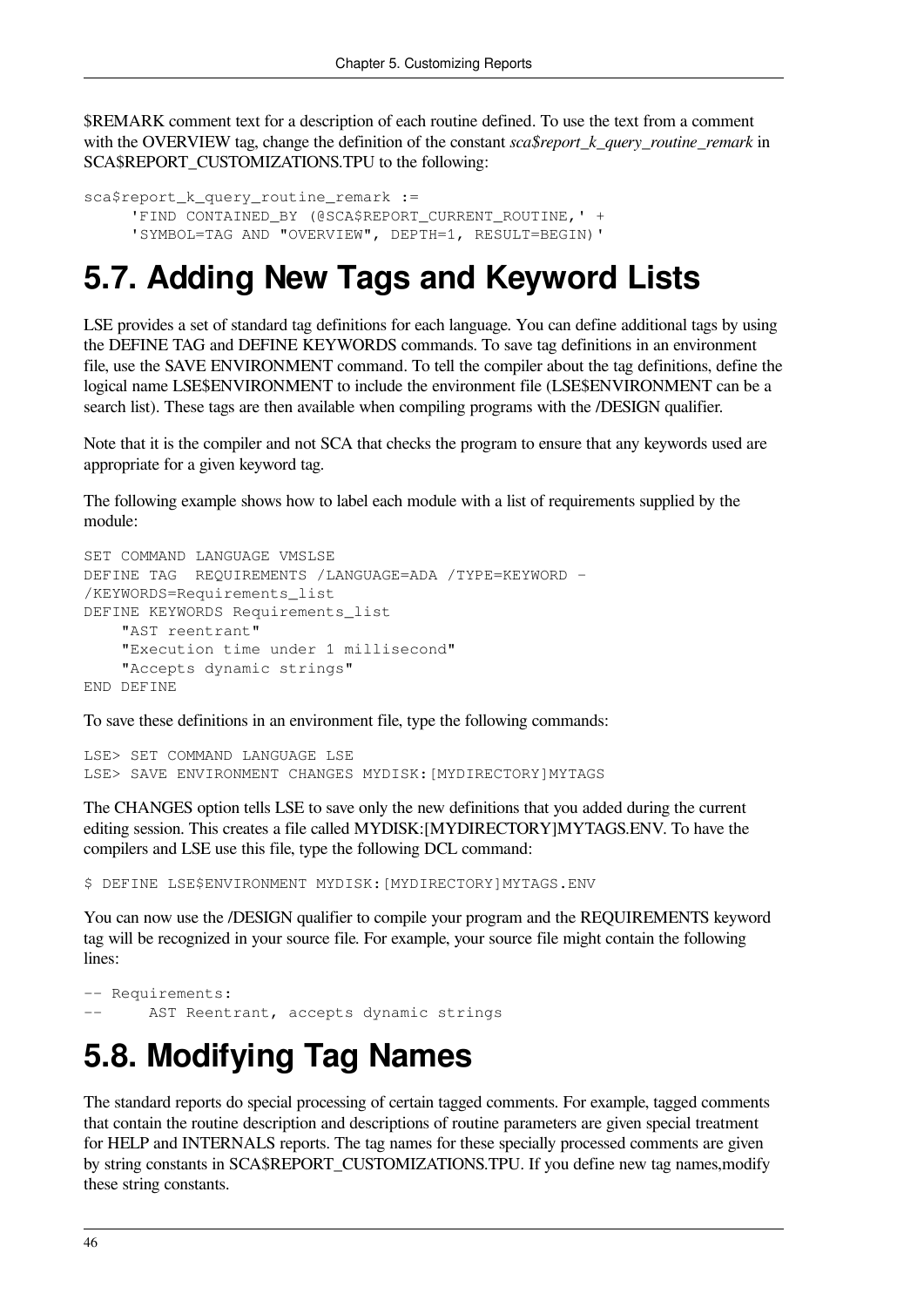For example, if you want to use the RESULT tag to label the text description of the return value of a function, add the following tag definition to your LSE environment file:

DEFINE TAG "RESULT" /TYPE=TEXT /LANGUAGE=language-name

Change the definition of the constant *sca\$report\_routine\_return\_value* in SCA\$REPORT\_CUSTOMIZATIONS.TPU as follows:

sca\$report routine return value := '("RETURN VALUE" OR "ROUTINE VALUE" OR "FUNCTION VALUE" OR "RESULT")'

The DEFINE TAG command tells the compiler that RESULT is a valid tag name to be recorded in the .ANA file and loaded into the SCA library. Changing the constant definition in the report code modifies report processing to recognize the RESULT tag as receiving special handling for HELP and INTERNALS reports.

# <span id="page-52-0"></span>**5.9. Modifying Section Headers and Other Fixed Text**

The text for section headers and other fixed text used within reports is defined as string constants in SCA\$REPORT\_CUSTOMIZATIONS.TPU.

To modify one of these strings, edit the string constant definition in SCA\$REPORT\_CUSTOMIZATIONS.TPU. For example, to change the Intramodule variables heading to Module-wide variables, change the definition of the constant *sca\$report\_section\_variables* in SCA\$REPORT\_CUSTOMIZATIONS.TPU as follows:

<span id="page-52-1"></span>sca\$report section variables := 'Module-wide variables'

## **5.10. Deleting Information from a Report**

You delete a definition entry by either commenting out the code or by marking it as an *ignore* entry. To comment out the code, add an exclamation point (!) at the beginning of each line. To mark the definition as an *ignore* entry, add the following code to the entry definition:

sca\$report\_definition\_add\_option (sca\$report\_k\_option\_ignore);

For example, if you do not want to have an Imported Types section in your INTERNALS reports, edit the file SCA\$REPORT\_INTERNALS.TPU to remove this section. In the procedure *sca\$report\_build\_definition\_internals*, you need to delete the definition labelled *imported types entry*. The code that defines this entry begins with the following lines: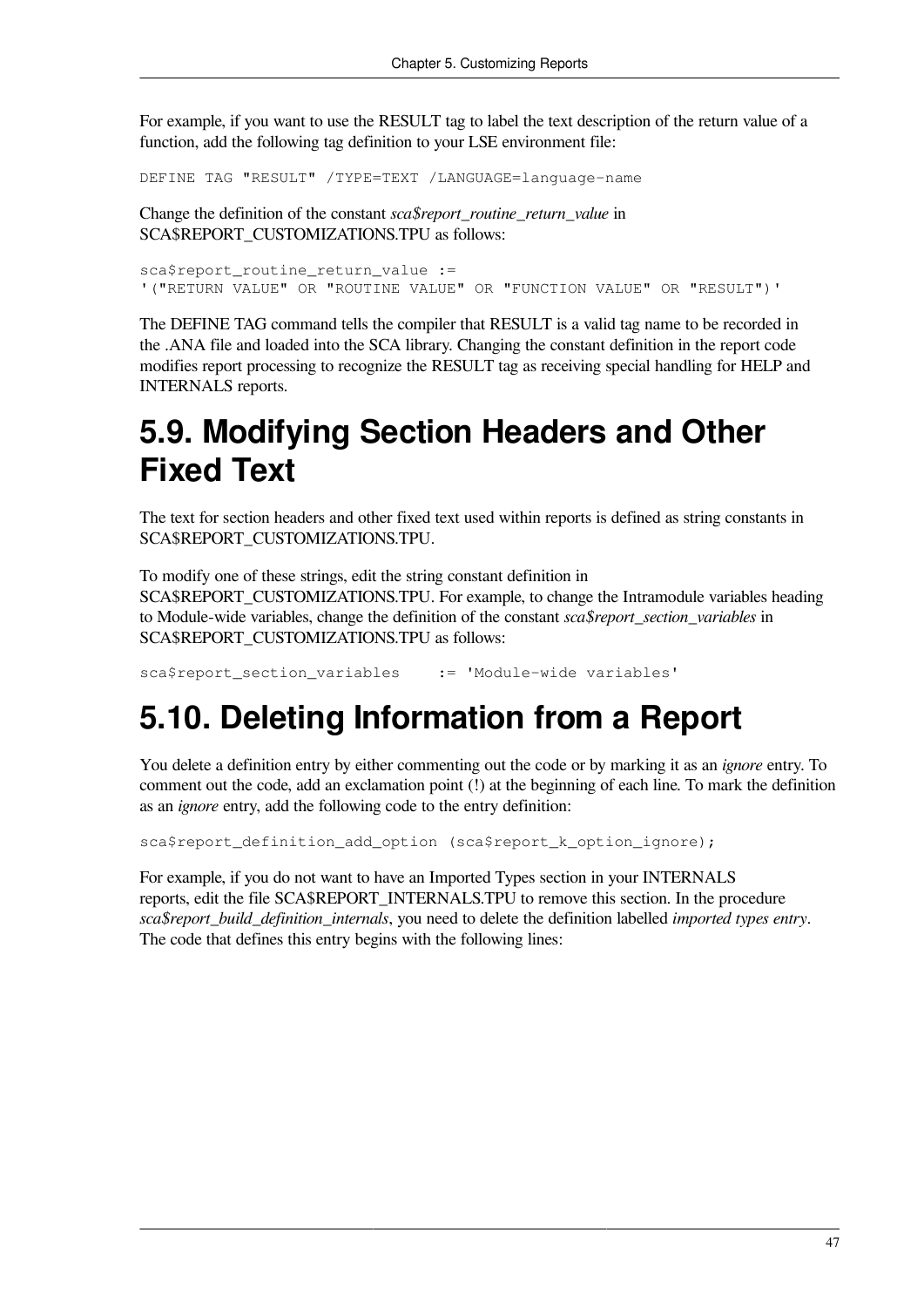```
!-------------------------------------------------------------------------!
   level 3 - imported types
! attribute - type NAME, location object_name
!
sca$report_definition_add_entry (3, 2, 1, 1);
sca$report definition add label ('imported types entry');
```
You can make this entry be ignored by adding the following code directly afterthe call to *sca\$report\_definition\_add\_label*:

<span id="page-53-0"></span>sca\$report\_definition\_add\_option (sca\$report\_k\_option\_ignore);

# **5.11. Customizing 2167A Reports**

Because the relationships between your program design or code and the DOD 2167A Software Design Document are dependent upon policies established at your site,you will probably need to customize the report.

In this section, two simple types of customizations are presented. The first example adds a section to a report. The next example shows how to generate the INPUT/OUTPUT section of a report automatically from data declarations in the code, instead of getting the information directly from tagged comments.

## <span id="page-53-1"></span>**5.11.1. Adding a Section to a 2167A Report**

The report definition for 2167A\_DESIGN reports is given by the procedure

*sca\$report\_build\_definition\_2167a\_design*, in the file SCA\$REPORT\_2167A\_DESIGN.TPU. This report definition contains a series of entries for component and unit information. Each entry specifies the tag that labels the information in your source files, and the title to be used for the corresponding section of the report. You might want to have additional report sections that correspond to other information in your source files. This section describes how to add such a report section, as follows:

1. To add a section called PERFORMANCE CONSIDERATIONS for units, begin by defining a UNIT PERFORMANCE CONSIDERATIONS tag by using the DEFINE TAG command, as follows:

```
DEFINE TAG "UNIT PERFORMANCE CONSIDERATIONS"/TYPE=TEXT -
     /LANGUAGE=your_language
```
2. Add the definition entry for the new section in SCA\$REPORT\_2167A.TPU. If you want the new section to be added after all the other sections,add the definition entry after the one labelled UNIT REQ ENTRY. If you want it in a different position, add the new definition entry between the sections where you want the new section to appear.

The definition entry appears as follows:

```
 !-------------------------------------------------------------------------
    ! level 3 - unit performance entry
     ! unit_perf query
    ! attribute - type TAG NAME, location tag name
     ! attribute - type TAG_TEXT, location tag_text
     ! attribute - type CONSTANT, location section_label
11.12
    sca$report_definition_add_entry (3, 1, 3, 0);
   sca$report definition add label ('unit performance entry');
     ! This dynamic query specifies that the name of the current file
     ! will be inserted at run-time.
```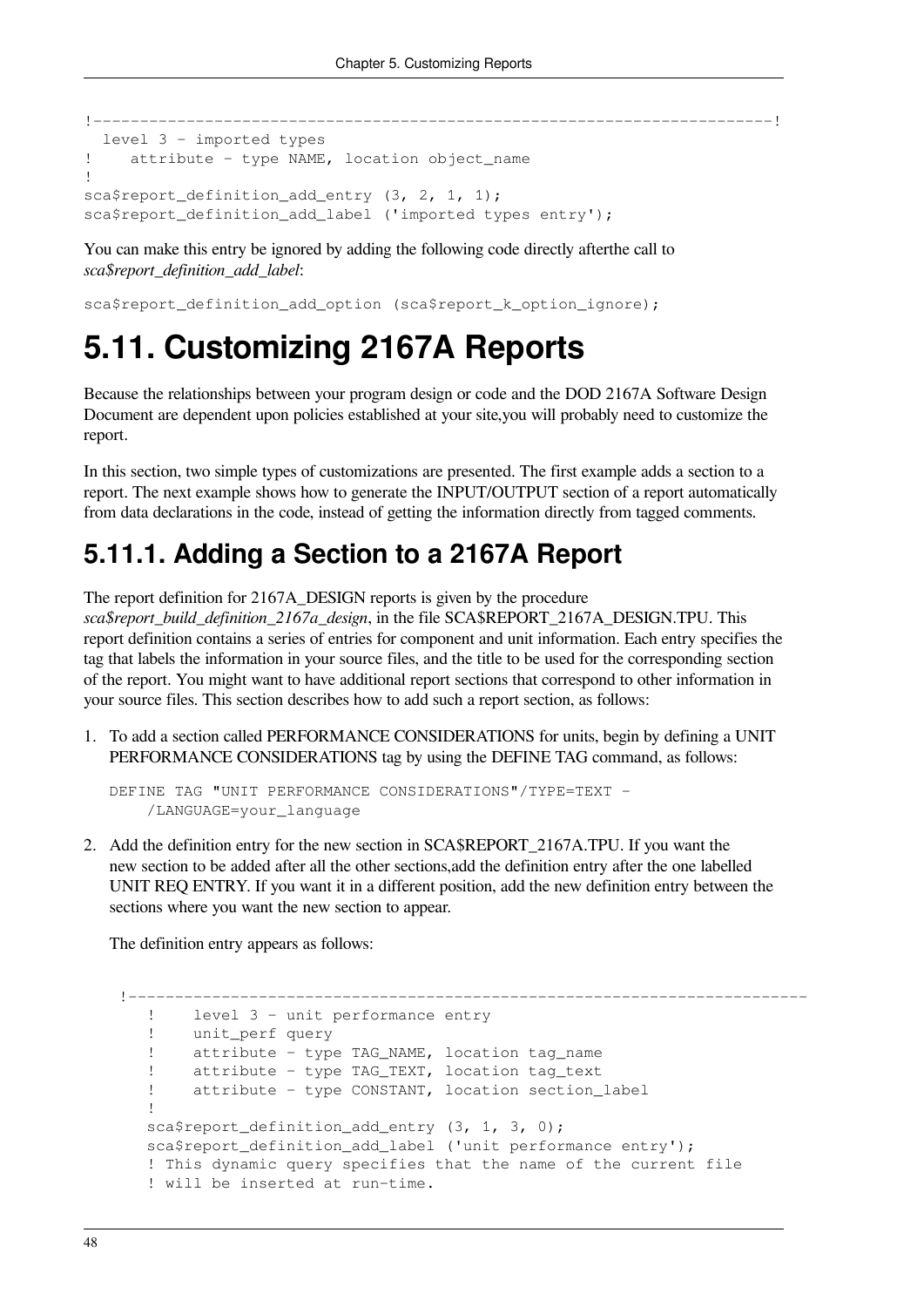```
 ! The variable sca$report_unit_file_name is filled in by the action
 ! routine for the units entry - it is the file name for the current
 ! unit.
 sca$report_add_query_dynamic (
     sca$report_k_query_2167a_unit_perf + '"',
    'sca$report_unit_file_name',
     '"');
sca$report_definition_add_info (sca$report_k_info_type_tag_name,
                                 sca$report_location_tag_name);
 sca$report_definition_add_info (sca$report_k_info_type_tag_text,
                                sca$report_location_tag_text);
 sca$report_definition_add_info (sca$report_k_info_type_constant,
                                sca$report_location_section_label,
                                  'Performance considerations');
```
In the file SCA\$REPORT\_CUSTOMIZATIONS.TPU, add a query string for your new section, as follows:

```
CONSTANT
     sca$report_k_query_2167a_unit_perf :=
         'FIND SYMBOL=TAG AND "PERFORMANCE CONSIDERATIONS" AND FILE=';
```
You can also modify your LSE templates to make this tag available at an appropriate point in the comment header.

VSI recommends that you use distinct names for tags at the component and unit level. In this case, COMPONENT PERFORMANCE CONSIDERATIONS is an appropriate tag to use at the component level. Because the correct level for section headings is apparent from the context in the report output, it is not necessary to use section headings, although you can do so.

## <span id="page-54-0"></span>**5.11.2. Using Program Code For Report Information**

The 2167A design report is based solely on tagged comment text; it does not use your program structure. This section shows how to modify this report to get information about global variables from your program structure, rather than from a tagged comment.

The standard 2167A report gets information about a component's INPUT/OUTPUTDATA ELEMENTS (global variables) from tagged comments. To get this information from your program structure, you need to make several changes in the report definition entry labeled *component i/o entry*.

First, change the query used in this entry. The query that finds all the global variables in the file name .ext is as follows:

```
FIND SYMBOL=VARIABLE AND OCCURRENCE=DECLARATION AND DOMAIN=MULTI_MODULE -
     AND FILE="name.ext"
```
To use this query in your report, change the definition of the constant *sca\$report\_k\_query\_component\_io* contained in the file SCA\$REPORT\_CUSTOMIZATIONS.TPU. The original definition is as follows:

```
sca$report k query 2167a component io :=
      'FIND SYMBOL=TAG AND "INPUT/OUTPUT DATA" AND FILE=',
```
Change it to the following:

```
sca$report_k_query_component_io :=
      'FIND SYMBOL=VARIABLE AND OCCURRENCE=DECLARATION AND -
          DOMAIN=MULTI_MODULE AND FILE=',
```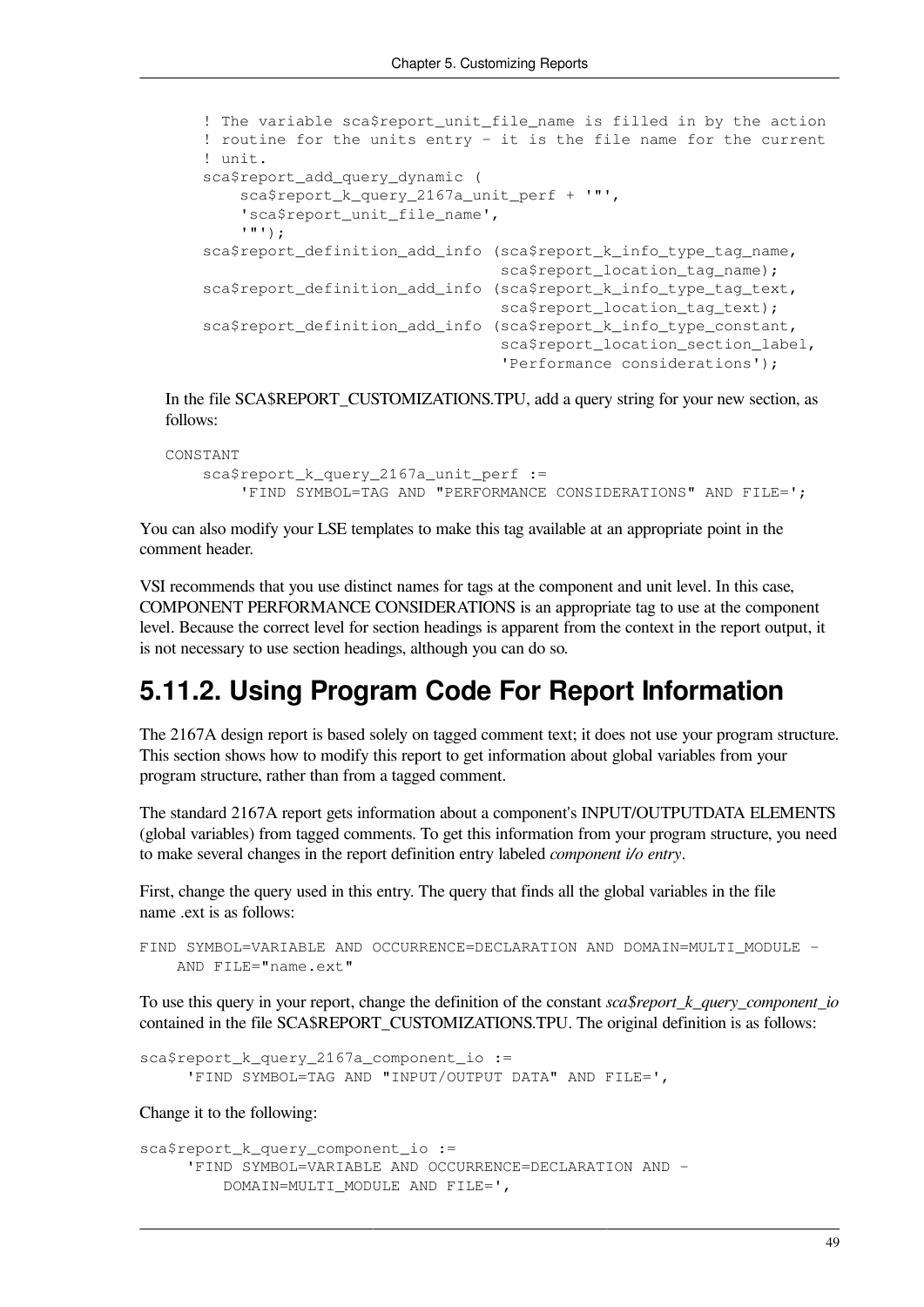Next, change the entry to gather the name and type of each global variable by changing the calls to *sca \$report\_definition\_add\_info*, as follows:

```
sca$report_definition_add_info (sca$report_k_info_type_name,
        sca$report_location_object_name);
sca$report_definition_add_info (sca$report_k_info_type_variable_type,
        sca$report_location_object_type);
sca$report_definition_add_info (sca$report_k_info_type_source_location,
        sca$report_location_source_location);
```
You also need to add a subentry to get the description of each variable. Add an entity name to the *component i/o* entry to form the appropriate query to get the description text associated with each variable, as follows:

sca\$report\_definition\_add\_entity\_name ('SCA\$REPORT\_CURRENT\_OBJECT');

Add the subentry (modeled after similar entries in the INTERNALS report definition), as follows:

```
!-------------------------------------------------------------------------
! level 3 - object description
! attribute - type TAG NAME, location tag name
! attribute - type TAG TEXT, location tag text
!
sca$report definition add entry (3, 1, 2, 1);sca$report definition add option (sca$report_k_option_all_occurrences);
sca$report_definition_add_query (sca$report_k_query_object_description);
sca$report definition add info (sca$report k info type tag name,
    sca$report_location_tag_name);
sca$report_definition_add_info (sca$report_k_info_type_tag_text,
    sca$report_location_tag_text);
! Action routine for after query is processed - do comment filtering.
!sca$report_definition_add_action_routine (
     'sca$report_do_comment_filter',
     sca$report_k_invoke_after_all_entities);
```
The last change invokes a different action routine for the component i/o entry. Write and invoke an action routine that writes the variable name, type, and description with the necessary targetspecific formatting information surrounding it. Model this action routine after the procedure *sca \$report\_do\_internals\_exported\_variables* (contained in the SCA\$REPORT\_INTERNALS.TPU file), which writes this information for exported variables in the INTERNALS report. The commands are as follows:

```
! Invoke after all entities - write component section.
!
sca$report definition add action routine (
     'sca$report_do_io_section',
     sca$report_k_invoke_after_all_entities);
```
Your new definition entry for the *component i/o* section looks like the following:

```
!-------------------------------------------------------------------------
! level 2 - component i/o tag
! component_io query
! attribute - type NAME, location object_name
! attribute - type VARIABLE_TYPE, location object_type
! attribute - type SOURCE_LOCATION, location source_location
! attribute - type CONSTANT, location section_label
!
```